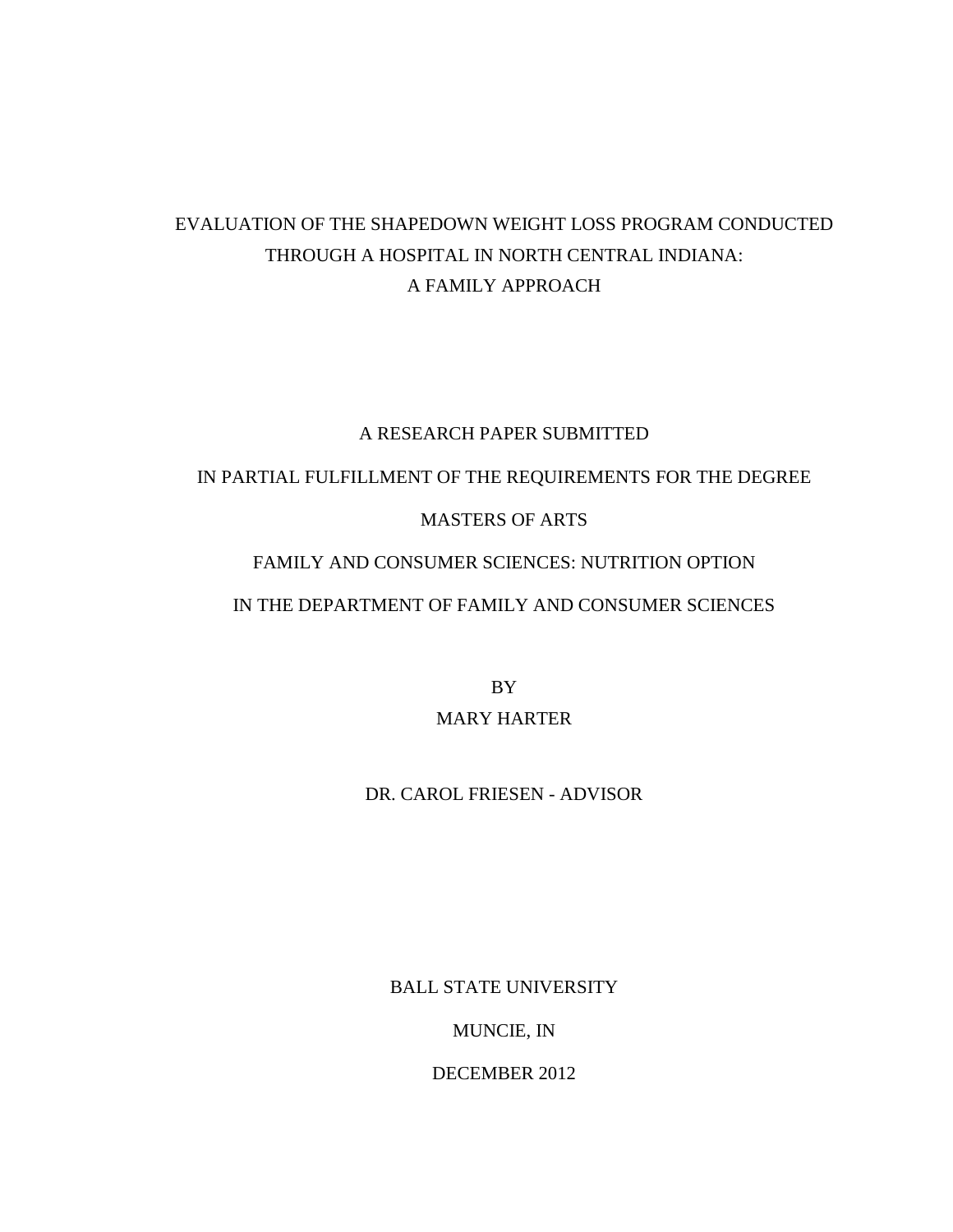### ABSTRACT

- TITLE: Evaluation of the SHAPEDOWN Weight Loss Program Conducted Through a Hospital in North Central Indiana: A Family Approach
- STUDENT: Mary Harter
- DEGREE: Master of Arts
- COLLEGE: Applied Sciences and Technology
- DATE: December 2012
- PAGES: 62 pages

The purpose of this study was to determine if participation in the ten-week SHAPEDOWN program was associated with a reduction in body mass index and improved measures of physical fitness among obese children and their parent-participants and to determine if a parent's success in the program was correlated with his or her child's success. Subjects included 47 obese children aged 8-18 years and their parentparticipants who completed the program during 2009-2011. Results obtained during the first session (e.g., height, weight, BMI, and endurance, stretch, and flexibility tests) were compared to post-test results in a paired analysis. Results indicated participation was associated with a decrease in BMI ( $p<0.01$ ) and heart rate ( $p<0.01$ ) and an increase in flexibility ( $p<0.01$ ) and the number of sit ups completed in one minute ( $p<0.01$ ) among the children and an increased number of sit ups  $(p<0.01)$  and flexibility  $(p<0.01)$  among the parents. No reduction in body weight was observed among the children  $(p=0.33)$  or their parent-participants ( $p=0.16$ ) over the ten weeks. A positive correlation was observed between the parent-child for both weight loss ( $p<0.01$ ) and flexibility ( $p<0.01$ ). These results indicate SHAPEDOWN positively impacted indices of health and that parental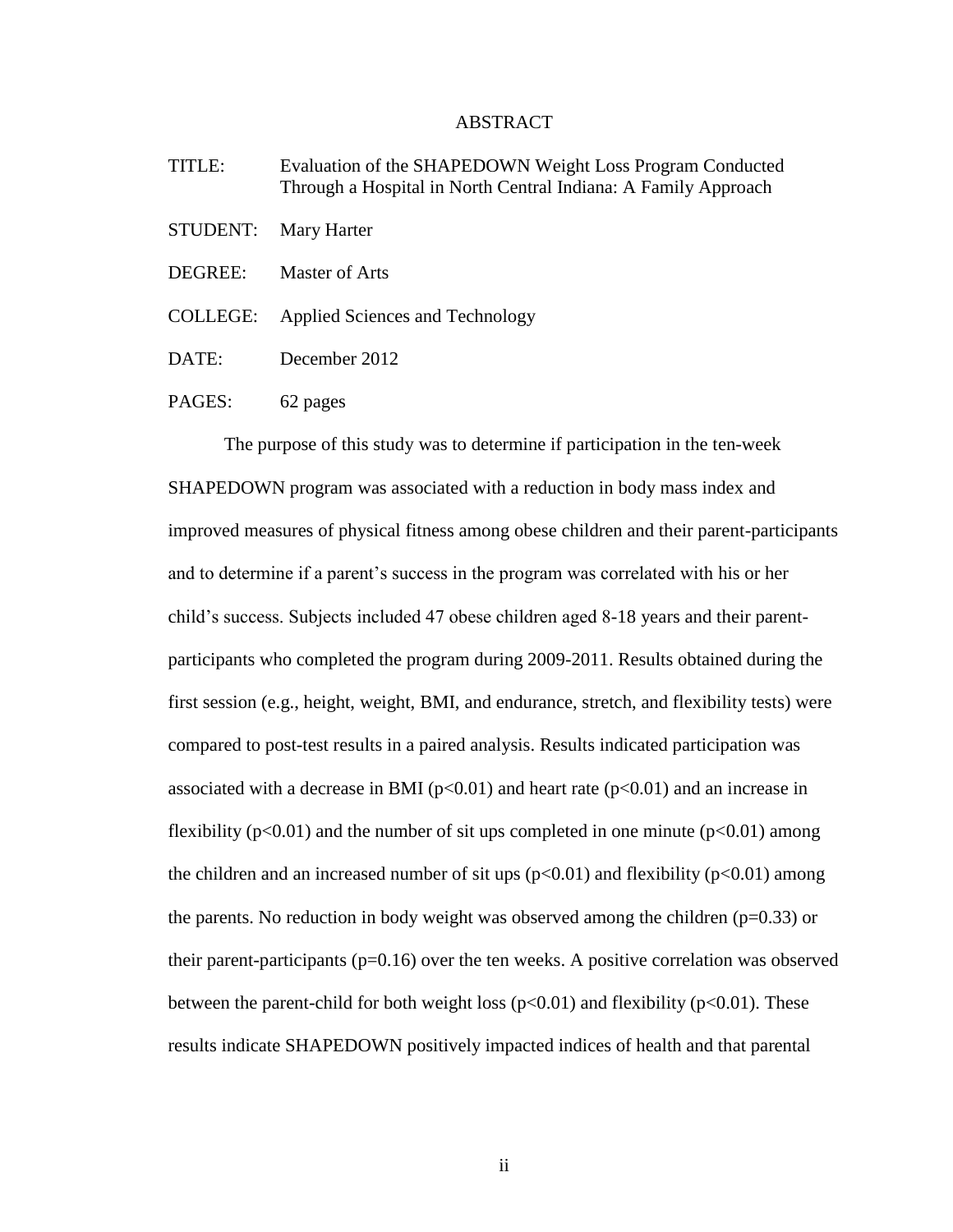participation positively impacted a child's weight loss and flexibility. Parents should be encouraged to engage in healthy behaviors with their overweight child.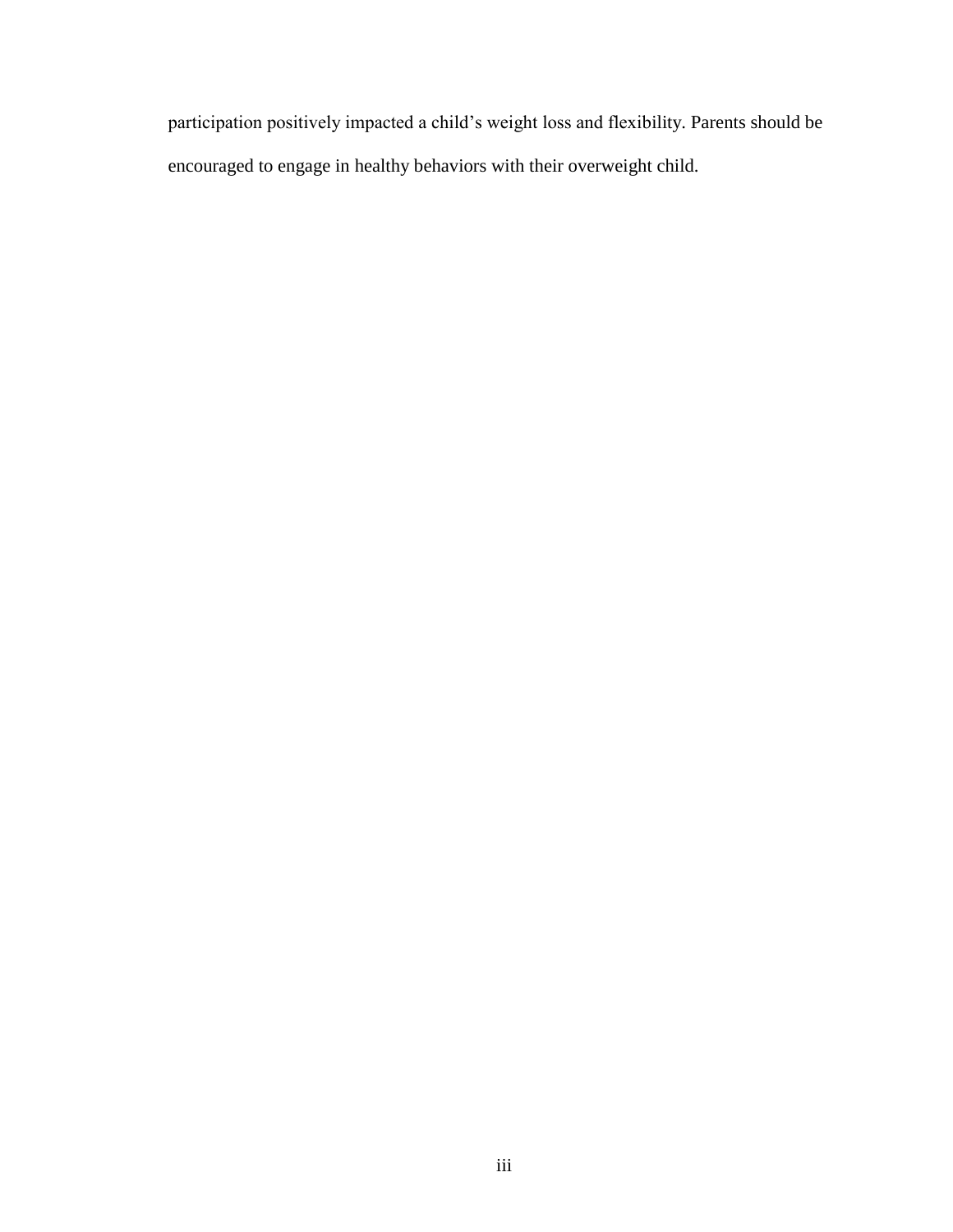# ACKNOWLEDGEMENTS

I would first like to thank my amazing husband for his love, support and encouragement in completing my master's program. I am truly blessed to have such an amazing man to not only support me in my education but in life. I am very happy to be starting a new chapter in our lives as we are now starting a family. I look forward to the many happy years with no more late nights at least due to studying. I would also like to thank my family especially my parents for teaching me the value of an education and giving me the determination to stop at nothing until all my goals have been achieved. I am blessed that you have instilled a strong faith in me because without God in my life I would have never been able to achieve any of my goals.

Of course it goes without saying that I want to extend my eternal gratitude to Dr. Friesen my unwavering major professor. In the first research methods class she stated that this class would be very hard work and a lot of wanting to tear your hair out but that she would make it as fun and interesting as possible. She lived up to every word of that statement. I have truly enjoyed this project and attribute most of that to her guidance and understanding. I also would like to thank the hospital for allowing me to use their data for this study.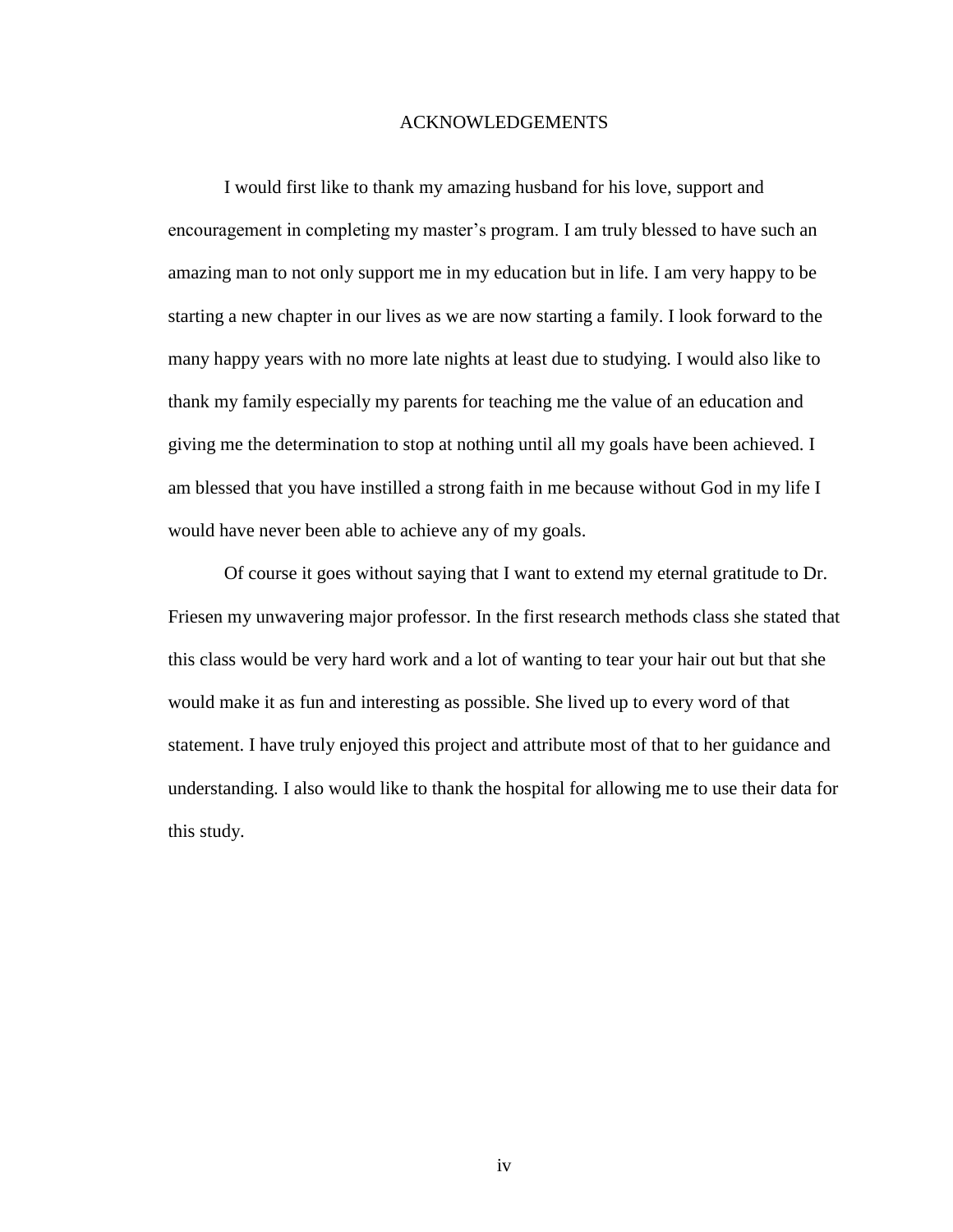# **TABLE OF CONTENTS**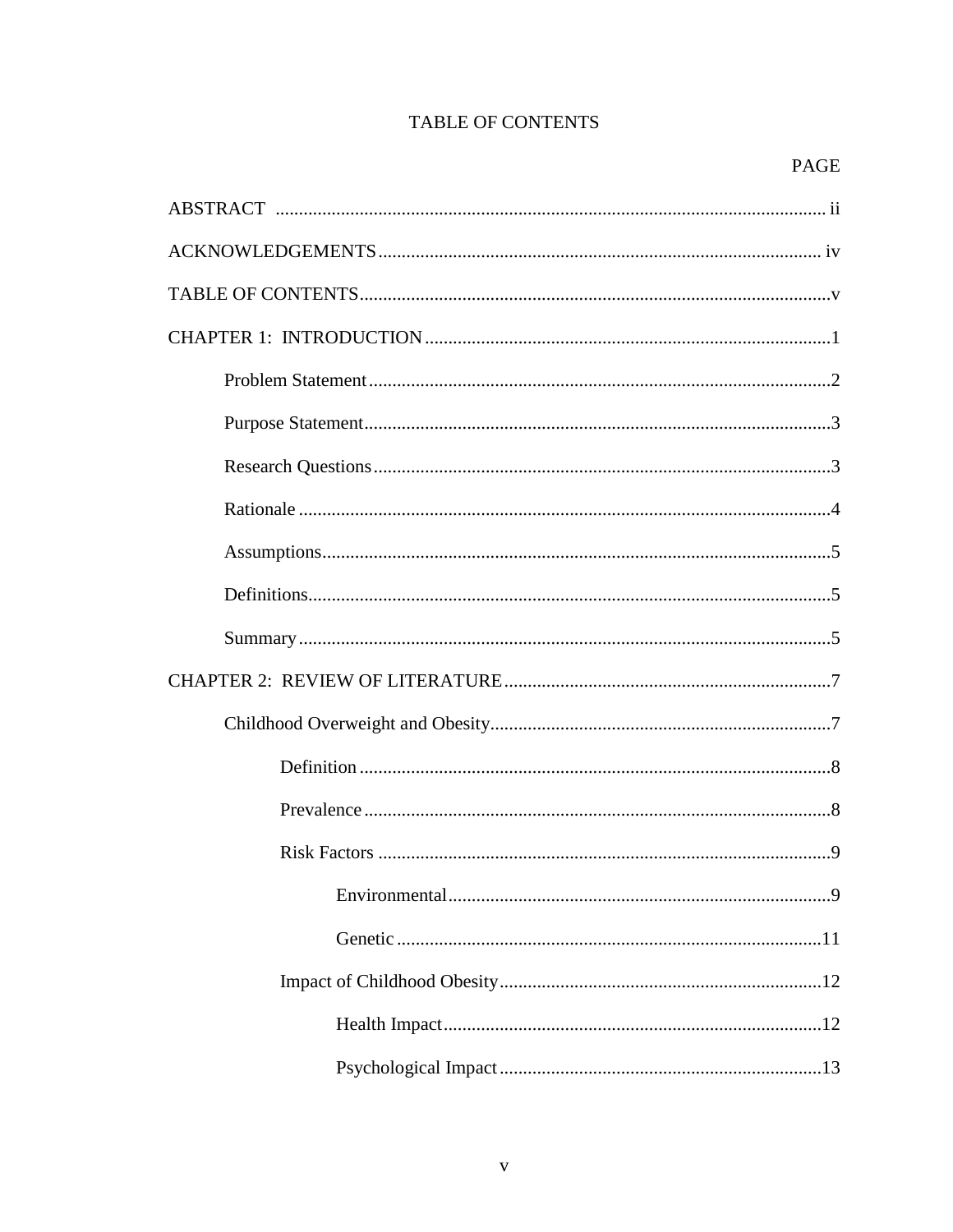# PAGE

| RQ#1: Child Participants Post SHAPEDOWN Program Results27           |
|---------------------------------------------------------------------|
|                                                                     |
| RQ#3: Correlation between the Parent: Child Success in SHAPEDOWN 30 |
| Summary                                                             |
|                                                                     |
| RQ#1: Child Participants SHAPEDOWN Program Results 34               |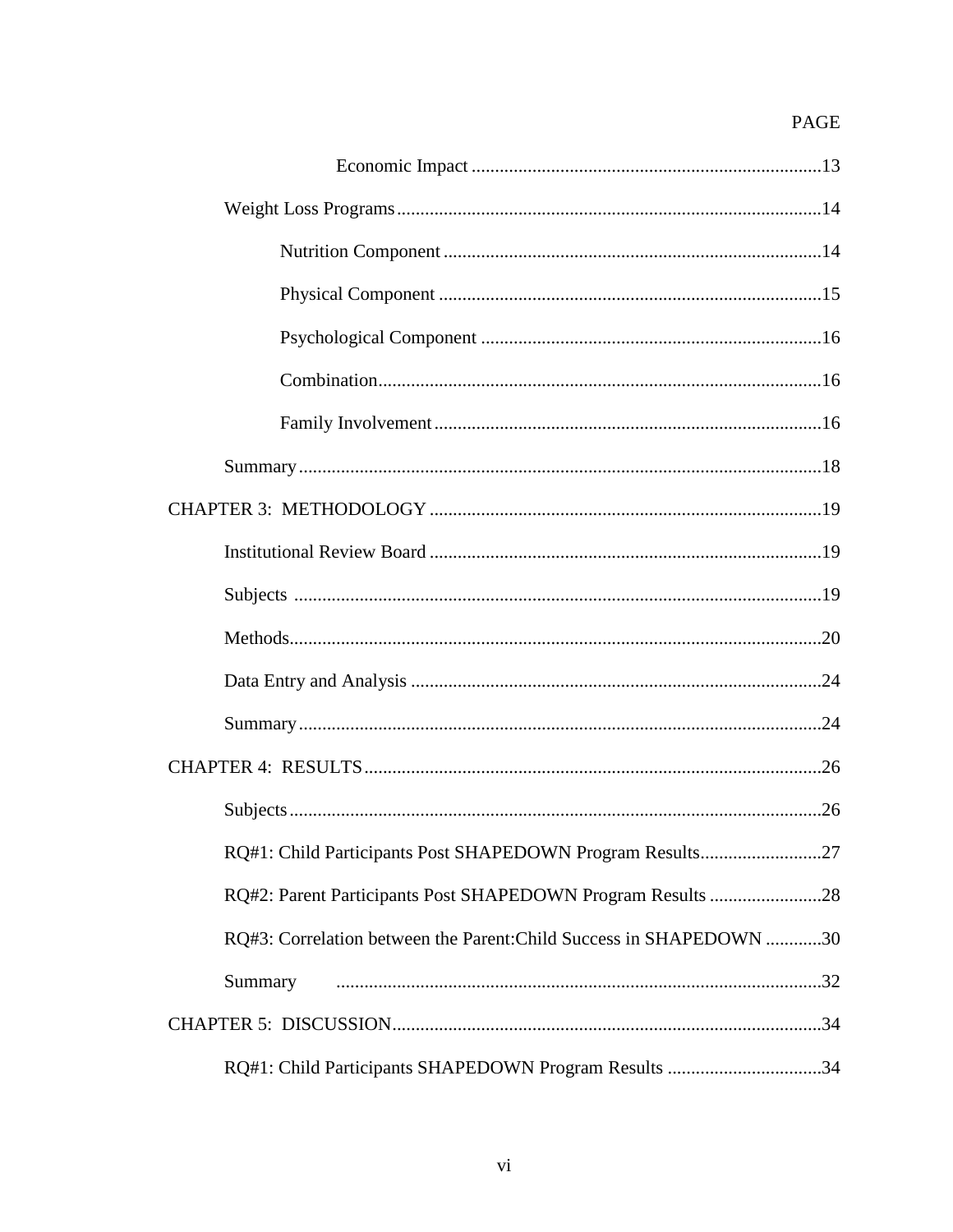# PAGE

| RQ#2: Parent Participants SHAPEDOWN Program Results 36             |  |
|--------------------------------------------------------------------|--|
| RQ#3: Correlation between the Parent: Child Success in SHAPEDOWN37 |  |
|                                                                    |  |
|                                                                    |  |
|                                                                    |  |
|                                                                    |  |
|                                                                    |  |
|                                                                    |  |
|                                                                    |  |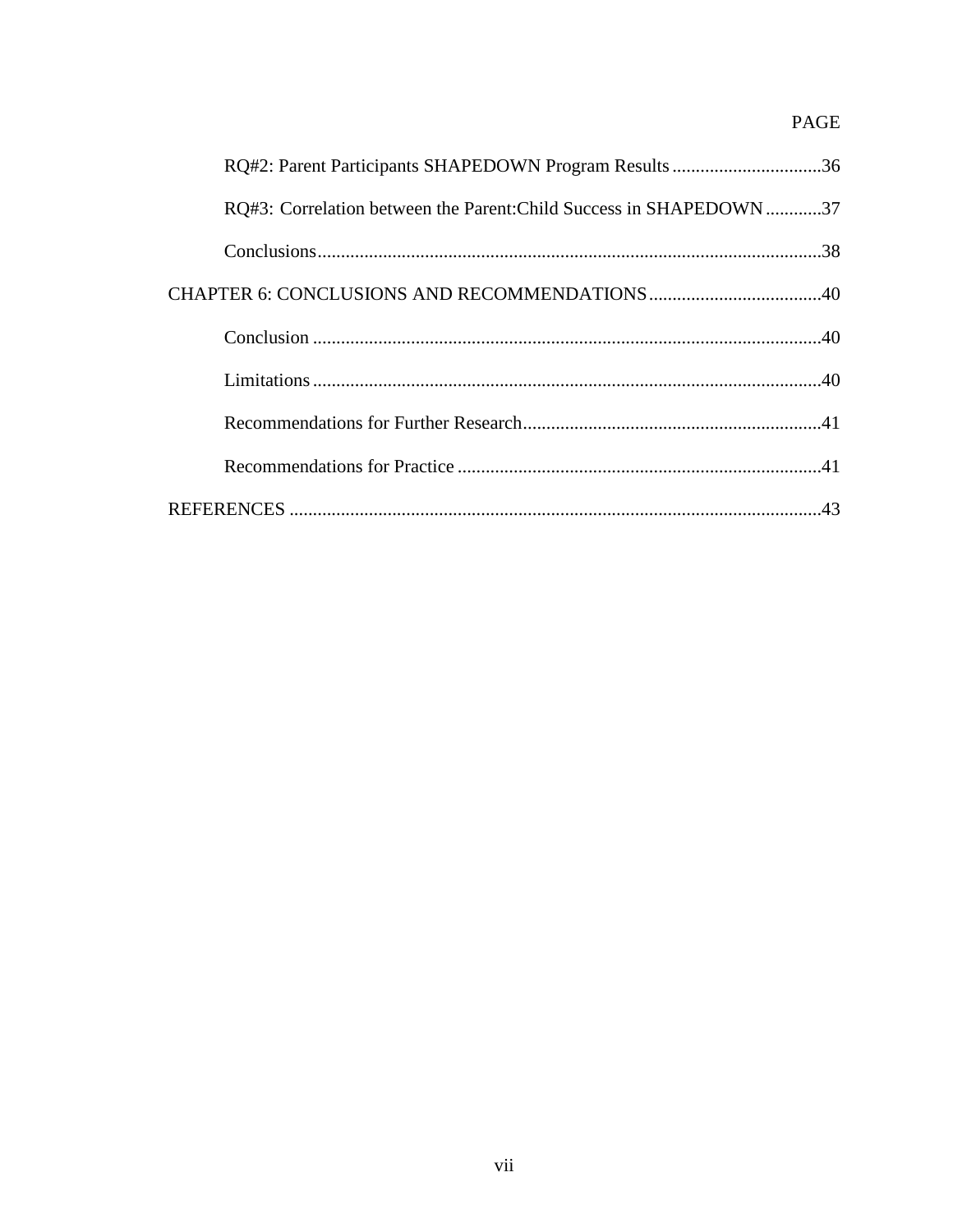# LIST OF APPENDICES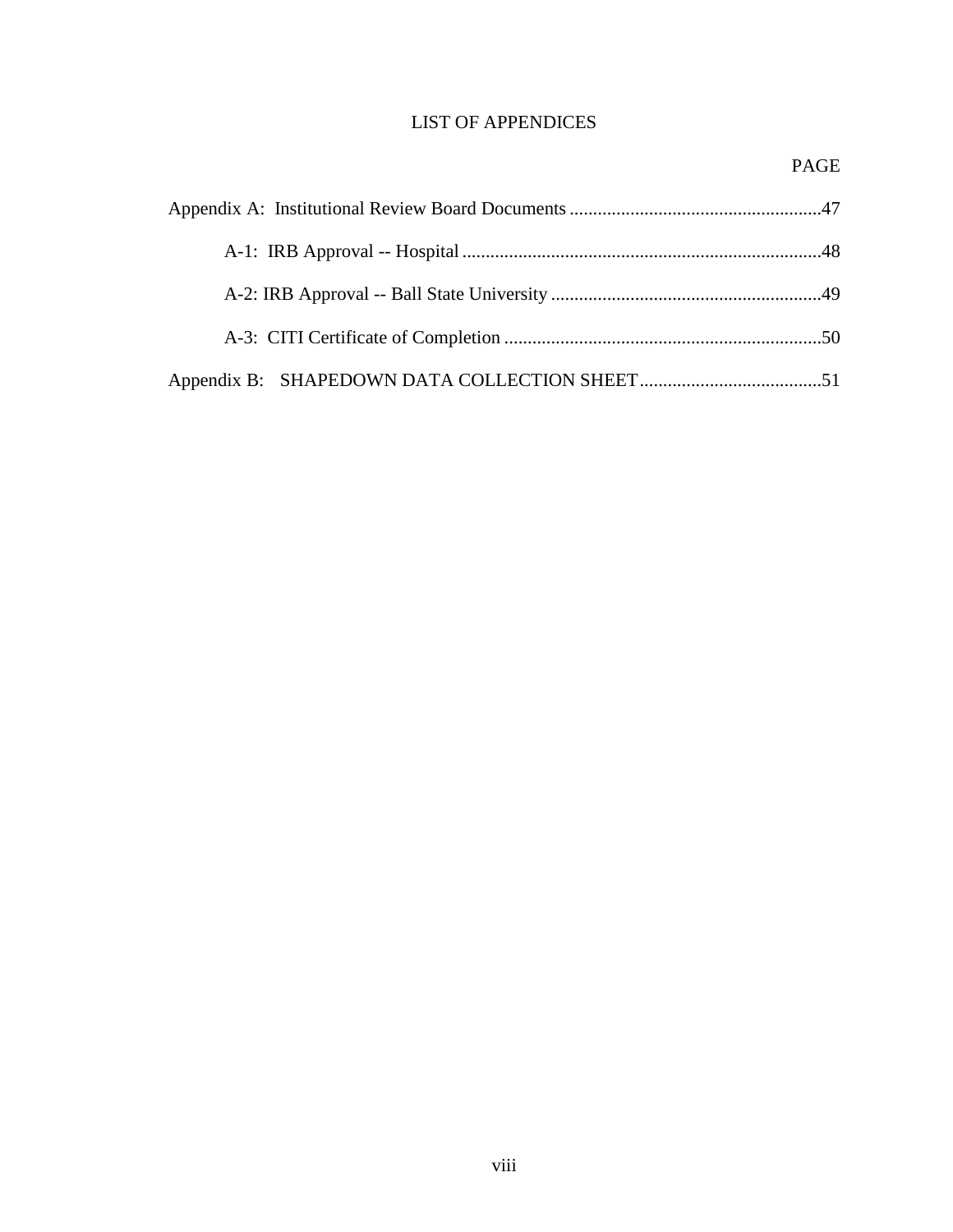# LIST OF TABLES

# PAGE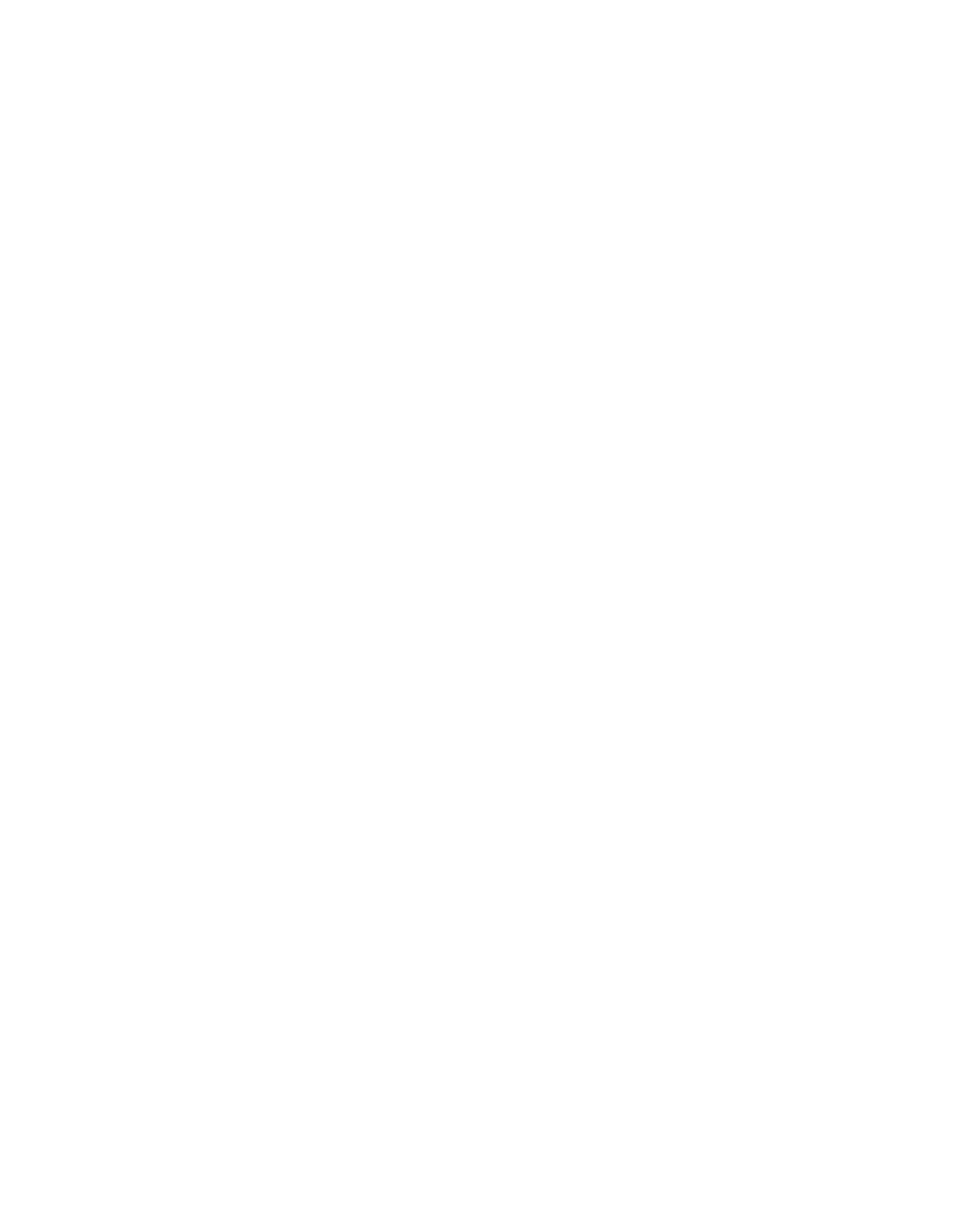# **CHAPTER 1**

### **INTRODUCTION**

Childhood obesity in children and adolescents between the ages of 2-19 years has more than tripled in the past 30 years, with the rate increasing from five percent in the 1960s to the current National Health and Nutrition Examination Survey (NHANES) estimate of 17 percent in 2007-2008 (Ogden & Carroll, 2010). Evidence indicates that the relationship between obesity and disease risk begins early in life as the visceral abdominal fat appears to set off a cascade effect exacerbating hyperlipidemia, hypertension, and insulin resistance, dramatically increasing the risk for cardiovascular and metabolic diseases (Shalitin et al., 2009). *Healthy People 2020* identified overweight and obesity as one of 12 leading health indicators and called for the prevention of obesity and a reduction in the proportion of children and adolescents who are overweight or obese (U.S. Department of Health and Human Services, 2011).

The rise in obesity, and the great health risk it poses for children and adolescents, begs for effective approaches to prevent and treat childhood obesity. Currently a variety of different methods are being used to help children become healthier and maintain a healthy weight, including the SHAPEDOWN program, Committed to Kids Pediatric Weight Management Program, SlimKids program, Trim Kids program, and Sparkteens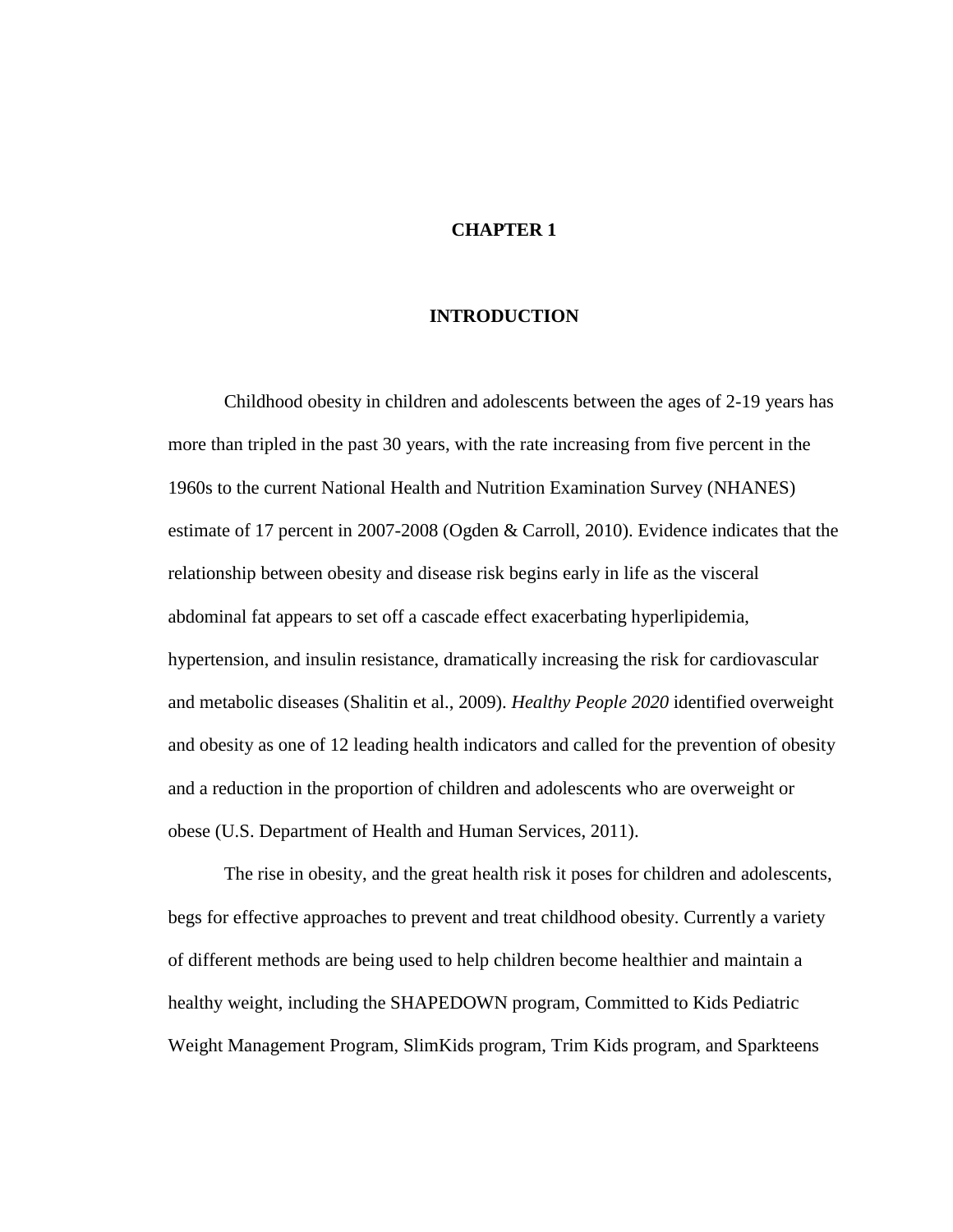(Suskind et al, 2009; Bocco, 2010). Some programs take a multidisciplinary approach which address psychological disturbances and social distress along with weight control, while other programs use a family-centered approach which involves the whole family in the program rather than just the obese child (Kitzman-Ulrich, 2010).

SHAPEDOWN has been the leading family-centered weight management program for children and adolescents ages 6-18 years of age for over 30 years (SHAPEDOWN, 2012). A hospital in north central Indiana uses this program to help promote weight loss among outpatients. SHAPEDOWN is generally taught in a group setting to increase the program's efficiency and effectiveness. Both children and a parent or guardian participate in the 10-week program which involves nutrition education, physical activities, parenting skills, and group discussions. The 10-week program is conducted at this Indiana hospital twice a year with an average of 12 families per session. The sessions are headed by a registered dietitian who is also available to counsel program participates one-on-one. Although this program has been in place for eight years, no empirical evaluation has been conducted to determine the program's ability to improve children's lifestyle choices using this family-based approach.

# **Problem**

National Health and Nutritional Evaluation Survey (NHANES) data from 2007- 2008 estimated that 17 percent of children and adolescents between the ages of 2-19 years are obese (Ogden & Carroll, 2010). Evidence indicates that the relation between obesity and disease risk begins early in life, dramatically increasing the risk for cardiovascular and metabolic diseases (Shalitin et al., 2009). The rise in childhood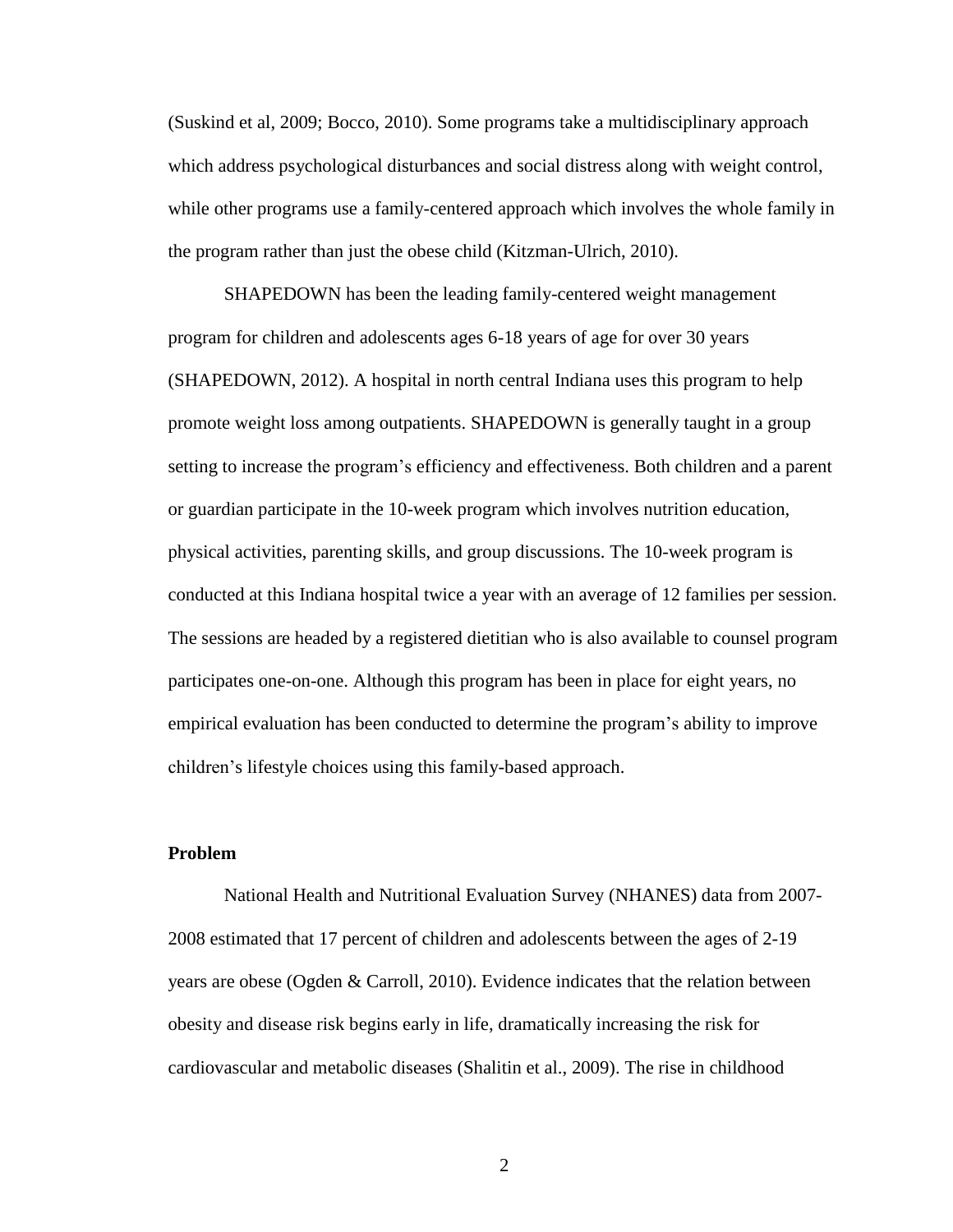obesity demands a variety of effective approaches to prevent and treat childhood obesity. The SHAPEDOWN program has been a leading weight management programs for children and adolescents for over 30 years (SHAPEDOWN, 2012). Although it has been implemented at a hospital in north central Indiana for the past eight years, no true evaluation of the program has been conducted to determine its effectiveness in helping families achieve a healthier weight.

# **Purpose**

The purpose of this study was to determine if completion of the SHAPEDOWN program, offered through a hospital in north central Indiana between 2009 and 2011, was associated with a reduction in body weight and improved measures of physical fitness among obese adolescents and their parent-participants. A secondary purpose of the study was to determine if a relationship existed between a parent's success and his or her child's success in reducing body weight and improving measures of physical fitness.

### **Research Questions**

The following research questions were examined in this research study:

- RQ#1: Compared to baseline, did obese children who attended all ten SHAPEDOWN sessions:
	- a) Lose weight?
	- b) Reduce their BMI?
	- c) Improve their physical endurance (e.g., heart rate, flexibility, sit ups)?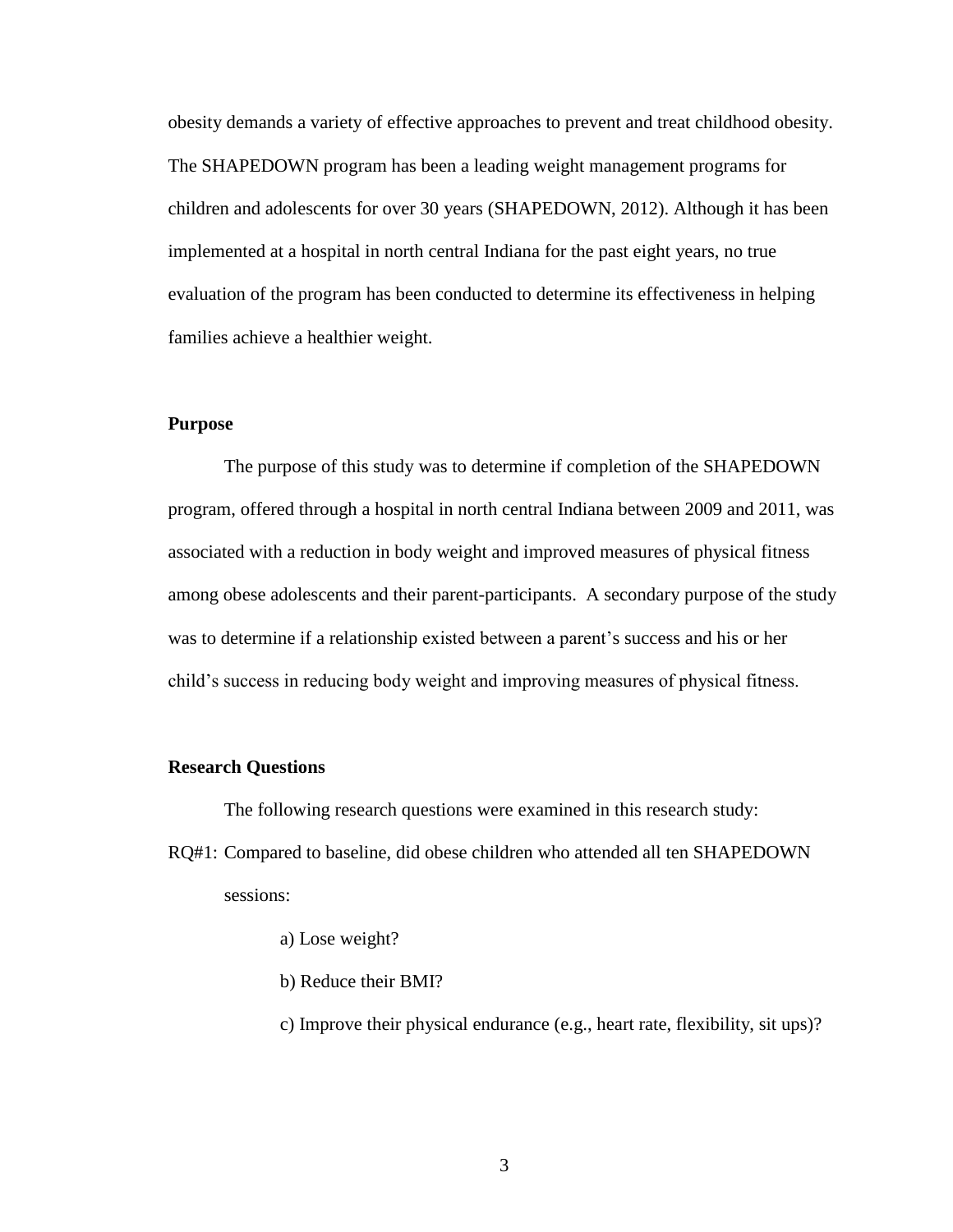RQ#2. Compared to baseline, did the parents of the children who attended all ten

SHAPEDOWN sessions:

a) Lose weight?

b) Reduce their BMI?

c) Improve their physical endurance (e.g., heart rate, flexibility, sit ups)?

RQ#3. Was there a relationship between a parent's success and his or her child's success in the SHAPEDOWN program (e.g., Family change) as indicated by their:

a) Weight loss?

b) Reduced BMI?

c) Improved physical endurance(e.g., heart rate, flexibility, sit ups)?

# **Rationale**

Results of this evaluation of the SHAPEDOWN program will be valuable to the health care providers at the Indiana hospital as they evaluate the use of SHAPEDOWN in their outpatient weight loss programs. This evaluation will also provide a better understanding of the parent's role in the child's weight loss treatment. The research questions asked will help to evaluate the relationship between parent and child within the weight loss program. If a positive relationship exists between a parent's success and his or her child's success, the information can be shared with future parent-participants to encourage and motivate them to actively participate with their child as they struggle with their weight.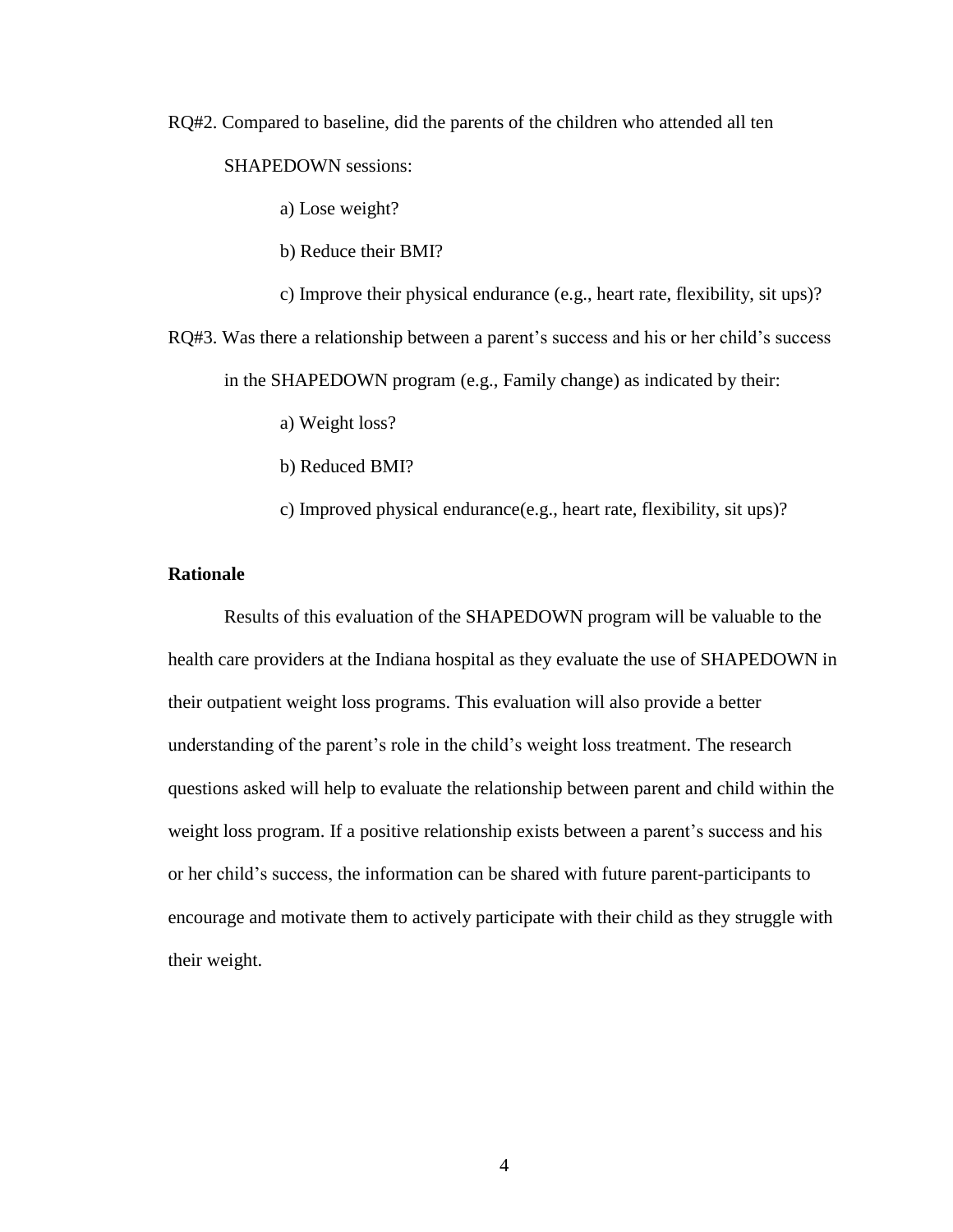# **Assumptions**

The researcher made the following assumptions in the implementation of the study and in the interpretation of the data:

- 1. The instruments (e.g., weight, height, step-test heart recovery rate) used to collect the data were calibrated correctly.
- 2. The same instruments were used for pre and post testing.
- 3. The data was accurately recorded.

# **Definitions**

For the purpose of this study, the following definitions will be used:

- 1. Obesity. BMI at or above the  $95<sup>th</sup>$  percentile for children of the same age and sex (Barlow, 2007).
- 2. Overweight. BMI at or above the  $85<sup>th</sup>$  percentile and lower than the  $95<sup>th</sup>$ percentile for children of the same age and sex (Barlow, 2007).
- 3. Body Mass Index (BMI). Weight in kilograms divided by height in meters, squared. Although technically not a body composition assessment technique, it correlates well with estimates of body composition derived from skinfold measurements, and underwater weighing, and can easily be calculated from weight and height (Nelms, Sucher, & Long, 2007).

## **Summary**

Childhood obesity causes severe health problems for many individuals. SHAPEDOWN is a family-based weight loss program that has been implemented at a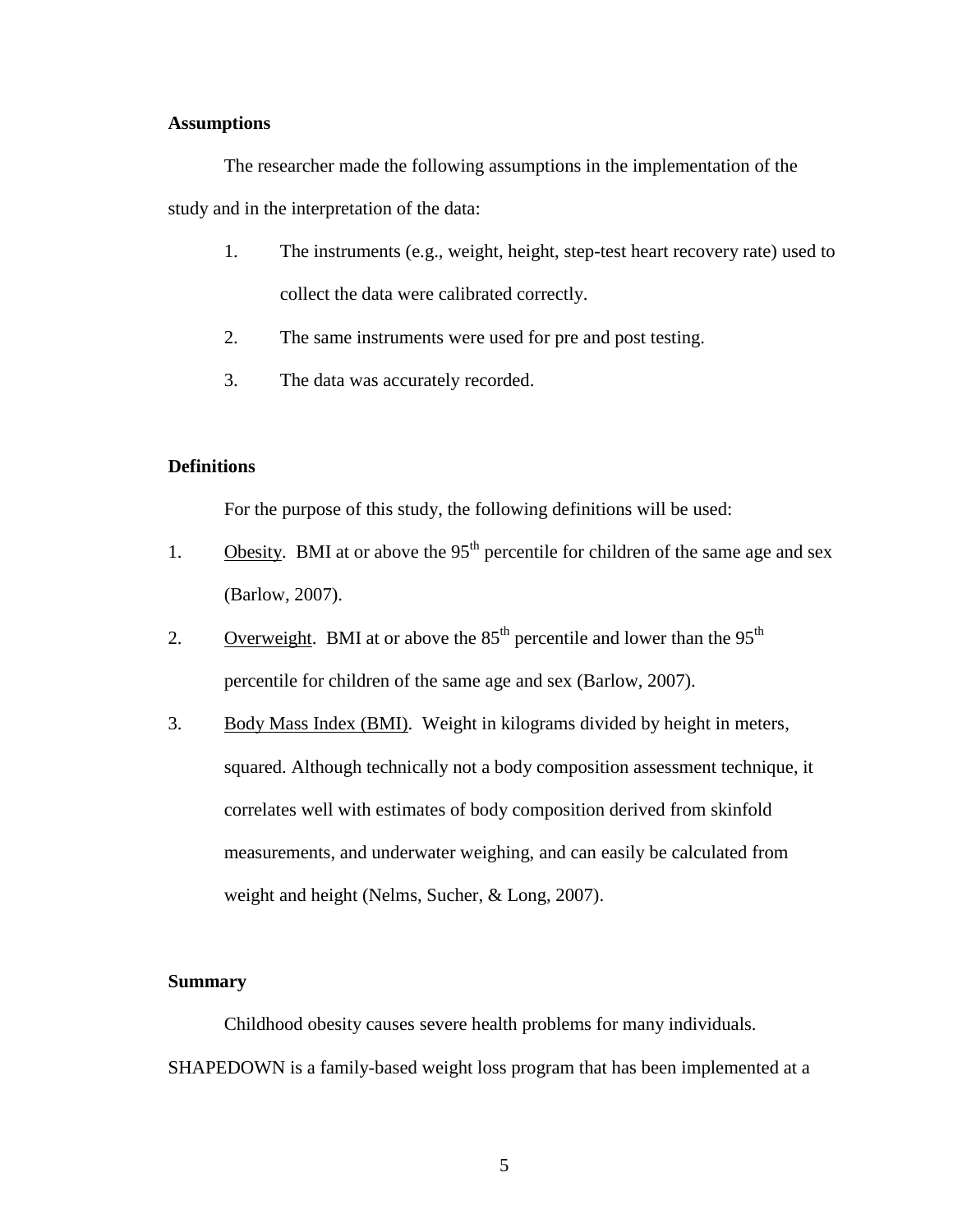hospital in north central Indiana to help fight childhood obesity. There has been no true evaluation of the program to determine its ability to improve children's lifestyle choices and the effects of using a family-based approach. An analysis of the data collected from 2009-2011 has been used to evaluate the program as well as evaluate the parent's effects on his or her child's success of the program.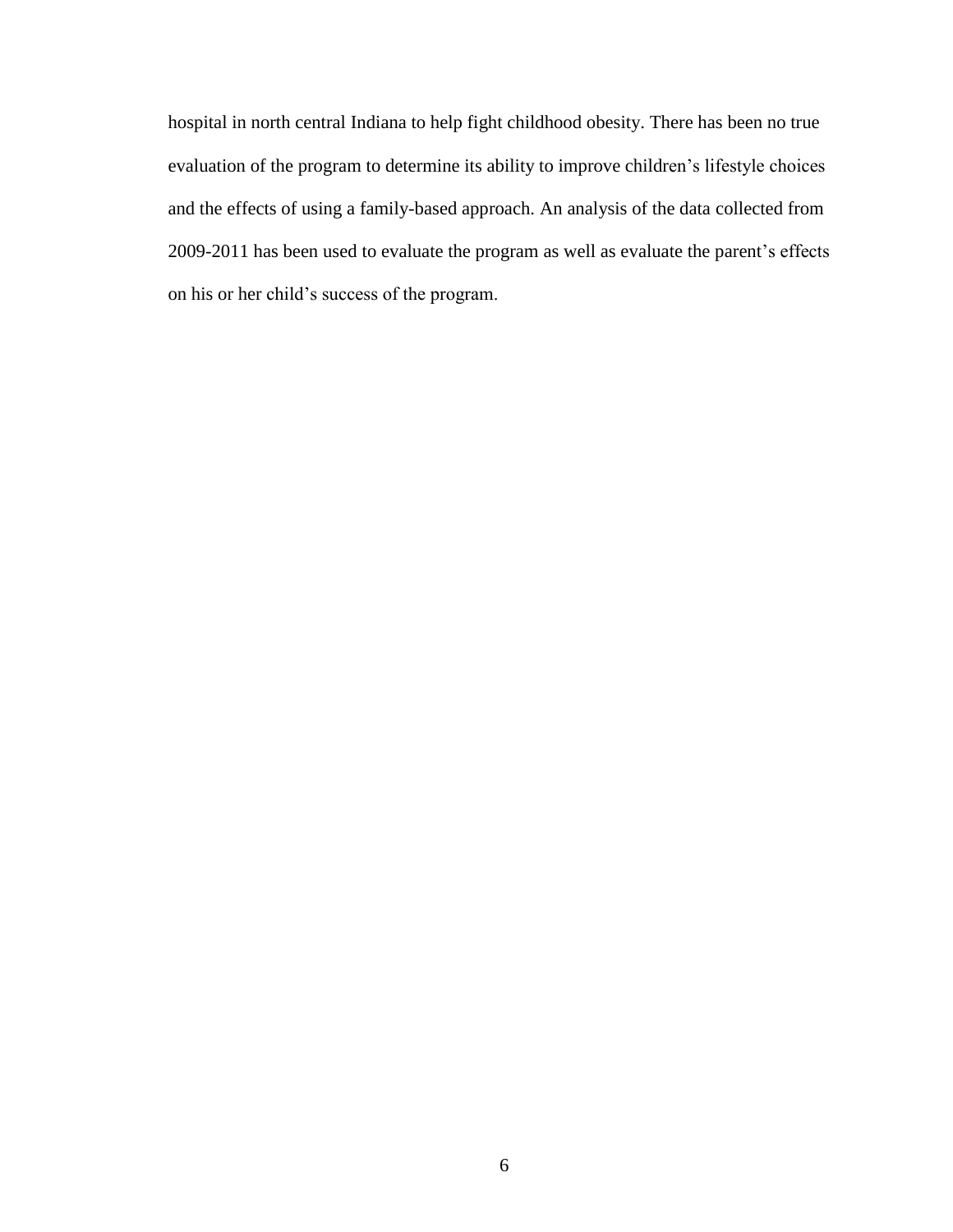# **CHAPTER 2**

### **REVIEW OF LITERATURE**

The purpose of this study was to determine if completion of the SHAPEDOWN program, offered through a hospital in north central Indiana between 2009 and 2011, was associated with a reduction in body weight and improved measures of physical fitness among obese adolescents and their parent-participants. A secondary purpose of the study was to determine if a relationship existed between a parent's success and his or her child's success in reducing their body weight and improving measures of their physical fitness. This chapter will present a review of the literature that describes general background information about childhood obesity; an evaluation of current weight loss programs that use nutrition, physical activity, and psychology to help address the childhood obesity epidemic; and an examination of the role of parents and family involvement in weight loss programs.

# **Childhood Overweight and Obesity**

This section of the literature review defines childhood overweight and obesity and describes its prevalence in the United States. In addition, risk factors and co-morbidities related to childhood obesity will be discussed.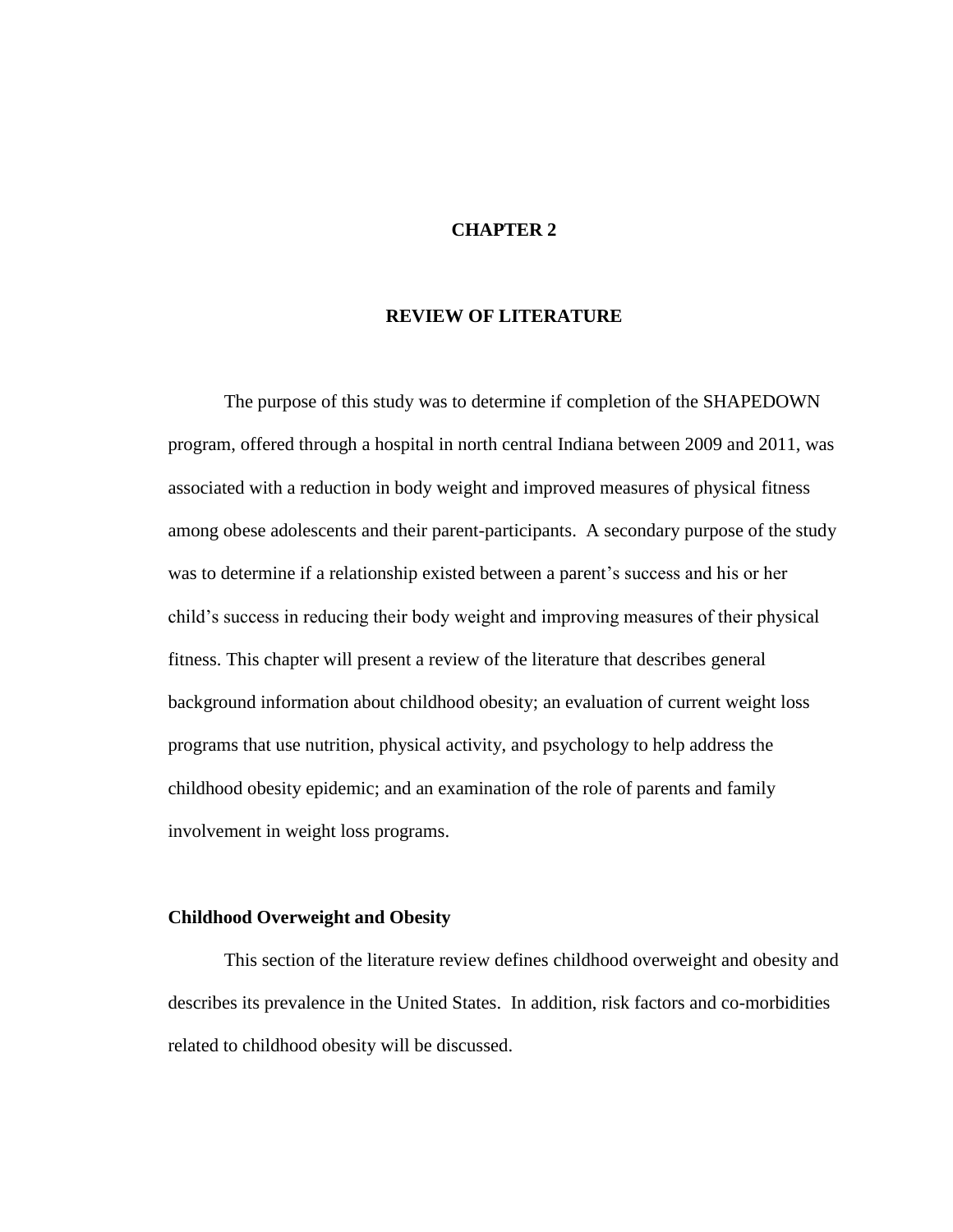#### Definition

Body mass index (BMI), expressed as weight in kilograms divided by height in meters squared, is a measurement commonly used to classify overweight and obesity. Children with a BMI at or above the  $85<sup>th</sup>$  percentile for their age and gender as indicated by the Centers for Disease Control (CDC) growth charts are categorized as overweight; children with a BMI at or above the  $95<sup>th</sup>$  percentile for their age and gender are categorized as obese (Ogden and Carroll, 2010). Prior to 2009, the term "at risk for overweight" was used to describe children who are now referred to as "overweight" while the term "overweight" was used to describe children who are now referred to as "obese." The change in terminology was made to reflect the terms used by organizations such as the Institute of Medicine and the American Academy of Pediatrics (Ogden & Carroll, 2010). The BMI cutoff point is not diagnostic as it does not take into account certain factors such as muscle mass, however, when assessing populations, an elevated BMI among children does indicate an increased risk for health problems.

### Prevalence

The progress toward reducing the national prevalence of obesity is monitored using the data from the National Health and Nutrition Examination Survey (NHANES), a program of studies designed to assess the health and nutritional status of adults and children in the United States that combines interviews and physical examinations. NHANES data indicates childhood obesity and overweight has tripled in the past three decades reaching epidemic portions and is quickly becoming one of the most common chronic diseases among children (U.S. Department of Health and Human Services, 2011).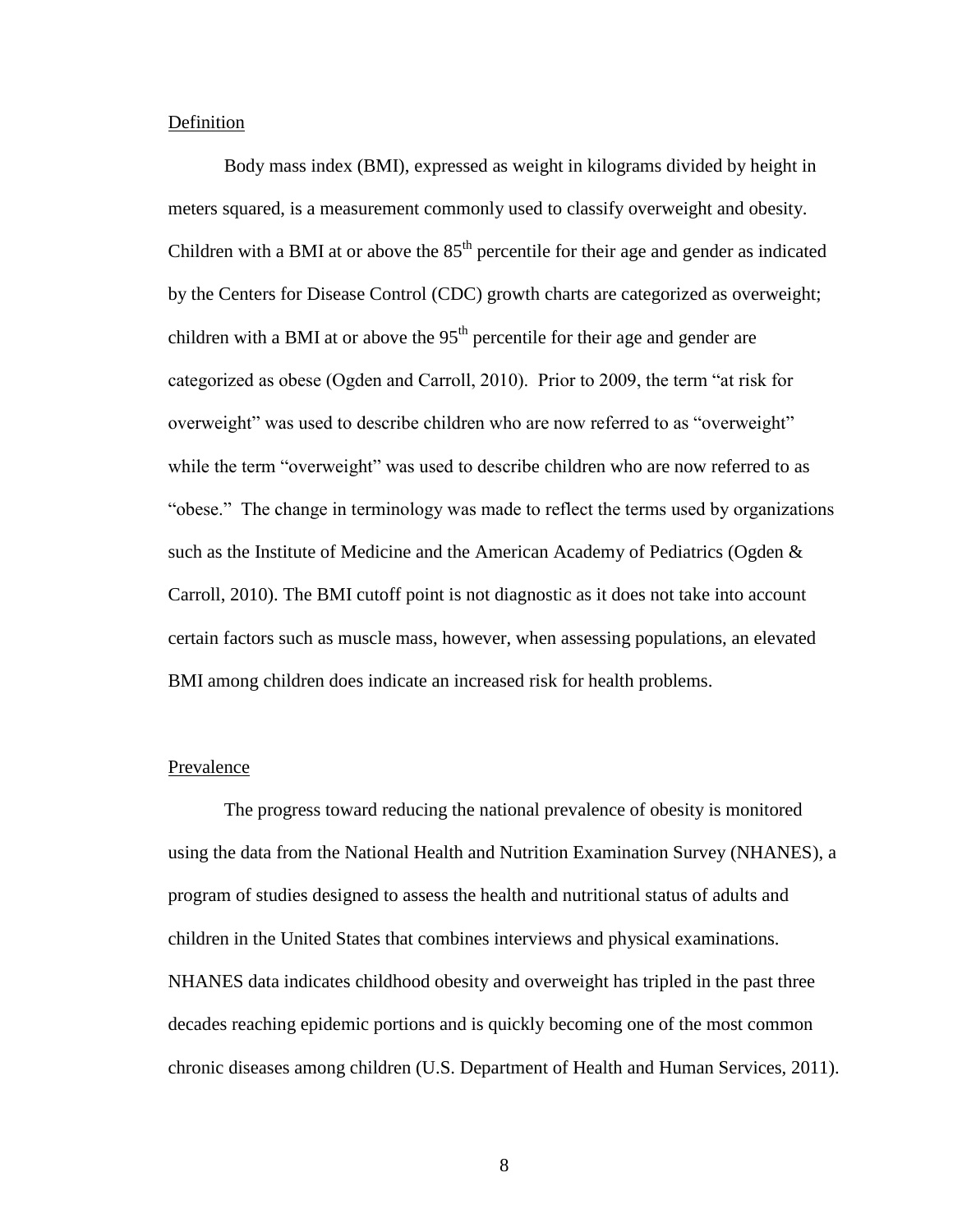Changes in obesity prevalence from the 1960s show a rapid increase in the 1980s and 1990s, when the prevalence tripled, from nearly five percent to approximately 15 percent among children and teens. The rate has continued to increase, with results from the 2007- 2008 NHANES indicating an estimated 17 percent of children and adolescents aged 2-19 years are obese (Ogden and Carroll, 2010). During the past ten years, the rapid increase in the rate of obesity has slowed and almost leveled off. However, among those classified as obese, a significant increase in BMI has been observed, with the heaviest getting even heavier. Older children and teens are more likely to be obese compared with preschoolers (Ogden and Carroll, 2010).

### Risk Factors

A gain in body weight is a consequence of a positive energy balance over time (e.g., eating more calories than one expends). Over time, positive energy balance results in overweight and obesity. Multiple risk factors contribute to childhood obesity, including environmental, genetic, socioeconomic, and psychological risk factors. The relationship between these factors and overweight or obesity in children will be examined in this section of the literature review.

# *Environmental*

Environmental factors associated with the increase in childhood obesity include global shifts in lifestyle and aspects measured on a smaller level, such as family and individual behavioral patterns (Hunter, Steele, & Steele, 2008), including increased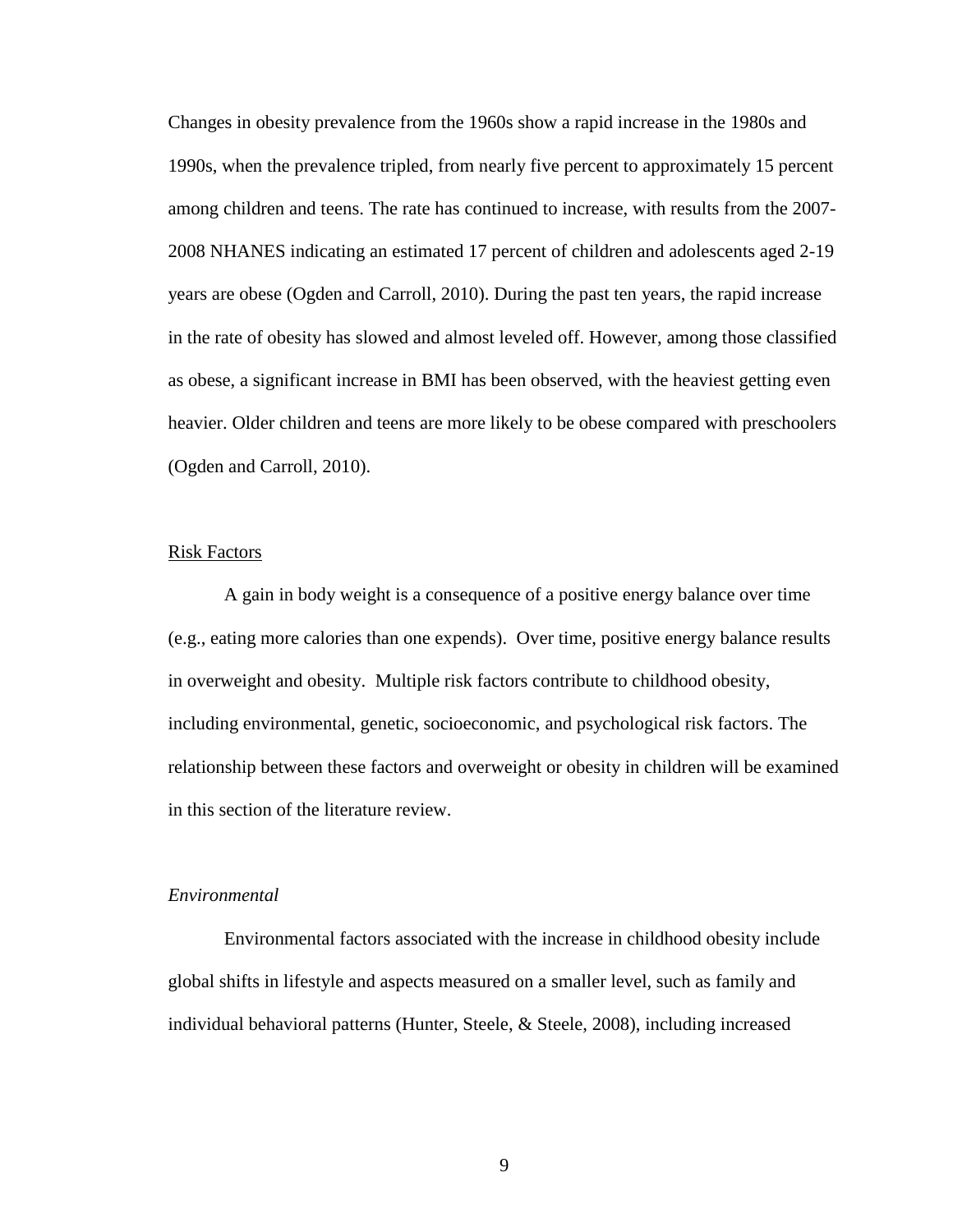access to calorie dense foods, reduced levels of physical activity, increased sedentary activities and a home environment which promotes these factors (Sobko et al., 2011).

Urbanization-related intake behaviors have also been shown to promote obesity, including frequent consumption of meals at fast-food outlets, consumption of oversized portions at home and at restaurants, consumption of high calorie foods, such as high-fat, low-fiber foods, and intake of sweetened beverages (Raj & Kumar, 2010). Portion sizes have increased over the last three decades just as obesity has increased. The convenience of fast food means children are eating more processed foods and not getting a variety of fruits and vegetables from these meals. These behaviors are nurtured in an environment in which high calorie food is plentiful, affordable, available, and easy to consume with minimal preparation (Raj & Kumar, 2010).

Low levels of physical activity are promoted by an automated and automobileoriented environment that encourages a sedentary lifestyle (Epstein & Saelens, 2000). Many youth do not engage in the recommended amounts of physical activity and engage in a high rate of sedentary behaviors (Kitzman-Ulrich et al., 2010). Sedentary activities such as television viewing, video games and computer programs not only promote physical inactivity but also increases exposure to high fat foods marketed to children, therefore promoting obesity (Eliakim, et al., 2002; Gutin et al., 2002). The lack of physical activity and increase intake of high calorie food increases an imbalance between energy intake and energy expenditure which ultimately leads to weight gain (Eliakim et al., 2002).

The home environment appears to have a significant impact on a child's weight. Parental food choices, for better or worse, significantly influence the child's food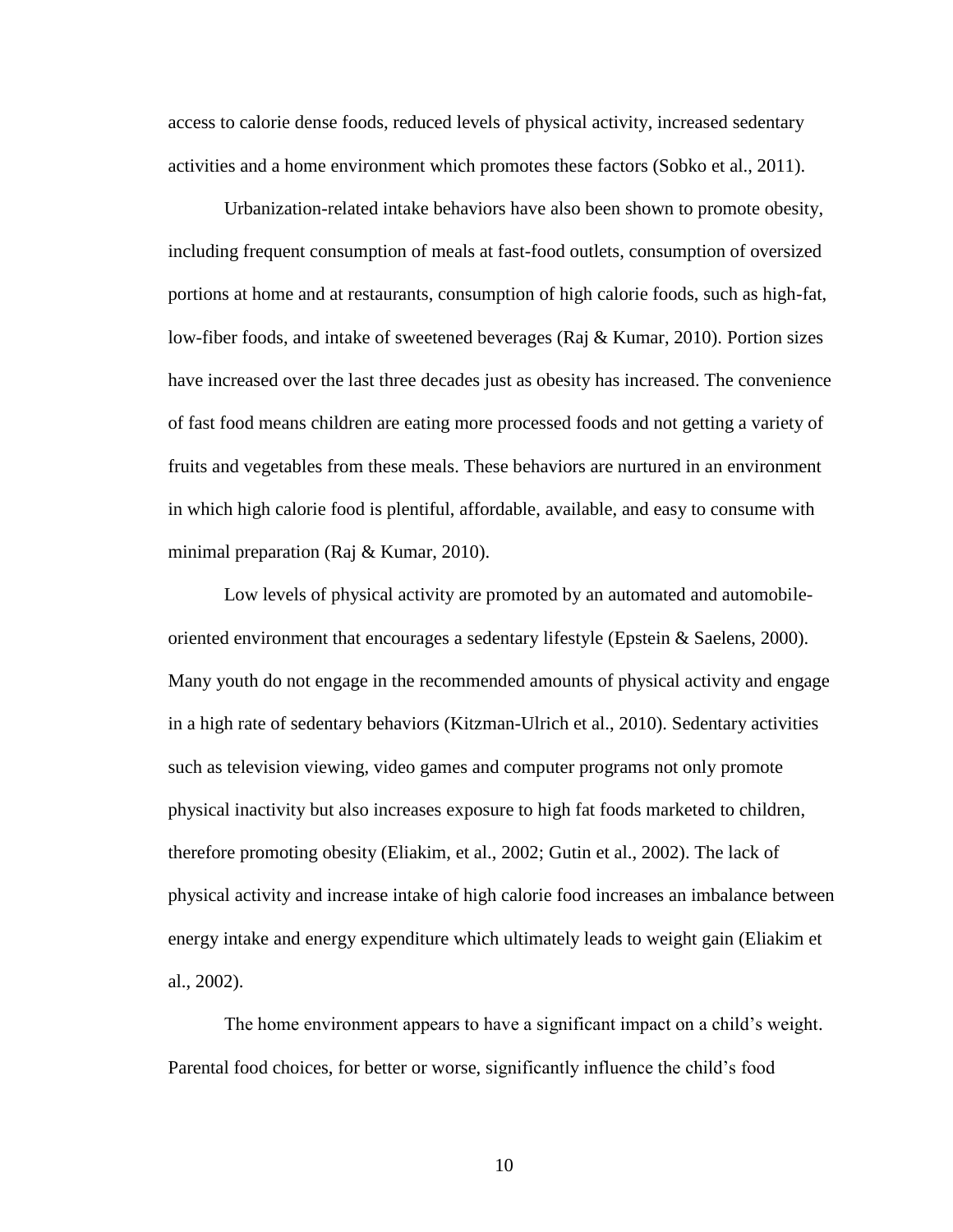preferences (Strauss & Knight, 1999). A parent's education level also seems to be a risk factor, with a lower level of parental education correlating with childhood obesity. It is not known if this correlation is a consequence of a person not having the skills needed to get an education, the education itself, or the lack of mental stimulation in the home environment (Gronbaek, Madsen, & Michaelsen, 2009). Obesity is more prevalent in families of low socioeconomic status; however the association between socioeconomic status and obesity is not well defined as it is unclear which specific factors affect childhood obesity (Gronbaek et al., 2009). Nonetheless, parents appear to play a very important role in promoting a healthy diet, increasing physical activity and decreasing sedentary activity in the home for their children.

# *Genetic Risk Factors*

Parents are not only involved creating the home environment that can promote risk factors for obesity, but they also supply the genetics that may promote obesity. Several researchers indicate that the single greatest risk factor for overweight is a family history of a weight problem (Strauss & Knight, 1999; Whitaker et al., 1997). The Avon longitudinal Study demonstrated that the odds of children age seven becoming obese if the father, mother or both had obesity were 2.93, 4.66 and 11.75, respectively, clearly demonstrating the dominant influence of parental obesity (Reilly et al., 2005). Long-term follow-up indicates that obese children and adolescents tend to become obese adults, therefore promoting a family history of obesity (Eliakim et al., 2002). Several genetic conditions are known to be associated with obesity, including Prader-Willi syndrome, Bardet-Biedl syndrome, and Cohen syndrome (Raj & Kumar, 2010).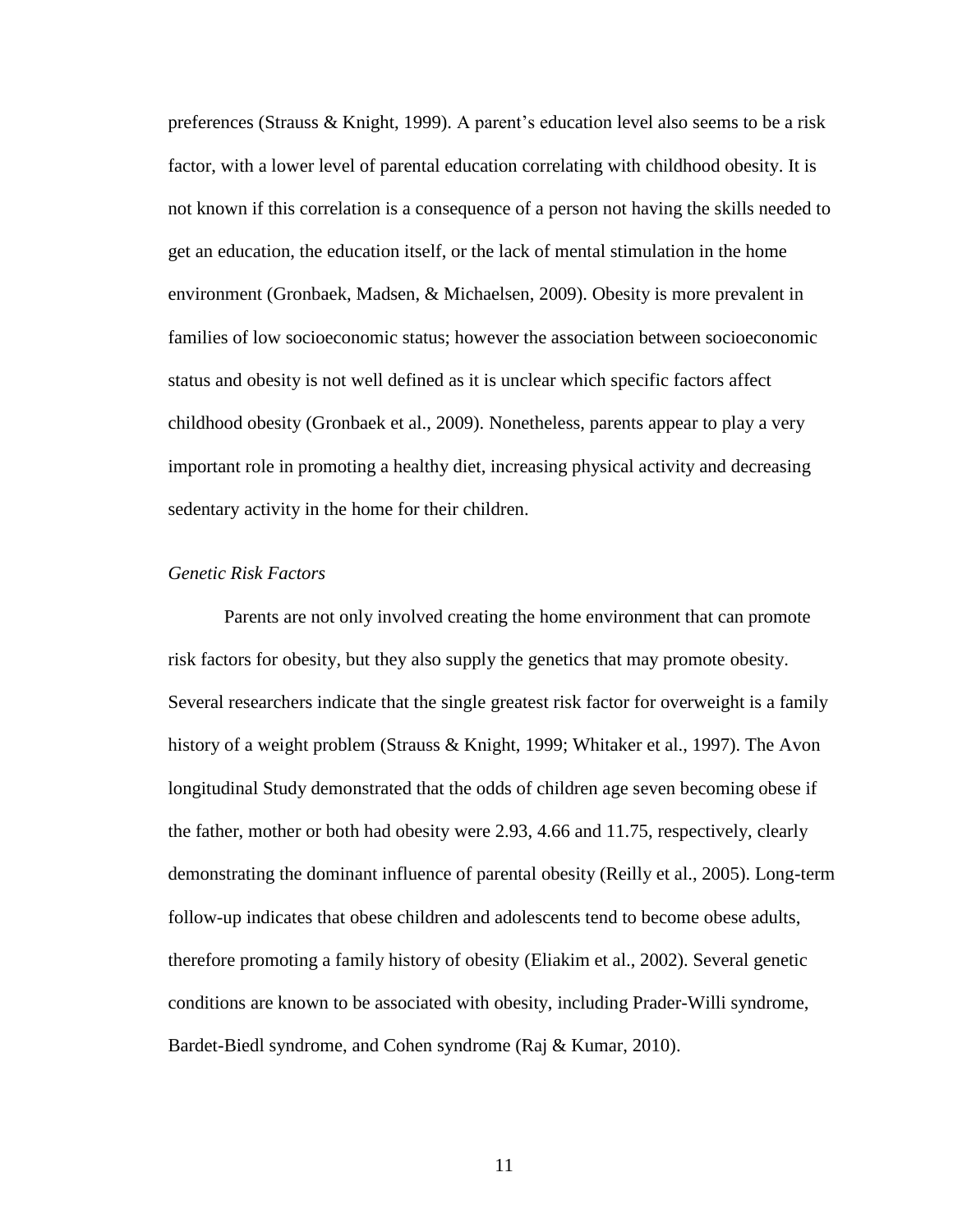#### Impact of Childhood Obesity

Childhood obesity is a serious chronic disease which has both short term and long term consequences that impacts many different parts on an individual's life (CDC Grand Rounds: Childhood Obesity in the United States, 2011). While the most profound impact of obesity is on the child's health, there can also be severe psychological affects as a result of being obese (Suskind et al., 2000). Another costly effect that some people overlook is the economic impact of obesity. The impact of obesity touches not only every part of an obese individual's life and can also impact non-obese individuals (Finkelstein, Trogdon, Cohen, and Dietz, 2009)

# *Health Impact*

Obesity is also linked to an increased risk of morbidity and mortality as well as reduced life expectancy (Raj & Kumar, 2010). Evidence indicates the relationship between obesity and disease risk begins early in life, as the visceral abdominal fat appears to set off a cascade exacerbating hyperlipidemia, hypertension, and insulin resistance, dramatically increasing the risk for cardiovascular and metabolic diseases (Shalitin et al., 2009). Metabolic syndrome has a number of risk factors that include obesity, dyslipidemia, impaired glucose metabolism and high blood pressure, which are all major predictors for cardiovascular disease (De Ferranti & Osganian, 2007). Type 2 diabetes mellitus --once thought of as occurring only in adults, but now being diagnosed in overweight adolescents – is another co-morbidity of obesity (Sinha et al., 2002).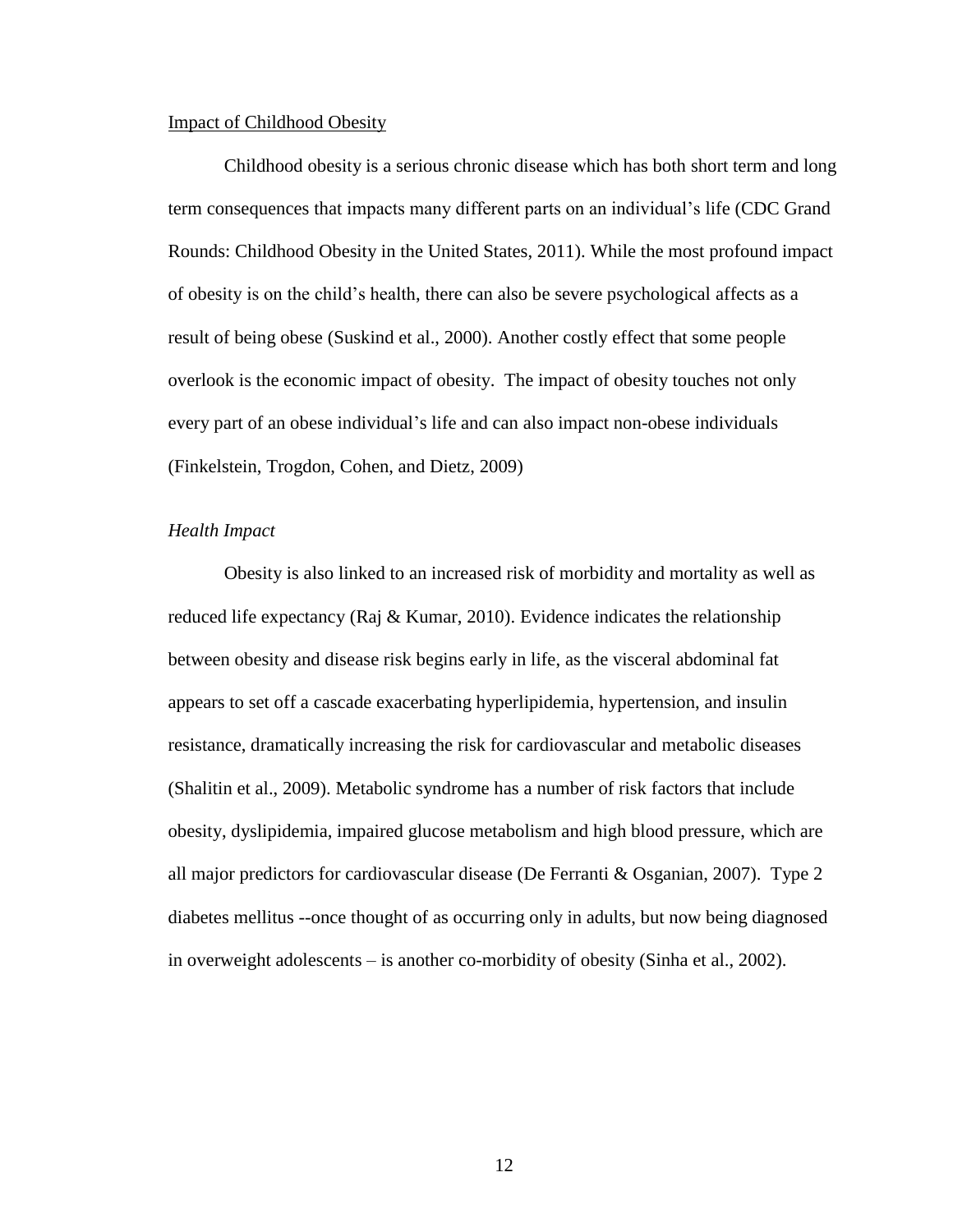# *Psychological Impact*

Other immediate health consequences are psychological in nature rather than physical. Overweight children often report social discrimination, poor self-esteem, and depression (Davison & Birch, 2006). Obese children are often stigmatized socially and develop psychosocial problems (Shaltin et al., 2009). The degree of social discrimination or teasing is associated with higher weight concerns, more loneliness, poor selfperception of body image, a higher preference for sedentary or isolated activities and lower preference for social activities (Raj & Kumar, 2010). Overeating in adolescents is associated with adverse behaviors and negative psychological experiences including suicidal tendencies (Ackard, Neumark-Sztainer, Story, & Perry, 2003). It is important when treating an obese child not to neglect their mental health by solely focusing on their physical health.

# *Economic Impact*

Over the last two decades there has been a dramatic increase in health care costs due to obesity and related issues among children and adolescents (Wang & Dietz, 2002). There is a huge financial burden associated with the short and long term consequences of childhood obesity. Finkelstein, Trogdon, Cohen, and Dietz (2009), estimate that approximately nine percent of all medical costs in 2008 were related to obesity, amounting to \$147 billion compared to \$78.5 billion ten years prior. Given the increased prevalence of overweight children, it can be assumed that the billions in health care cost will continue to rise unless there is prevention and reduction in the number of adolescents and children suffering from obesity (Finkelstein et al, 2009).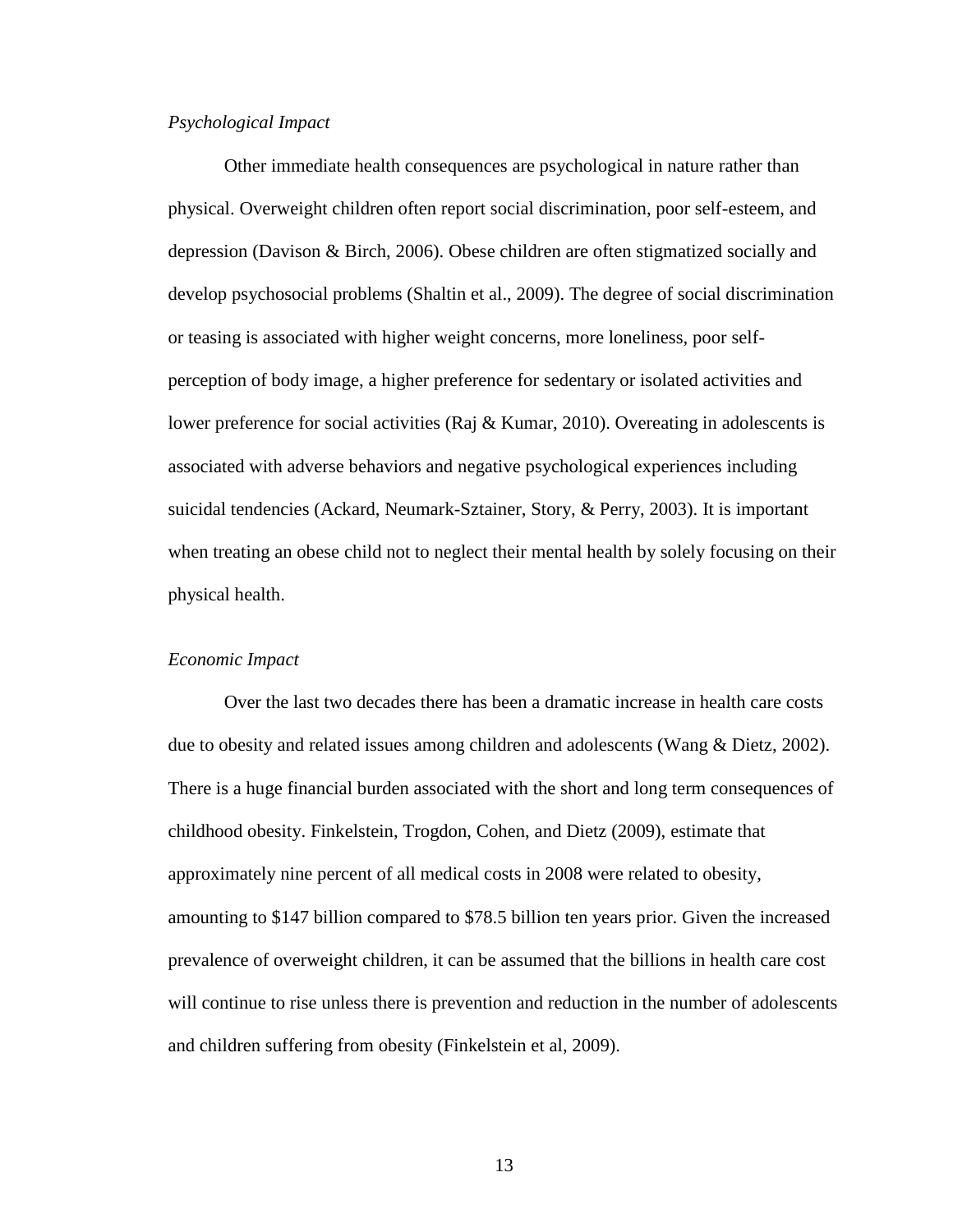#### **Weight Loss Programs**

There are many challenges to combating childhood obesity, one of which is finding an effective intervention program. Since surgical procedures and drugs are generally not recommended in obese children, preventive and therapeutic activities must focus on lifestyle modification (Shalitin et al., 2009). Traditional treatment of obesity includes changes in lifestyle through nutrition, education, an increase in physical activity, and adjustments of behavior (Suskind, 2000). More programs are now taking on a more holistic or combination approach to help reduce obesity. Some programs focus on family involvement as the key to the child's success in of the treatment. There is a limited amount of quality data on the components of programs to treat childhood obesity that favor one program over another (Shalitin et al., 2009). This section of the literature review discusses the different program approaches involving nutrition, physical activity and psychological components, including combination approaches and family-centered weight loss programs.

# Nutrition Component

While nutrition is a key component of most childhood obesity weight loss programs, weight loss programs take varying approaches on how diets are implemented in their treatment protocol. Many programs focus on the prevention of weight gain, rather than weight loss, allowing the child to grow into their weight by becoming thinner over time as they grow taller (Cole, Faith, Pietrobelli, & Heo, 2005). The Pediatric Task Force on the Prevention and Treatment of Obesity noted that very low-calorie diets are generally safe when used under proper medical supervision in moderately and severely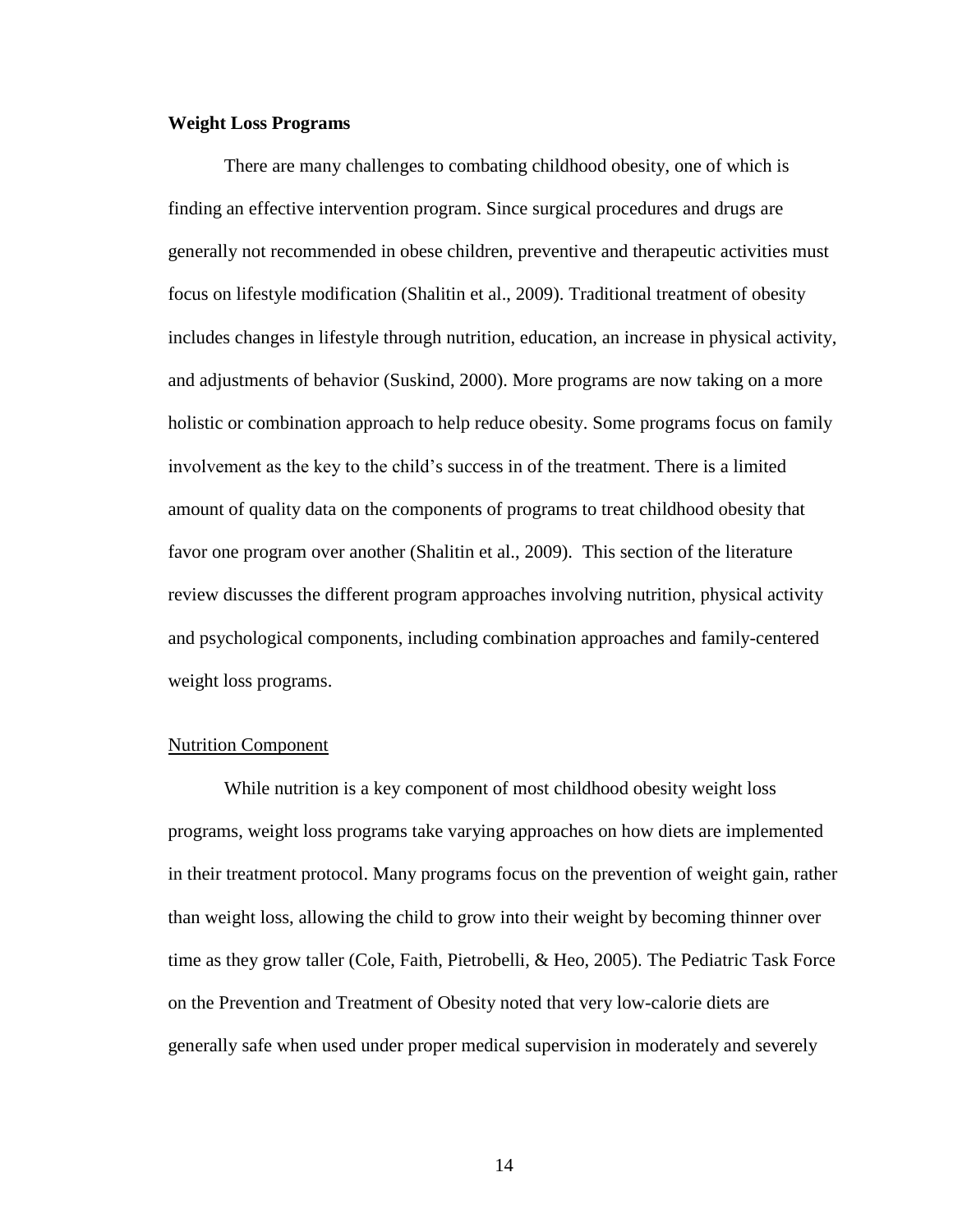obese patients (Suskind et al., 2000). The use of very low calorie diets are usually effective in promoting significant short-term weight loss, however, long-term maintenance of weight loss with this diet alone is not adequate, and is no better than other forms of obesity treatment (Suskind et al., 2000). It is important to remember that dietary management should aim at weight maintenance or weight loss without compromising adequate calorie intake and healthy nutrition (Raj & Kumar, 2010).

# Physical Activity Component

Although extensive research in the development of obesity has focused on the role of energy intake, far less evidence-based data is available on the role of exercise in weight loss, especially in children (Shalitin et al., 2009). Several studies indicate that lower physical activity levels and sedentary behaviors are associated with a higher prevalence of obesity and that exercise can modify obesity associated risk factors (Shalitin et al., 2009). In addition to weight reduction, exercise training is linked to changes in fat and lean body mass, cardiovascular fitness, muscular strength and glucose metabolism, all of which reduce the co-morbidities associated with obesity (Watts, Jones, Davis, & Green, 2005). Ideally children should be prescribed physical activity that is safe, developmentally appropriate, interesting, practical, and provides a social element (Raj & Kumar, 2010). As Shalitin et al. (2009) observed, there is some degree of weight loss with exercise of moderate intensity alone in the short-term, however a reduction in BMI is better achieved with diet combined with exercise.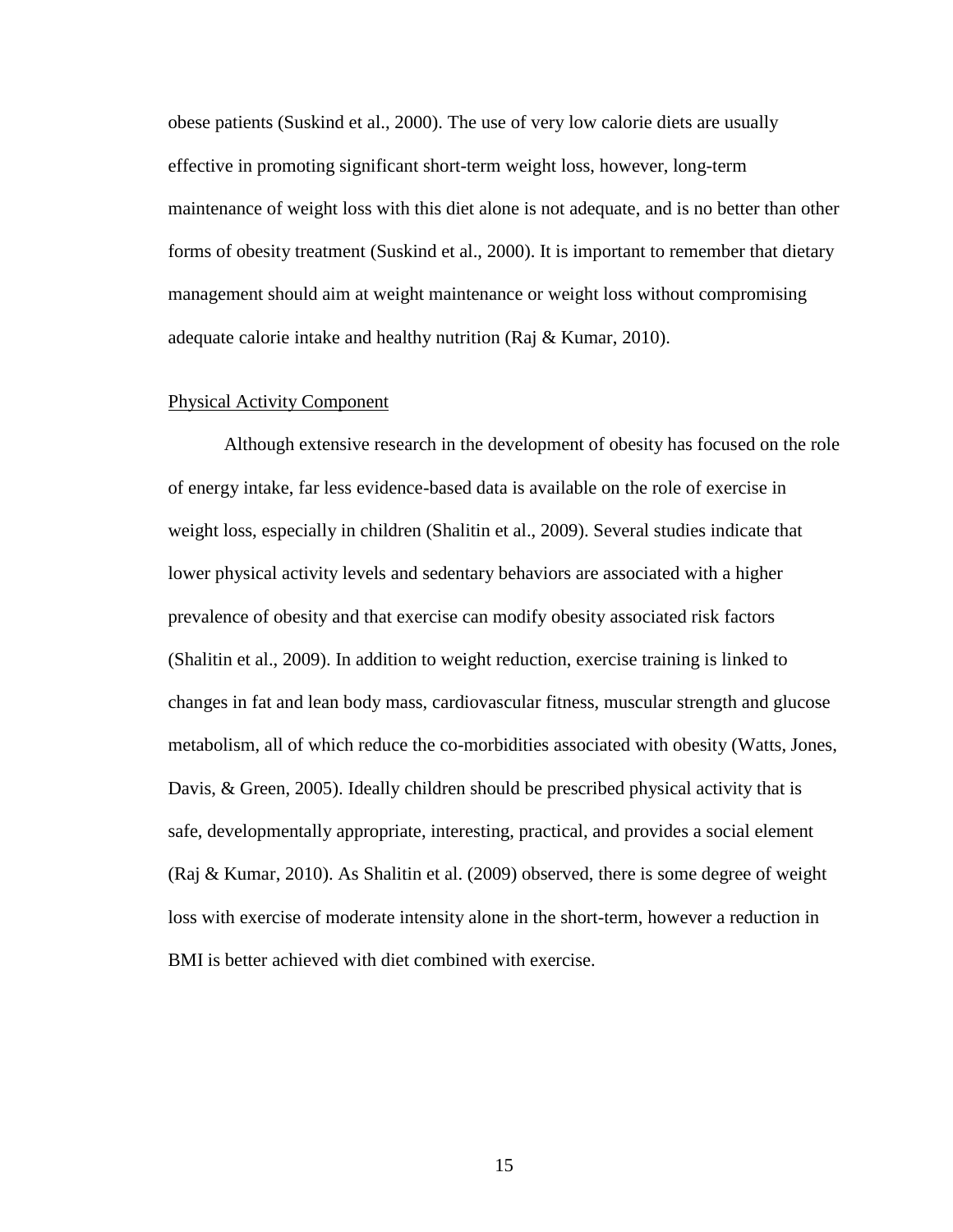#### Psychological Component

While many weight loss programs focus on exercise and/or nutrition, it is important to note that obesity is also linked with an individual's attitude and overall lifestyle (Yin, Wu, Liu, & Yu, 2005). Psychosocial factors seem to be more important for the child than the functional limitations of obesity itself (Shalitin et al., 2009). Addressing only the physical components of obesity at the expense of the psychological components can increase the number of individuals who do not complete weight loss programs. For children who need psychological help, the motivation to start and remain in a treatment program depends largely on others, such as parents and teachers, to provide the needed emotional support (Braet, Jeannin, Mels, Moens & Van Winckel, 2009).

### Combination Approach

Research has demonstrated that a multicomponent pediatric obesity treatment is very effective at treating obesity (Braet et al., 2010). The treatment of childhood obesity must function in a multidisciplinary setting and must take into account both the physiological and psychological maturation of the growing child (Gronbaek, Madsen, & Michaelsen, 2009). A multidisciplinary team may include a pediatric physician, nurse practitioner, dietitian, physical instructor, behavioral therapist and a social worker in addition to parents and teachers (Raj  $\&$  Kumar, 2010). The team works to treat all aspects of obesity that effect children to help promote a healthy weight and lifestyle.

#### Family Involvement

Besides behavioral therapy in dietary and physical exercise courses, which have been regarded as significant components of weight-loss interventions, treatment of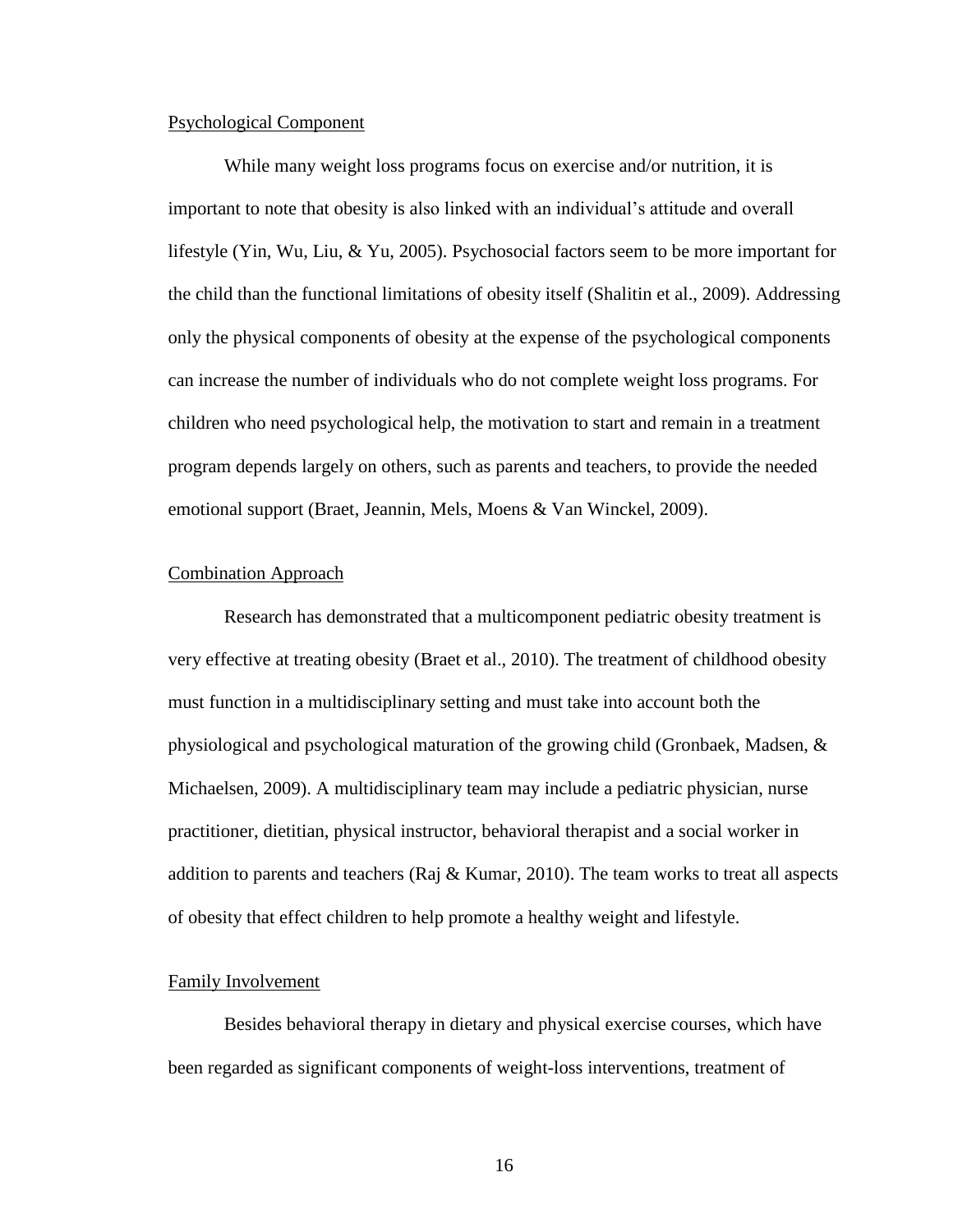obesity in childhood should involve the family environment (Pott et al., 2009). Most authors agree that the treatment of childhood obesity should be family-based and should use methods to motivate families to join and stay in the treatment program (Gronbaek, Madsen, & Michaelsen, 2009). Programs vary in the type of parental involvement incorporated in the treatment program including those that have parents as facilitators of their child's treatment, the target of treatment themselves, or a combination of both (Hunter et al., 2008). Numerous program treatment models have been based on the premises that parents may positively or negatively affect child's lifestyle choices through a number of mechanisms, including modeling behaviors related to nutrition and exercise, managing the foods provided and activities available to members of the household, formulating rules about how resources and time will be used, and reinforcing the choices made by family members (Hunter, Steele,  $\&$  Steele, 2008). The prevention of adult obesity, by targeting children and their parents, may provide the best solution to the decreasing prevalence of obesity overall (Suskind et al., 2000).

Programs to treat obesity in childhood are not commonly available, and when offered, are usually unsuccessful in maintaining weight loss, often due to the fact that the lifestyle factors that contribute to the development of obesity were not effectively altered (Suskind et al., 2000). Changing a child's eating habits alone, for example, is not as effective as changing the whole family's eating habits. Despite a broad consensus on the significance of family involvement in weight loss interventions for children, the question of whether family characteristics are associated with success to control the weight loss has seldom been analyzed (Pott, Albayrak, Hebebrand & Pauli-Pott, 2009).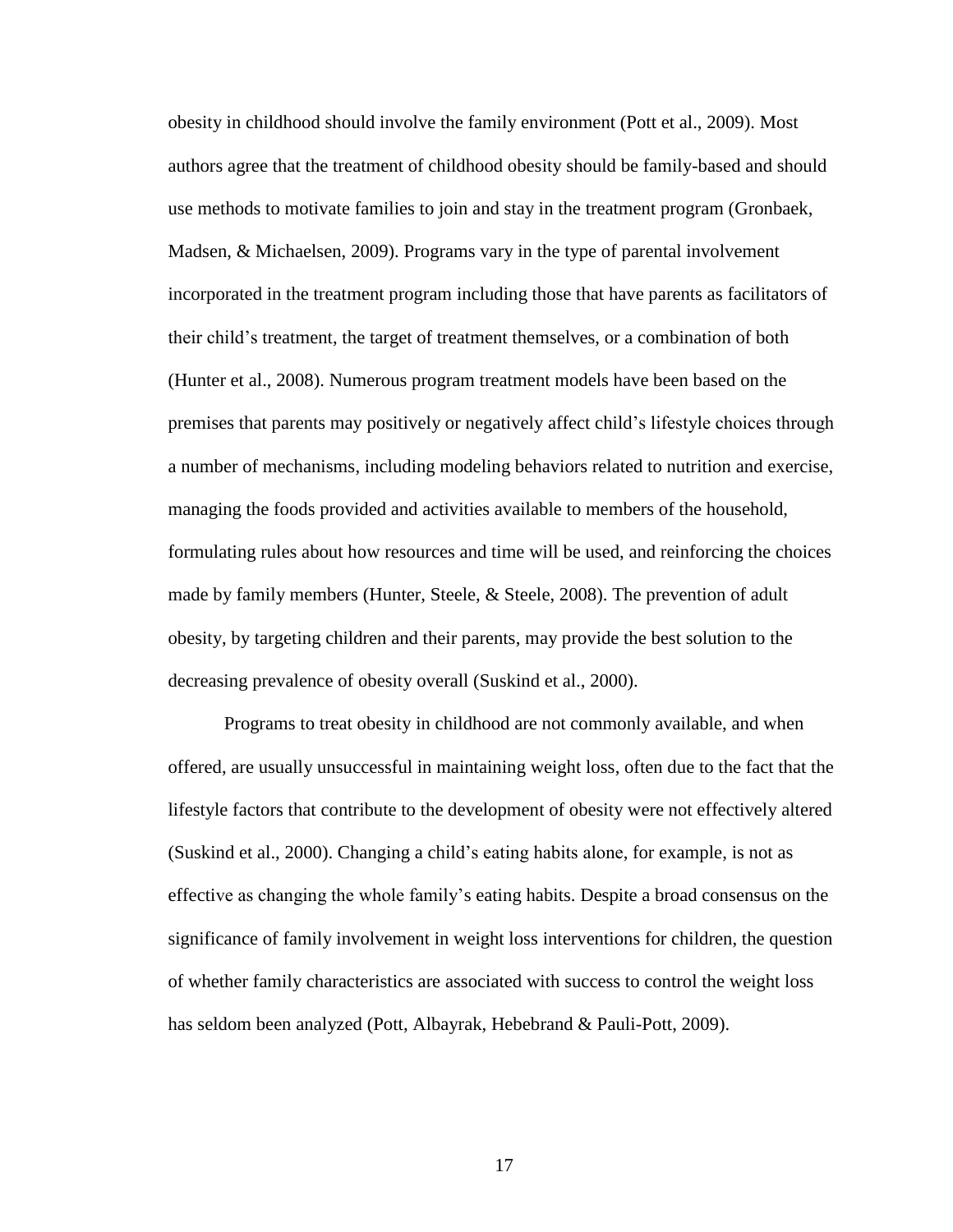Shalitin et al. (2009) observed a positive correlation between a higher preintervention BMI and the subsequent reduction achieved, with no correlation found between reduction in BMI and parental BMI. In contrast, Eliakim et al. (2004) observed that parental obesity and a high pre-intervention BMI reduce the likelihood for success of a childhood obesity program. These conflicting finding show the need for more research on the effects of parent's impact on the child's successful treatment in a weight loss program.

# **Summary**

Childhood obesity and overweight has tripled in the past three decades reaching epidemic portions and is quickly becoming one of the most common chronic diseases among children. Multiple risk factors contribute to childhood obesity, including environmental factors, genetic factors, socioeconomic factors and psychological factors. Childhood obesity is a serious chronic disease which has both short term and long term impacts on health, mental health and the economy. Traditional treatment of obesity includes changes in lifestyle through nutrition, education, an increase in physical activity, and adjustments of behavior. More programs are now taking on a more holistic or combination approach and including family involvement to help reduce obesity.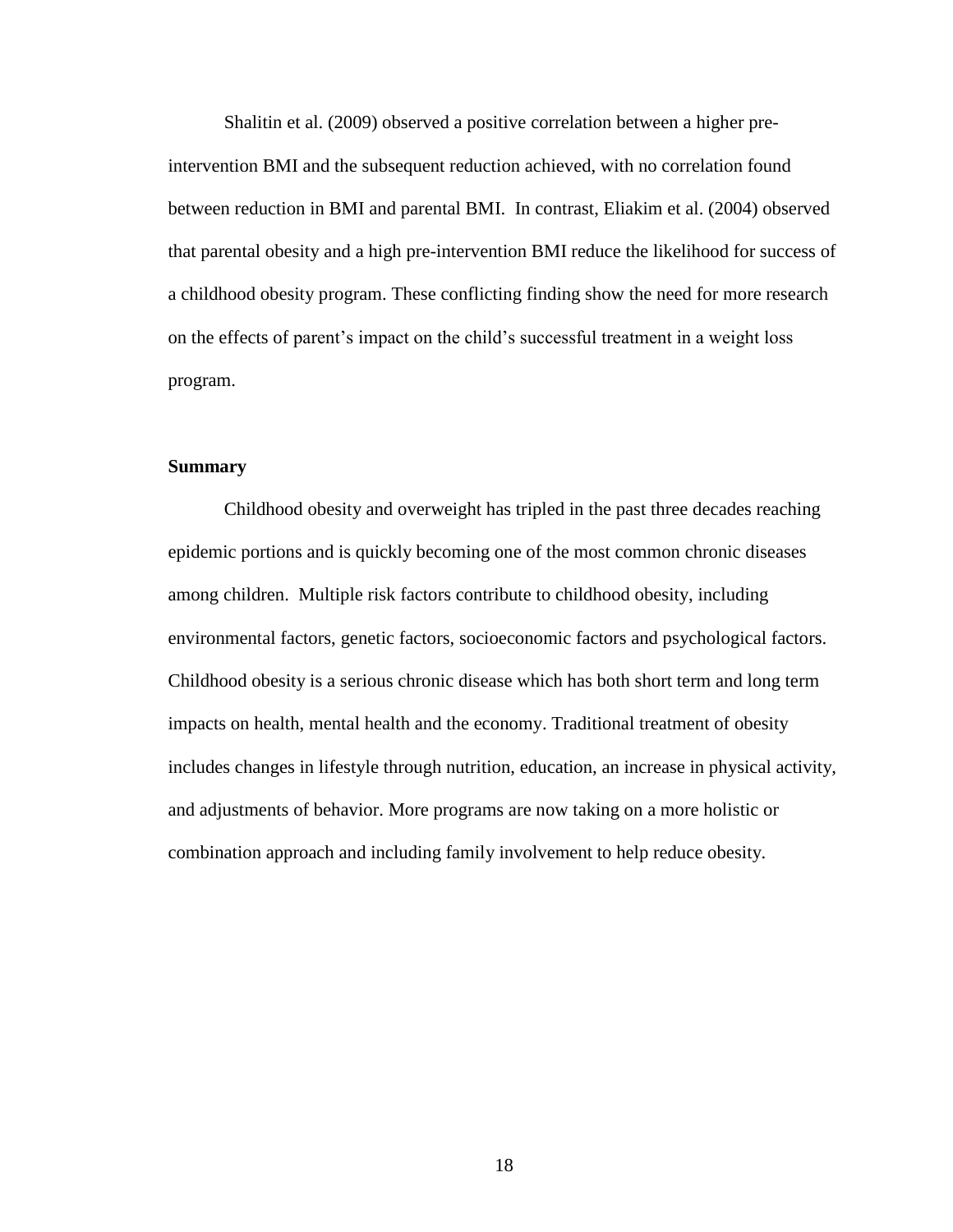# **CHAPTER THREE**

# **METHODOLOGY**

The purpose of this study was to determine if completion of the SHAPEDOWN program, offered through a hospital in north central Indiana between 2009 and 2011, was associated with a reduction in body weight and improved measures of physical fitness among obese adolescents and their parent-participants. A secondary purpose of the study was to determine if a relationship existed between a parent's success and his or her child's success in reducing their body weight and improving measures of their physical fitness. This chapter describes the methods used to conduct the study.

### **Institutional Review Board**

Permission to analyze the previously collected data used in this study was obtained from the Institutional Review Boards of the north central Indiana hospital (Appendix A-1) and Ball State University (Appendix A-2). This researcher completed the Collaborative Institutional Training Initiative (CITI) training (Appendix A-3).

# **Subjects**

Subjects in the study include all of the participants who completed the SHAPEDOWN program at a north central Indiana hospital between 2009-2011. The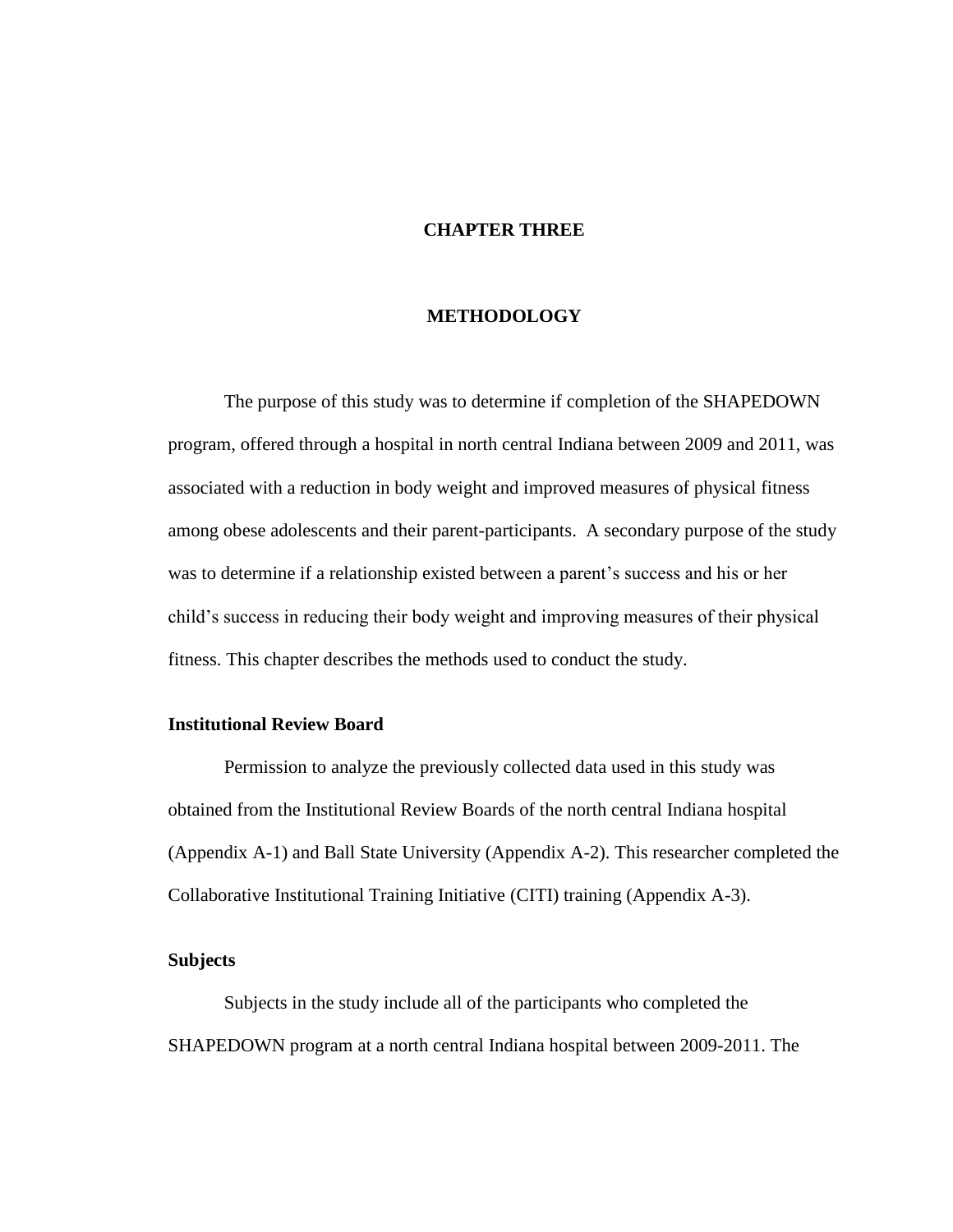subjects include obese children between the ages of 8-18 years and their parent/guardian participant who attended the first and last sessions when the data was collected.

### **Methods**

SHAPEDOWN was developed by faculty members of the University of California, San Francisco, School of Medicine and includes contributions from nutrition, exercise physiology, endocrinology, psychology, family therapy, adolescent medicine, family medicine and behavioral and developmental pediatrics (SHAPEDOWN, 2012). Children and teens in SHAPEDOWN enhance their self-esteem, improve peer relationships, adopt healthier habits and begin to normalize their weight within their genetic potential (SHAPEDOWN, 2012).

The SHAPEDOWN program is held for ten weeks, with one session per week lasting two to two and half hours per session. The children must attend each session with their parent or guardian participant. The first session is for orientation when participants are supplied with workbooks, anthropometrics are taken, fitness testing is conducted and participants are introduced to one another as well as the instructors and given a schedule for the next nine weeks. The sessions are led by a registered dietitian following the SHAPEDOWN instructor's guide. The sessions are broken down into family time, separate child and adult session, and physical activity. Sessions are fun, supportive and stimulating.

Each week the session starts with all the participants turning their food record from the prior week for the dietitian to look over and make recommendations for improvement. While there is no set diet, participants discuss SHAPEDOWN's dietary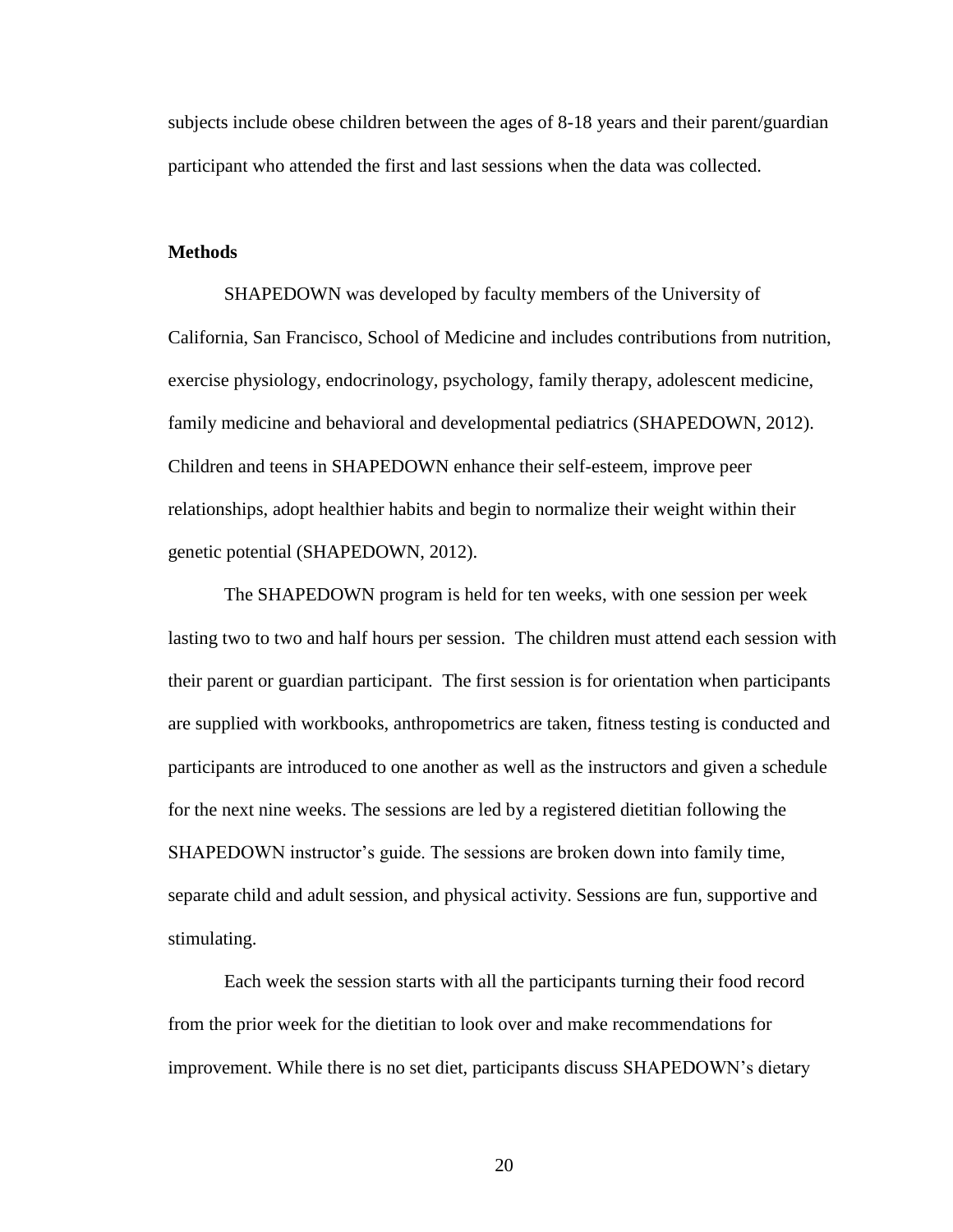recommendations which are consistent with the Institute of Medicine's Dietary Reference Intake and the National Cholesterol Education Project Guidelines. Parent and child participants show the dietitian the exercises in their workbooks that they have completed each day throughout the week. The group then shares the struggles or the celebrations that they have had for the week. Then the topic of discussion is guided to discuss different elements each week such as understanding your health, assertive and emotionally expressive communication, problem solving, stress management, active and enriching lifestyles and body image therapies.

Once the discussions and activities are done, the children are separated from their parents. The children are further separated by age group where they participate in an ageappropriate physical activity. While the children are exercising, the parents participate in educational sessions that focus on parenting skills such as understanding their child's weight issues, how to be a good role model, how to set limits and how to be a more nurturing parent. The parents later join the children in an activity before the session is closed.

SHAPEDOWN at this north central Indiana hospital has the following six program requirements: 1) the participant must come to all sessions, 2) the participants must come to sessions prepared, 3) the entire family must attempt to improve their nutrition and activity, 4) the family must take 15 minutes per day for recording/family time to praise one another, 5) the participants must take one to two hours per week for the self-study course, and 6) overweight parents should attempt to gradually lose weight to be a good role model for their child. The program goals are the same for both the parents and their overweight children. The goals include: 1) to spend at least five minutes daily in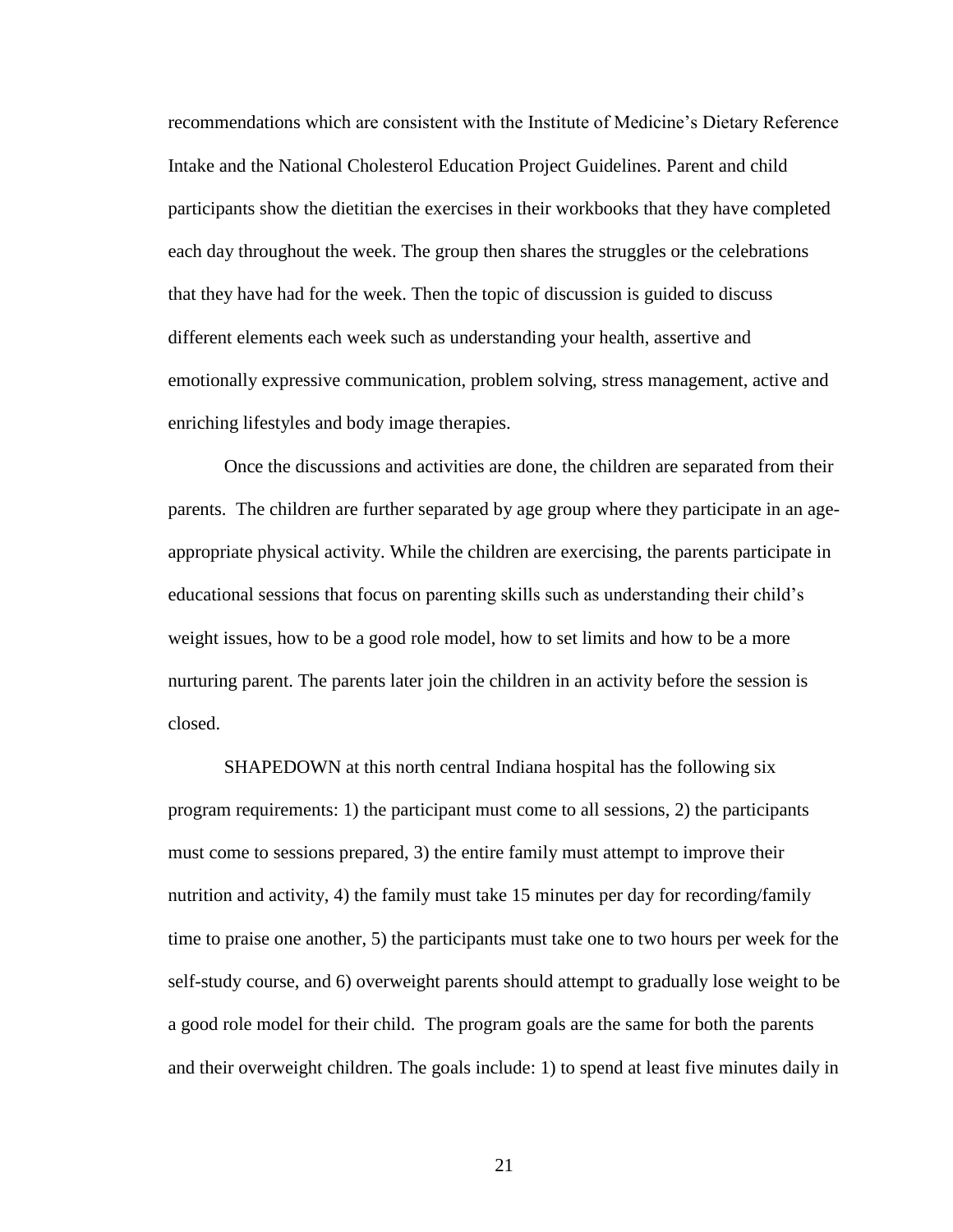family time to review records and praise each other's progress; 2) to watch eight or fewer hours of television per week; 3) to exercise daily; 4) to eat in a healthy way; and 5) if overweight, lose one half to one pound per week.

The data used in this study was collected by dietitians and dietetic interns who conducted the SHAPEDOWN program during 2009-2011 under the oversight of a hospital in north central Indiana. On the first day of the SHAPEDOWN program, each member completes a basic assessment which includes a brief questionnaire and the completion of anthropometric (e.g., height and weight) and fitness assessments (e.g., sit/reach test for flexibility, sit ups in 60 seconds to measure strength, and the step test to measure endurance). These anthropometric and physical measurements were taken on both the child and his or her parent/guardian; these same measurements were repeated ten weeks later during the last session. All data was recorded on the SHAPEDOWN Evaluation Summary Form (Appendix B).

Weight and height were measured to calculate the participant's Body Mass Index (BMI) using the standard formula. Both weight and height were taken shoeless and with light street clothes. Subjects' weight was measured using a model BWB-800S digital scale (TANITA, 2011) and was recorded to the nearest pound, with values of 0.5 and above rounded to the next whole number. Subjects' height was measured using a model IP0955 stadiometer (Invicta Plastics Limited, 2011).

The fitness tests involve assessing the three dimensions of fitness: strength, flexibility and endurance. The tests selected have been identified in the National Children and Youth Fitness Study and the President's Council on Physical Fitness and Sports. Bent-knee sit-ups are used as an indicator of strength. In this test the participant lies face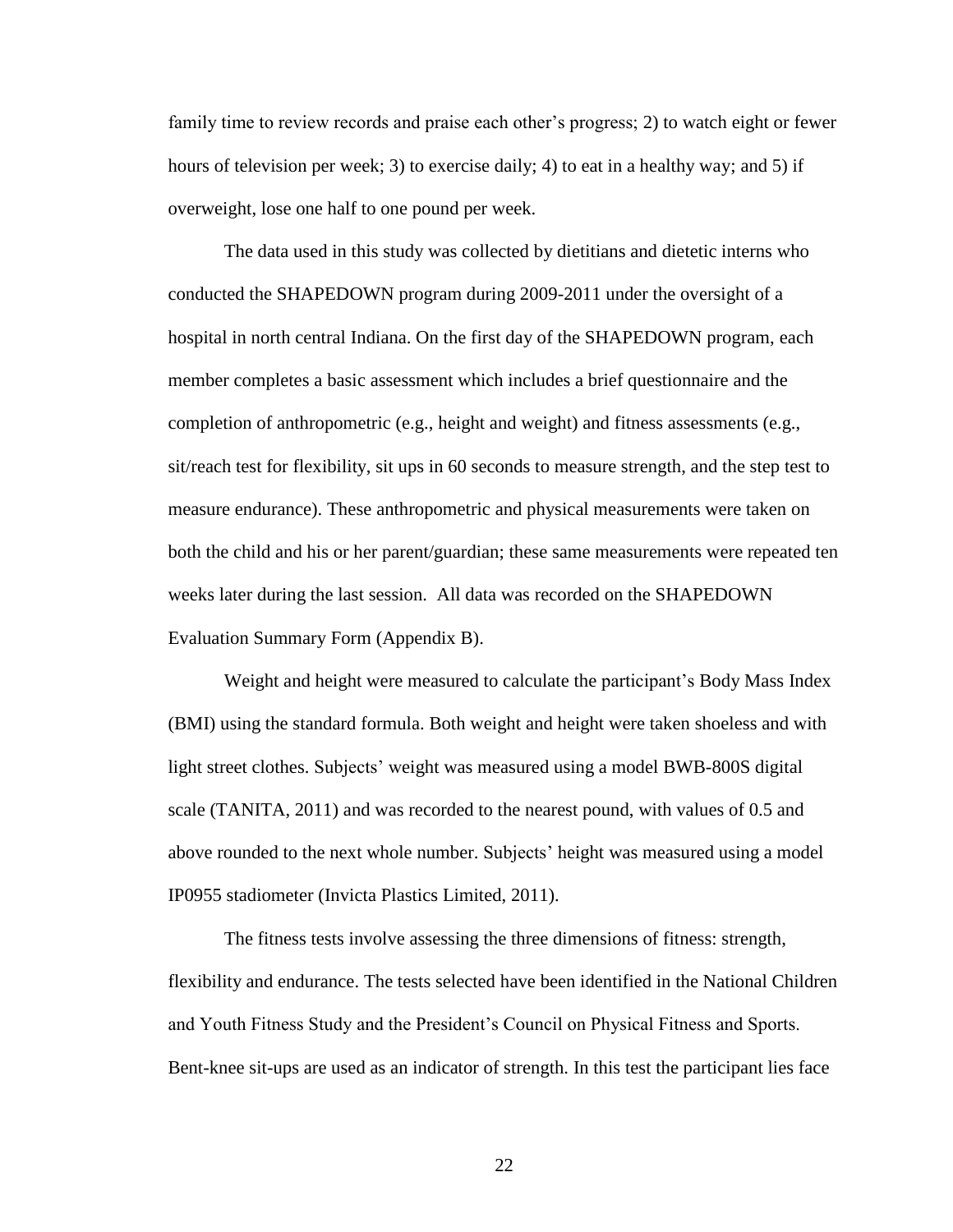up with knees bent and feet flat on the floor, with his or her heels between 12 and 18 inches from one's buttocks and with one's hands interlocked behind the neck. Subjects' feet are held down by another individual. Once positioned correctly, the participant performs as many sit-ups as possible in a 60-second period. Correct form requires that the elbows touch the knees and that a full lying position is attained. Through increased activity, one's strength is projected to increase.

Subjects' flexibility was measured using the sit-and-reach test using a sit and reach box. In this test, a participant's feet contacted the box while sitting with one's legs extended directly in front and knees pressed against the floor. The participant puts his or her index fingers of both hands together and reaches forward as far as possible. Subjects' knees were kept on the floor and movement slow. The distance reached is then recorded. In addition to flexibility, the sit-and-reach test is influenced by the length of the individual's arms and legs and central adiposity in the severely obese. Through increased activity, one's flexibility is projected to increase.

Subjects' endurance was measured using the step test. The step test is based on the nearly linear relationship between heart rate and oxygen consumption during light and moderate exercise. The test is used to predict  $VO<sub>2</sub>$  max, by taking post-exercise heart rate after a standardized regimen of submaximal exercise performed on a step test. Participants step up and down on a bench 12 inches high. A cycle consists of stepping first with the right foot onto the bench, then with the left foot onto the bench. Then return the right foot to the floor, followed by the left foot to the floor. The participant then does 24 step-cycles per minute. After stepping for three minutes, the participant stops and heart rate monitor is immediately conducted. Through increased activity, one's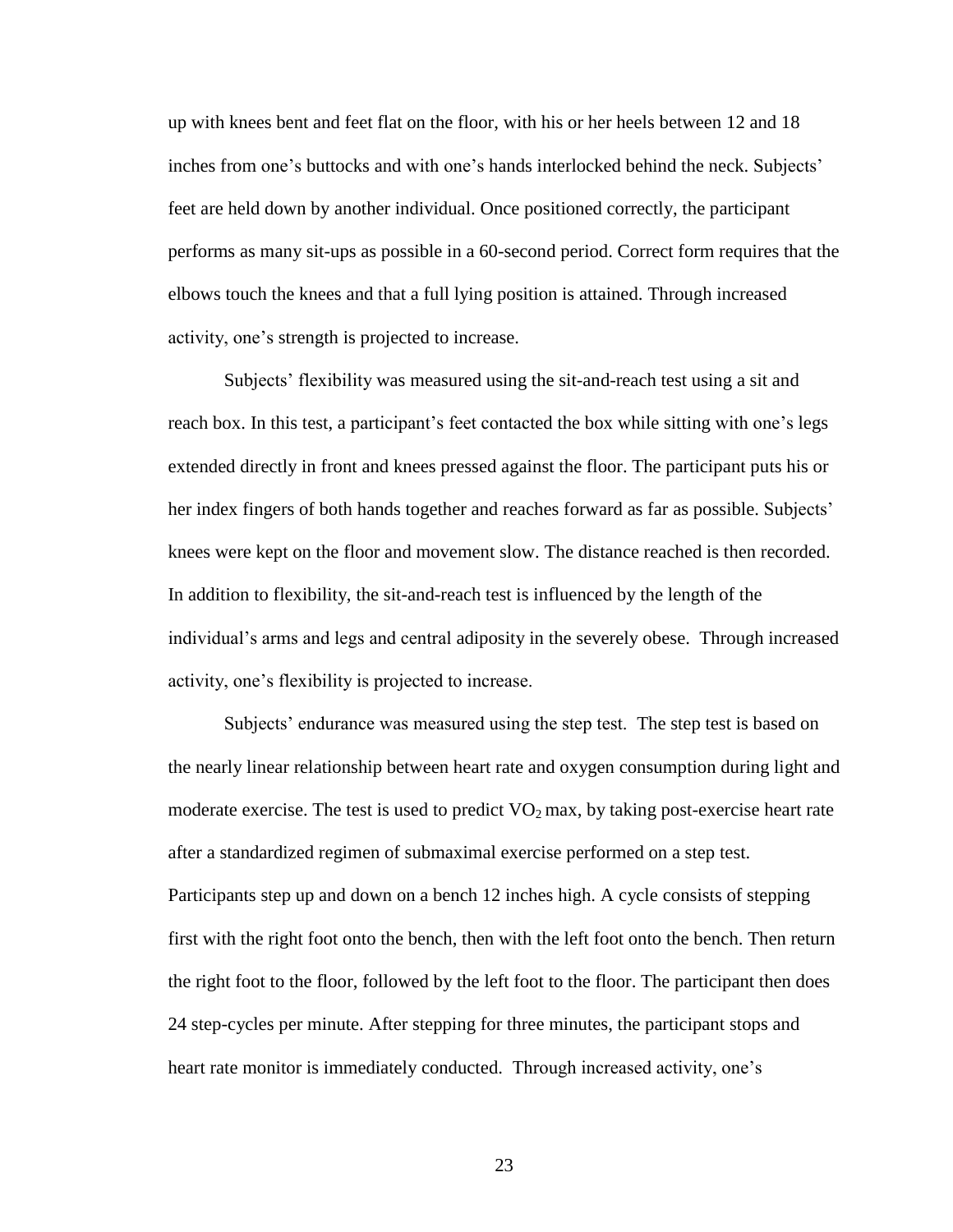endurance is projected to increase as indicated by a reduction in one's step test heart rate reading.

## **Data Entry and Analysis**

The previously collected data used for this study was extracted from the SHAPEDOWN Evaluation Summary Form (Appendix B) and entered into an Excel spreadsheet by the primary investigator. The data was then uploaded from Excel into SPSS v.19.0 for Windows (SPSS, 2011) for analysis. Descriptive statistics and frequency counts were run on all variables. A paired t-test was run to compare the pre and post data from height, weight, BMI, flexibility test, endurance test, and strength test. Pearson's correlation coefficient was used to compare the relationship between parent and child as a family unit (e.g., if a parent had more than one child enrolled in SHAPEDOWN, the data for both children was averaged and compared to the data from the parent). Statistical significance was set at  $p \le 0.05$ .

# **Summary**

Subjects in the study include all participates in the SHAPEDOWN program hosted at a north central Indiana hospital from 2009-2011. The data measurements analyzed in this study included the anthropometric measures of height and weight and fitness tests to measures flexibility (sit and reach test), strength (sit-ups), and endurance (step test). The results obtained during the first visit for each individual participant were compared to his or her post-test using a paired t-test analysis. Pearson's correlation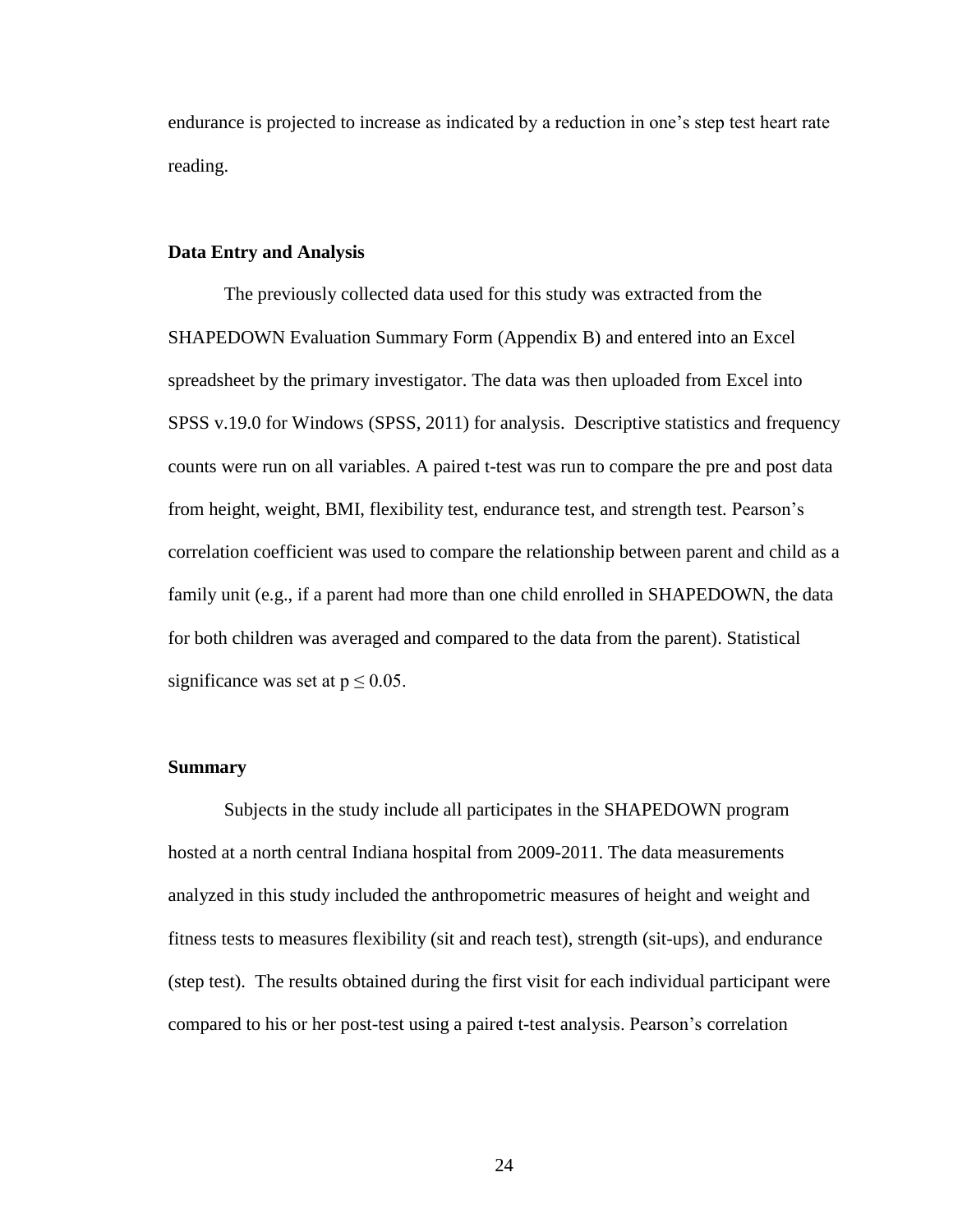coefficient was used to determine if there is a correlation between the changes in the child and parent pairs.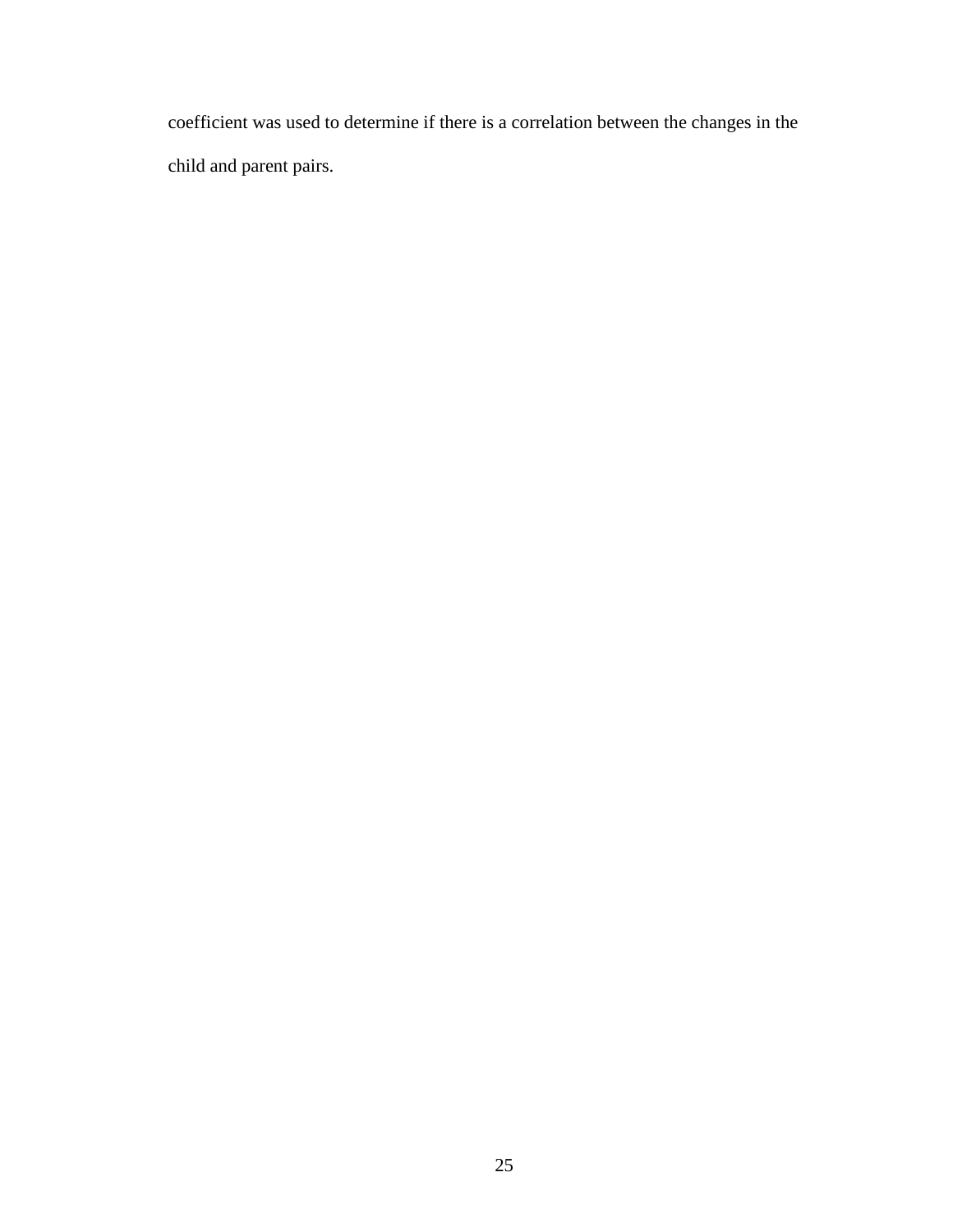# **CHAPTER IV**

### **RESULTS**

The purpose of this study was to determine if completion of the SHAPEDOWN program, offered through a hospital in north central Indiana between 2009 and 2011, was associated with a reduction in body weight and improved measures of physical fitness among obese adolescents and their parent-participants. A secondary purpose of the study was to determine if a relationship existed between a parent's success and his or her child's success in reducing their body weight and improving measures of their physical fitness. The results of this study will be presented in this chapter.

# **Subject**

Participants in this study included 47 children and 34 parent participants for a total of 81 participants in the study. These 81 participants belonged to 33 unique "family units" which consist of a parent and his or her child or children participants. The participants include obese (e.g., BMI greater than the  $95<sup>th</sup>$  percentile for age and gender) children between the ages of 8-18 years and their parent/guardian participant who attended the first and last SHAPEDOWN sessions during which the data was collected.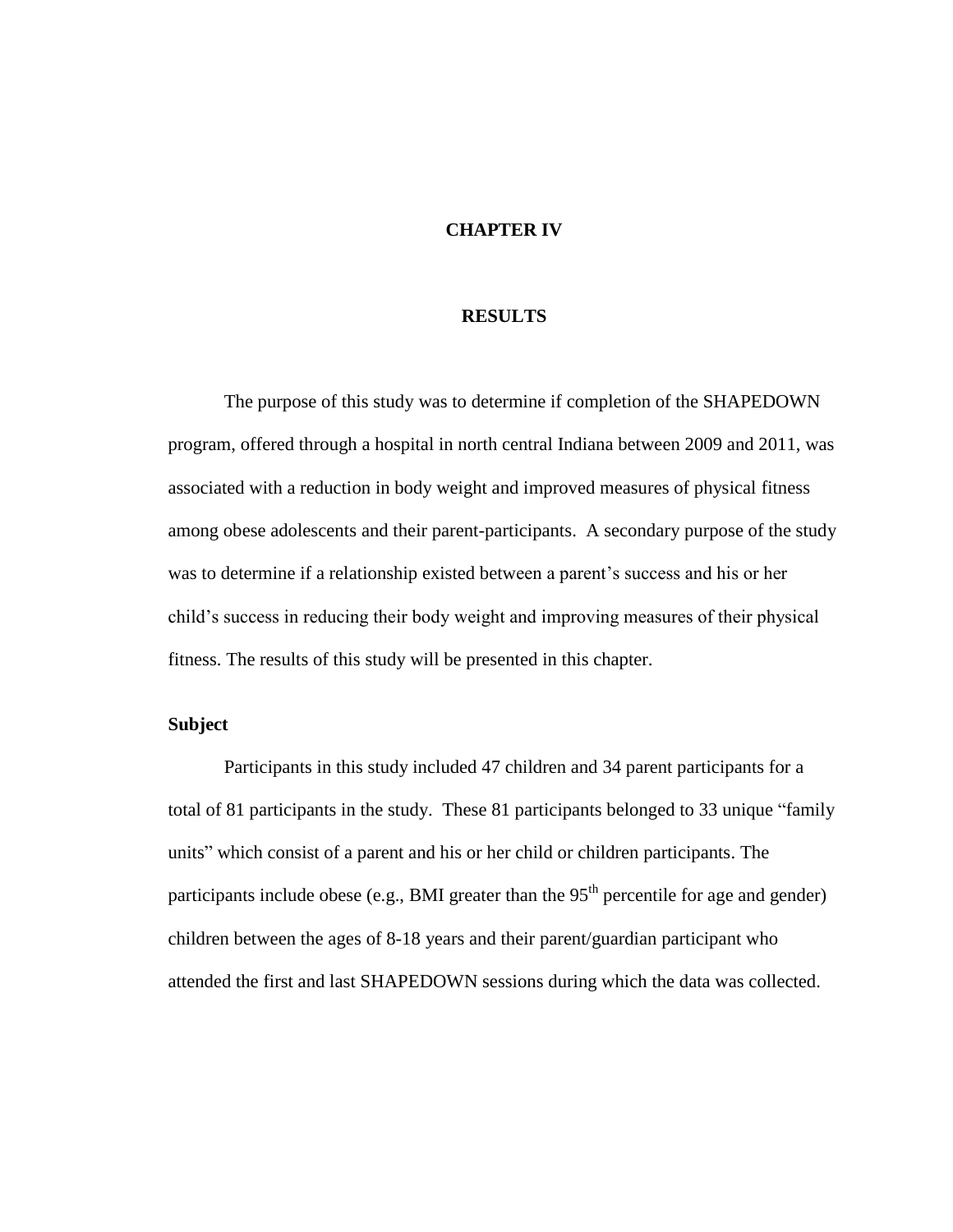#### **RQ#1: Child Participants SHAPEDOWN Program Results**

The first research question in this study examined the effectiveness of SHAPEDOWN in helping the obese children who attended all ten SHAPEDOWN sessions lose weight, reduce their BMI, and improve their physical endurance.

The initial weight of the 47 subjects was  $182.4 \pm 59.2$  pounds. At the end of the  $10^{th}$  week, the mean weight of the participants was  $181.7 \pm 58.6$  pounds. Paired t-test indicated a mean weight loss of  $0.7 \pm 4.9$  pounds (t= 0.987; p=0.329; NS) (Table 1). The initial height of the 47 subjects was  $60.9 \pm 5.3$  inches. At the end of the 10<sup>th</sup> week, the mean height of the participants was  $61.1 \pm 5.1$  inches. Paired t-test indicated a significant increase in height of  $0.2 \pm 0.4$  inches (t= -3.93; p<0.001) (Table 1). Subjects' initial mean BMI was  $33.8 \pm 7.5$ . At the end of the 10<sup>th</sup> week, the mean BMI of the 47 participants was  $33.4 \pm 7.4$ , resulting in a statistically significant reduction of  $0.4 \pm 0.9$  (t= 2.71; p=0.010) (Table 1).

Subjects' physical fitness was measured by three aspects: strength (number of sit ups completed in 60 seconds), flexibility (sit and reach test), and endurance (heart rate post step test). The mean number of sit ups completed by participants at the beginning of SHAPEDOWN was  $23.2 \pm 11.6$ . At the end of the  $10^{th}$  week, the mean number of sit ups had increased to  $26.2 \pm 11.8$ . Paired t-test indicated a significant increase in the number of sit ups by  $3.0 \pm 5.2$  (t= -3.94; p<0.001) (Table 1).

After completing a 60 second step test, participants' mean heart rate at the beginning of SHAPEDOWN was 162.1  $\pm$  18.6 beats per minute. At the end of the 10<sup>th</sup> week and upon completion of the step test, participants' mean heart rate had decreased to  $155.33 \pm 18.5$ . Paired t-test indicated a significant decrease in the resting heart rate of 6.8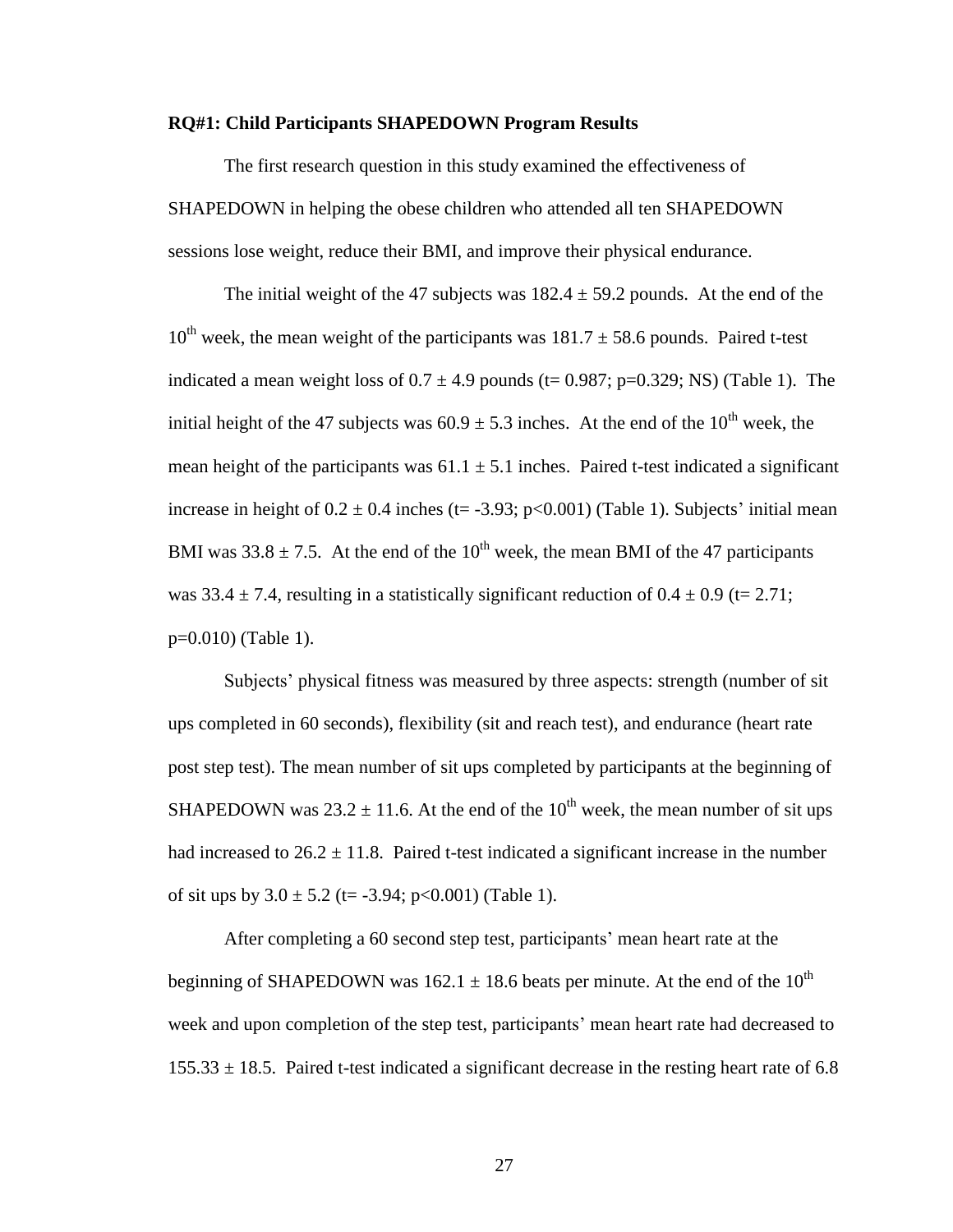$\pm$  14.8 beats per minute, indicating a greater level of fitness among participants upon completion of the ten week program  $(t=3.03; p=0.004)$  (Table 1)

The mean number of inches a participant could reach and stretch at the beginning of SHAPEDOWN was  $8.5 \pm 3.8$  inches. At the end of the 10<sup>th</sup> week, the subjects' mean reach had increased to  $10.3 \pm 3.5$  inches. Paired t-test indicated a significant increase in the flexibility of the participants by  $1.8 \pm 2.3$  inches (t= -5.36; p<0.001) (Table 1).

**Measure N Pre-Measure Post Measure Difference t p** Weight, pounds  $\begin{vmatrix} 47 & 182.4 \pm 59.2 \end{vmatrix}$   $181.7 \pm 58.6$   $\begin{vmatrix} 0.7 \pm 4.9 \end{vmatrix}$   $\begin{vmatrix} 0.99 & 329 \end{vmatrix}$ Height, inches  $47 | 60.9 \pm 5.3 | 61.1 \pm 5.1 | 0.2 \pm 0.4 | 3.93 | 5.001$ BMI  $\begin{array}{|c|c|c|c|c|c|}\n\hline\n & 47 & 33.8 \pm 7.5 & 33.4 \pm 7.4 & 0.4 \pm 0.9 & 2.71 & 0.00\n\end{array}$ Sit Ups/60  $\begin{array}{|l|c|c|c|c|c|c|c|} \hline \text{3.0} & 3.0 & 3.94 & 3.94 & \text{0.001} \ \text{seconds} & & 46 & 23.2 & \pm 11.6 & & 3.0 & \pm 5.2 & 3.94 & \text{0.001} \ \hline \end{array}$ Heart Rate, beats/minute 44 162.1 ± 18.6 155.3 ± 18.5 6.8 ± 14.8 3.03 **.004** Flexibility, inches  $\begin{vmatrix} 47 & 8.5 \pm 3.8 \end{vmatrix}$   $\begin{vmatrix} 10.3 \pm 3.5 \end{vmatrix}$   $\begin{vmatrix} 1.8 \pm 2.3 \end{vmatrix}$   $\begin{vmatrix} 5.36 \end{vmatrix}$  <.001

**Table 1. Children's Pre and Post Data from SHAPEDOWN (n=47)**

#### **RQ#2: Parent Participants SHAPEDOWN Program Results**

The second research question in this study examined the effectiveness of SHAPEDOWN in helping the parents of the obese children who attended all ten SHAPEDOWN sessions lose weight, reduce their BMI, and improve their physical endurance.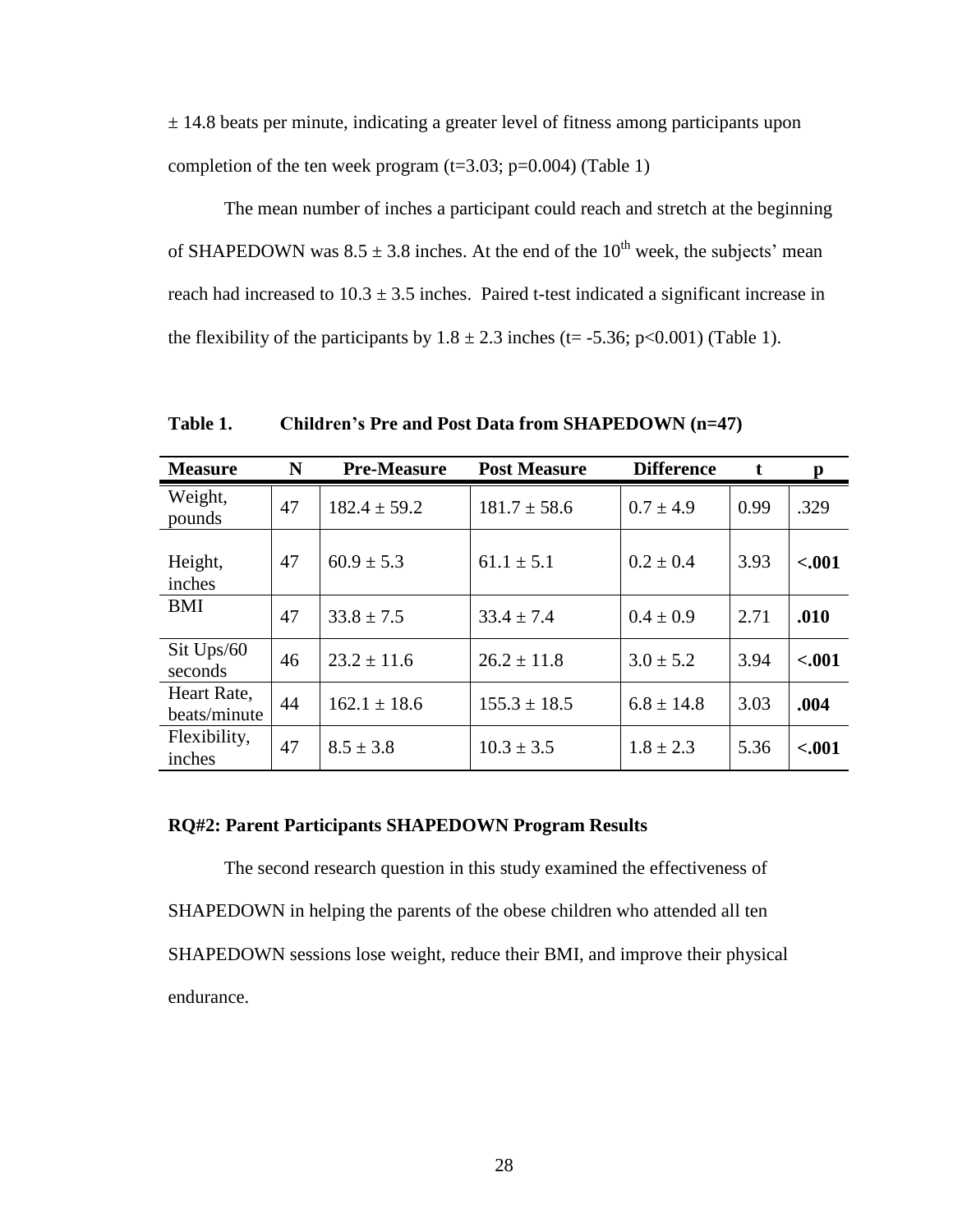The initial weight of the 34 parents was  $195.0 \pm 50.4$  pounds. At the end of the  $10^{th}$  week, the mean weight of the parent-participants was  $193.7 \pm 50.4$  pounds. Paired ttest indicated a mean weight loss of  $1.3 \pm 5.1$  pounds (t= 1.43; p=0.161; NS) (Table 2). The initial height of the 34 parent-participants was  $63.9 \pm 2.5$  inches. At the end of the  $10^{th}$  week, the mean height of the participants remained identical at  $63.9 \pm 2.5$  inches. Paired t-test indicated no difference in the height of the parents after ten weeks ( $t= 0.65$ ;  $p=0.521$ ; NS) (Table 2). Subjects initial mean BMI was  $33.6 \pm 8.4$ . At the end of the  $10^{th}$ week, the mean BMI of the 34 parent-participants was  $33.4 \pm 8.5$ , resulting in a reduction of  $0.2 \pm 1.0$  (t= 1.42; p=0.165; NS) (Table 2).

The parents' physical fitness was measured by three aspects: strength (number of sit ups completed in 60 seconds), flexibility (sit and reach test), and endurance (heart rate post step test). The mean number of sit ups completed by the parent-participants at the beginning of SHAPEDOWN was  $20.3 \pm 11.9$ . At the end of the  $10^{th}$  week, the mean number of sit ups had increased to  $23.4 \pm 13.7$ . Paired t-test indicated a significant increase in the number of sit ups by  $3.1 \pm 7.0$  (t=2.35; p=0.026) (Table 2).

After completing a 60 second step test, the parent-participants' mean heart rate at the beginning of SHAPEDOWN was  $140.4 \pm 19.9$  beats per minute. At the end of the  $10<sup>th</sup>$  week and upon completion of the step test, the parent-participants' mean heart rate had decreased to  $136.4 \pm 14.5$ . Paired t-test indicated a non-significant decrease in the resting heart rate of  $4.0 \pm 15.5$  beats per minute upon completion of the ten week program (t=1.32; p=0.199; NS) (Table 2)

The mean number of inches a parent-participant could reach and stretch at the beginning of SHAPEDOWN was  $9.2 \pm 3.9$  inches. At the end of the  $10^{th}$  week, the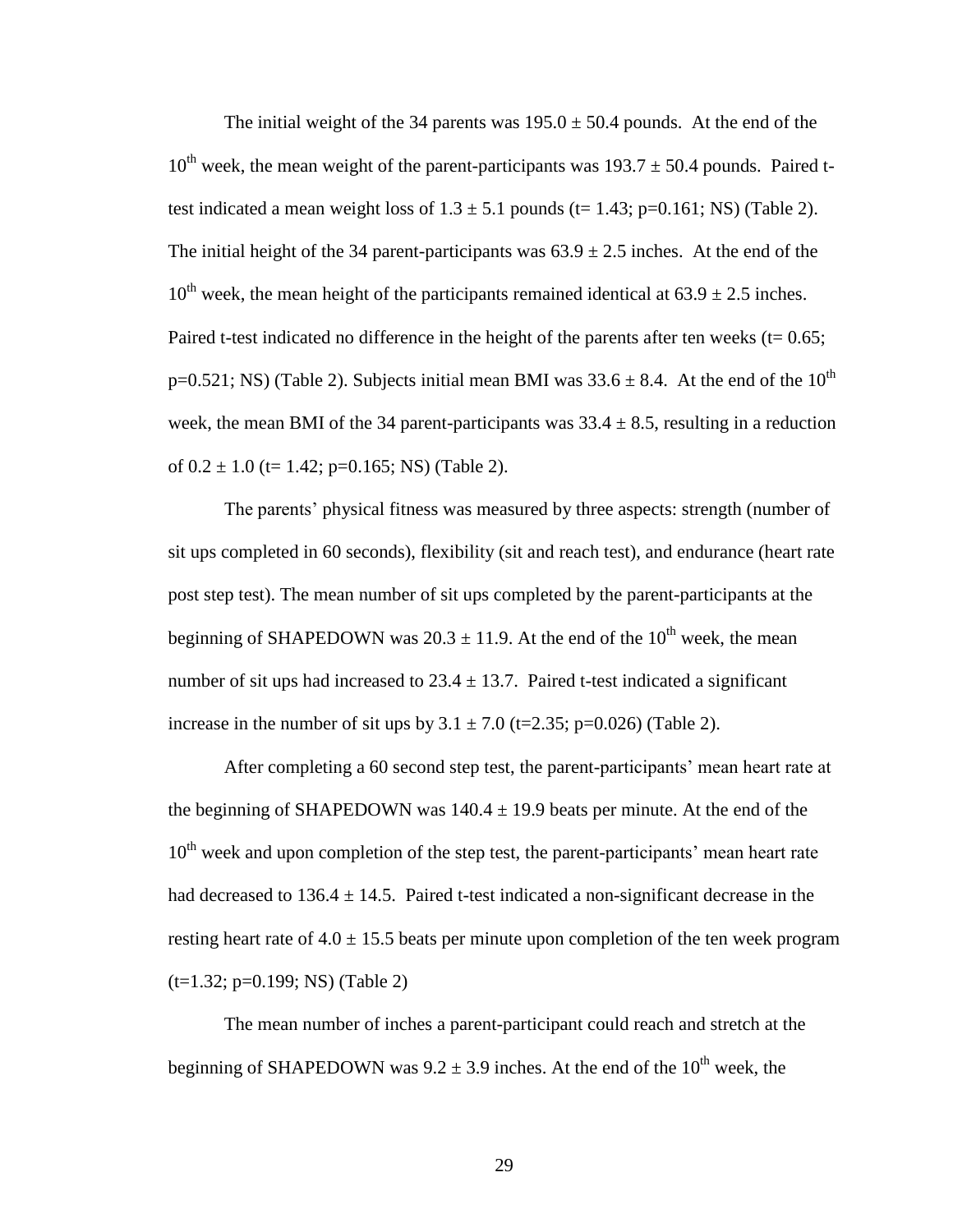parent-participants' mean reach had increased significantly to  $10.5 \pm 3.5$  inches. Paired ttest indicated a significant increase in the flexibility of the participants by  $1.3 \pm 2.1$ inches (t=-3.46; p=0.002) (Table 2).

| <b>Measure</b>        | N  | <b>Pre</b>       | Post             | <b>Difference</b> | T    | $\mathbf{p}$ |
|-----------------------|----|------------------|------------------|-------------------|------|--------------|
| Weight,<br>pounds     | 34 | $195.0 \pm 50.4$ | $193.7 \pm 50.4$ | $1.3 \pm 5.1$     | 1.43 | .161         |
| Height,<br>inches     | 34 | $63.9 \pm 2.5$   | $63.9 \pm 2.5$   | $0.0 \pm 0.2$     | 0.65 | .521         |
| <b>BMI</b>            | 34 | $33.6 \pm 8.4$   | $33.4 \pm 8.5$   | $0.2 \pm 1.0$     | 1.42 | .165         |
| Sit Ups/60<br>seconds | 29 | $20.3 \pm 11.9$  | $23.4 \pm 13.7$  | $3.1 \pm 7.0$     | 2.35 | .026         |
| <b>Heart Rate</b>     | 26 | $140.4 \pm 19.9$ | $136.4 \pm 14.5$ | $4.0 \pm 15.5$    | 1.32 | .199         |
| Flexibility           | 30 | $9.2 \pm 3.9$    | $10.5 \pm 3.5$   | $1.3 \pm 2.1$     | 3.46 | .002         |

**Table 2. Parent Pre and Post SHAPEDOWN (n=34)**

#### **RQ#3: Correlation between the Parent:Child Success in SHAPEDOWN**

The third research question examined the relationship between a parent's success in the SHAPEDOWN program and his or her child's success in the SHAPEDOWN program.

A "family unit" for this study was defined as the parent participant and his or her child or children who completed the ten-week SHAPEDOWN program. Of the 37 families, 30 had one child participate in SHAPEDOWN, four families had two children participants, and three families had three children participating in SHAPEDOWN at the same time. In addition, one family had two parents participate. There were a total of 33 unique family units. To compare the results of a parent with the results of his or her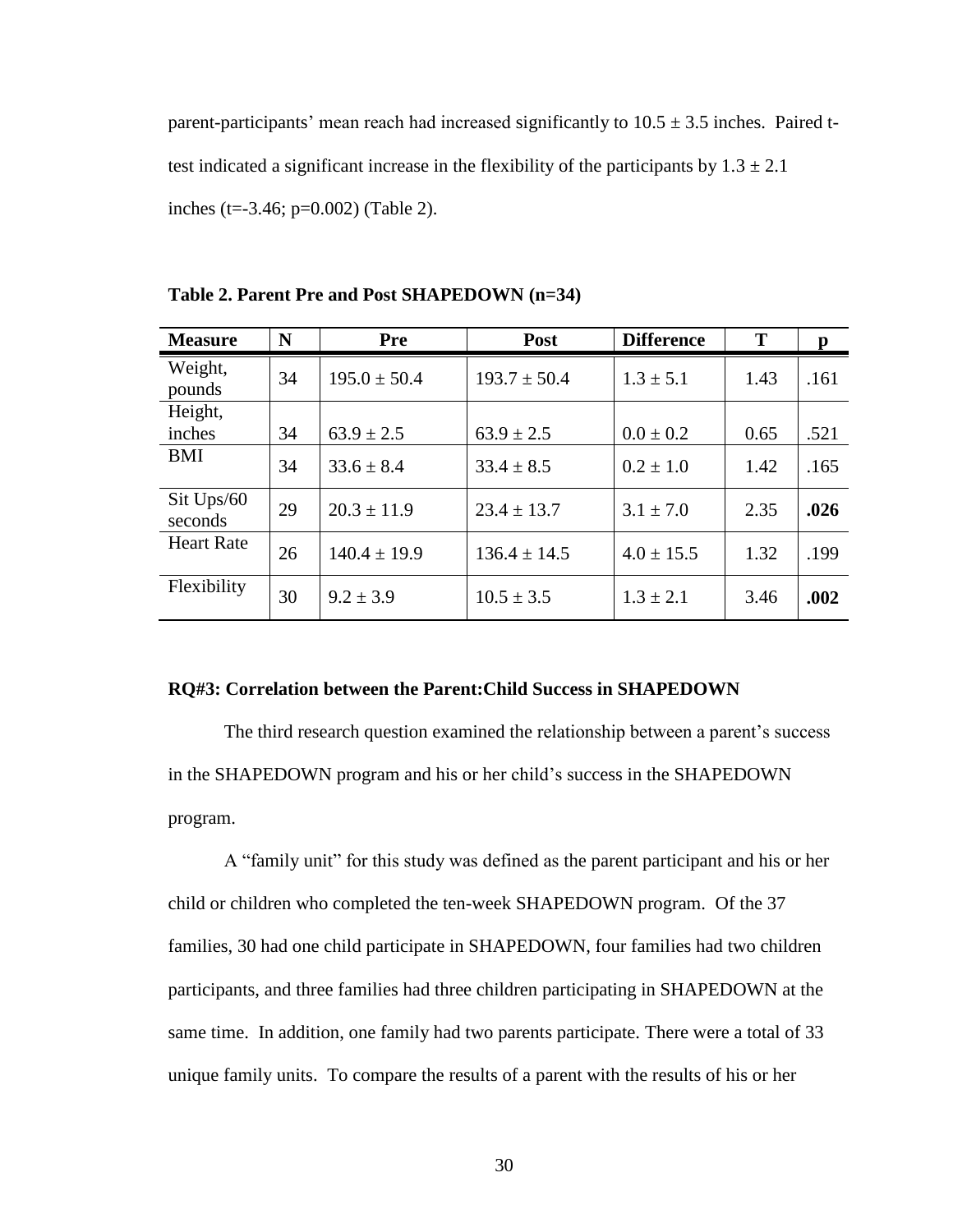child/children, the average parent change was matched to the average child change within each family.

The mean child weight difference was  $0.5 \pm 4.6$  pounds, while the mean parent weight difference was  $1.1 \pm 5.0$  pounds (t=0.643; df = 32; p=0.525; NS). The Pearson correlation for child and parent weight difference was  $r=0.467$  (p=0.006), indicating that if a parent lost weight during SHAPEDOWN, his or her child was likely to lose weight as well (Table 3).

The mean BMI difference for children was  $0.4 \pm 0.8$ , while the mean BMI difference for parents was  $0.2 \pm 0.9$  t=-0.836; df = 32; p=0.409; NS). The Pearson correlation for child and parent BMI difference was  $r=0.316$  which is not significant (p=0.073) (Table 3).

The measures of physical fitness were also compared for the family units. The mean difference for sit ups in children was  $3.7 \pm 4.6$ , while the mean difference for sit ups in parents was  $2.8 \pm 6.9$  sit ups per minute (t=0.550; df = 27; p=0.587; NS). The Pearson correlation for the child and parent sit up difference was  $r=0.091$  which is not significant ( $p=0.645$ ) (Table 3).

The mean difference for flex test in children was  $1.4 \pm 2.3$  while the mean difference for flex test in parents was  $1.4 \pm 2.1$  (t=0.222; df = 28; p=0.826). The Pearson correlation for child and parent flex test difference was  $r=0.583$  ( $p=0.001$ ), which indicated if the parent was able to increase their reach, so too did his or her child.

The mean difference for heart rate test in children was  $7.5 \pm 13.5$  while the mean difference for heart rate test in parents was  $3.7 \pm 15.4$  (t=-0739; df = 24; p=0.467). The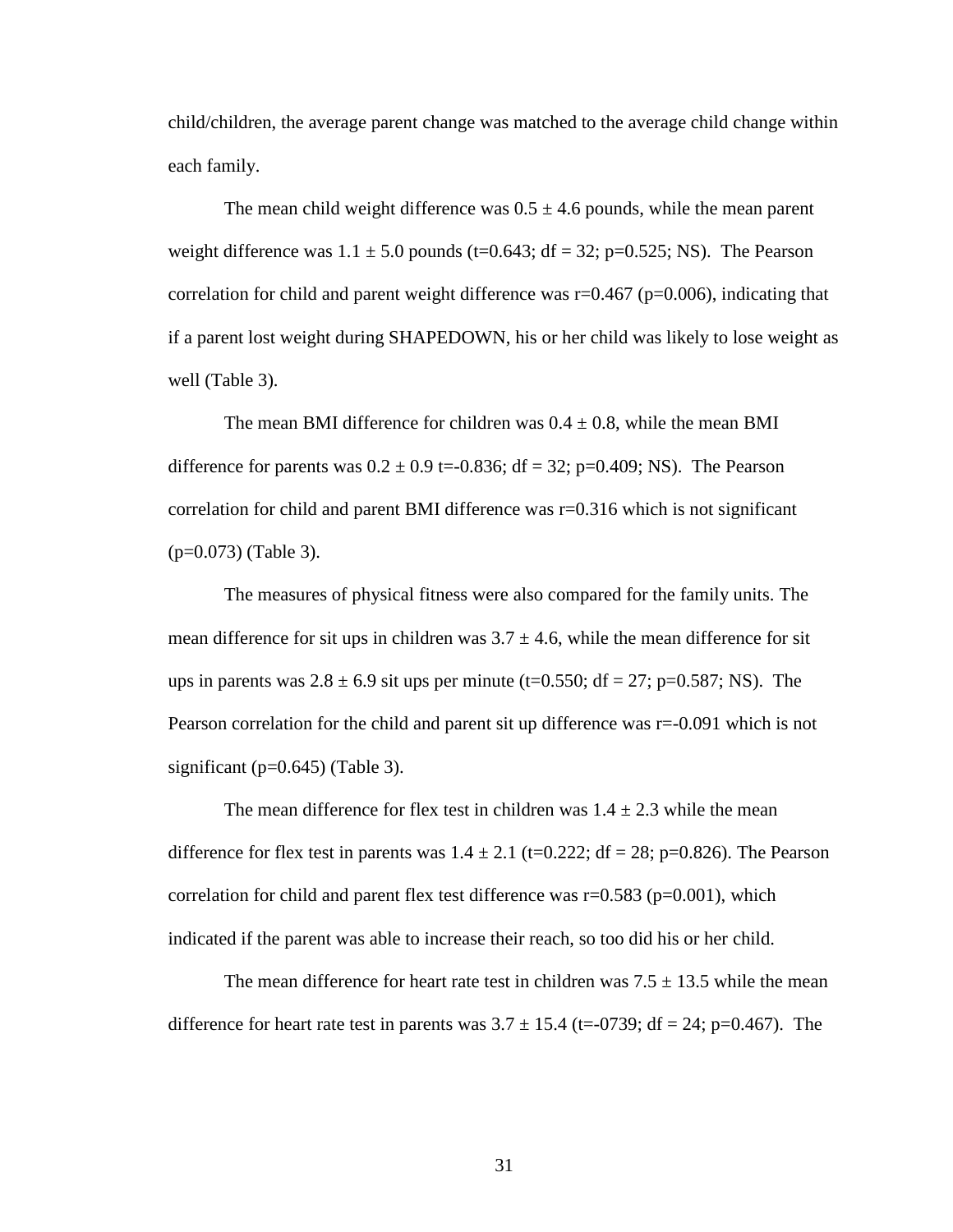Pearson correlation between child and parent heart rate difference was r=-0.226 which is not significant (p=0.278) (Table 3).

|                               | N  | Correlation | p     |
|-------------------------------|----|-------------|-------|
| Child Wt. Difference          | 33 | 0.467       | 0.006 |
| Parent Wt. Difference         |    |             |       |
| Child BMI Difference          | 33 | 0.316       | 0.073 |
| Parent BMI Difference         |    |             |       |
| Child Sit ups Difference      | 28 | $-0.091$    | 0.645 |
| Parent Sit ups Difference     |    |             |       |
| Child HR Difference           | 25 | $-0.226$    | 0.278 |
| Parent HR Difference          |    |             |       |
| Child Flex Difference         | 29 | 0.583       | 0.001 |
| <b>Parent Flex Difference</b> |    |             |       |

**Table 3. Correlation between Parent and Child "Family Unit" (n=33).**

# **Summary**

A total of 47 children and 34 parents participated in the ten week SHAPEDOWN program. There were 33 family units which consisted of parent participants and his or her child or children participants. The difference in weight and BMI pre to post were evaluated for both the parent group and the children group. While there was no significant difference in the children's post weight difference, there was significance in the children's post height and BMI.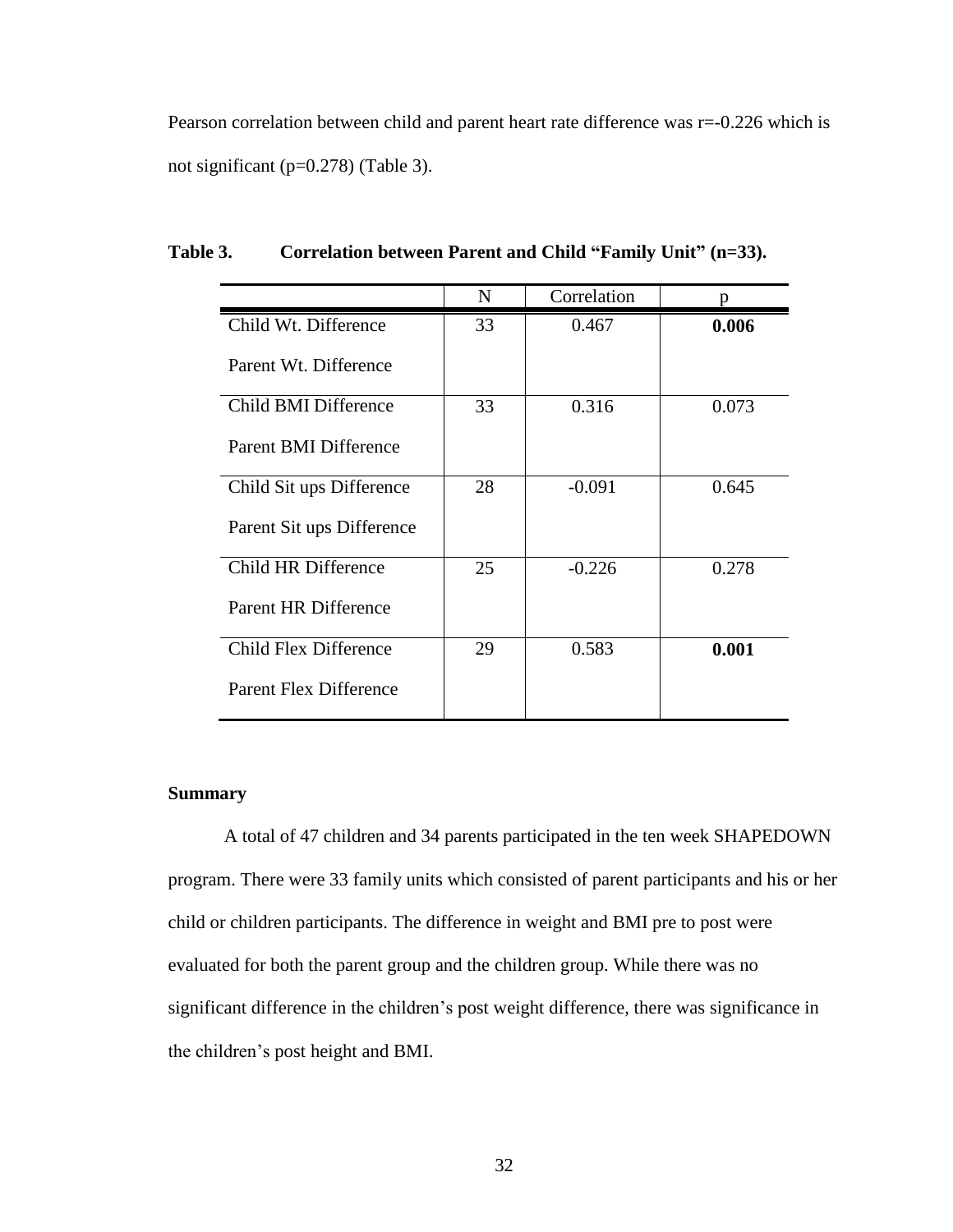The participant's physical endurance was measured using three aspects: strength (sit ups), flexibility (sit and reach test) and endurance (heart rate post step test). The children's post data showed significance for all three categories.

The parent analysis indicated no significance between the pre and post weight, height, or BMI. There was a significant difference between the number of sit ups a parent was able to complete between pre- and post-testing, as well as an increased flexibility as measured by the reach test, among the parent participants. However, no difference was detected in the parent's recovery heart rate after completing the one-minute step test.

The comparison between parent and child units showed a significant correlation between the child's weight difference and the parent's weight difference and between the child's flexibility test difference and the parent's flexibility test difference. No significant correlation was observed between BMI, number of sit ups and recovery heart rate.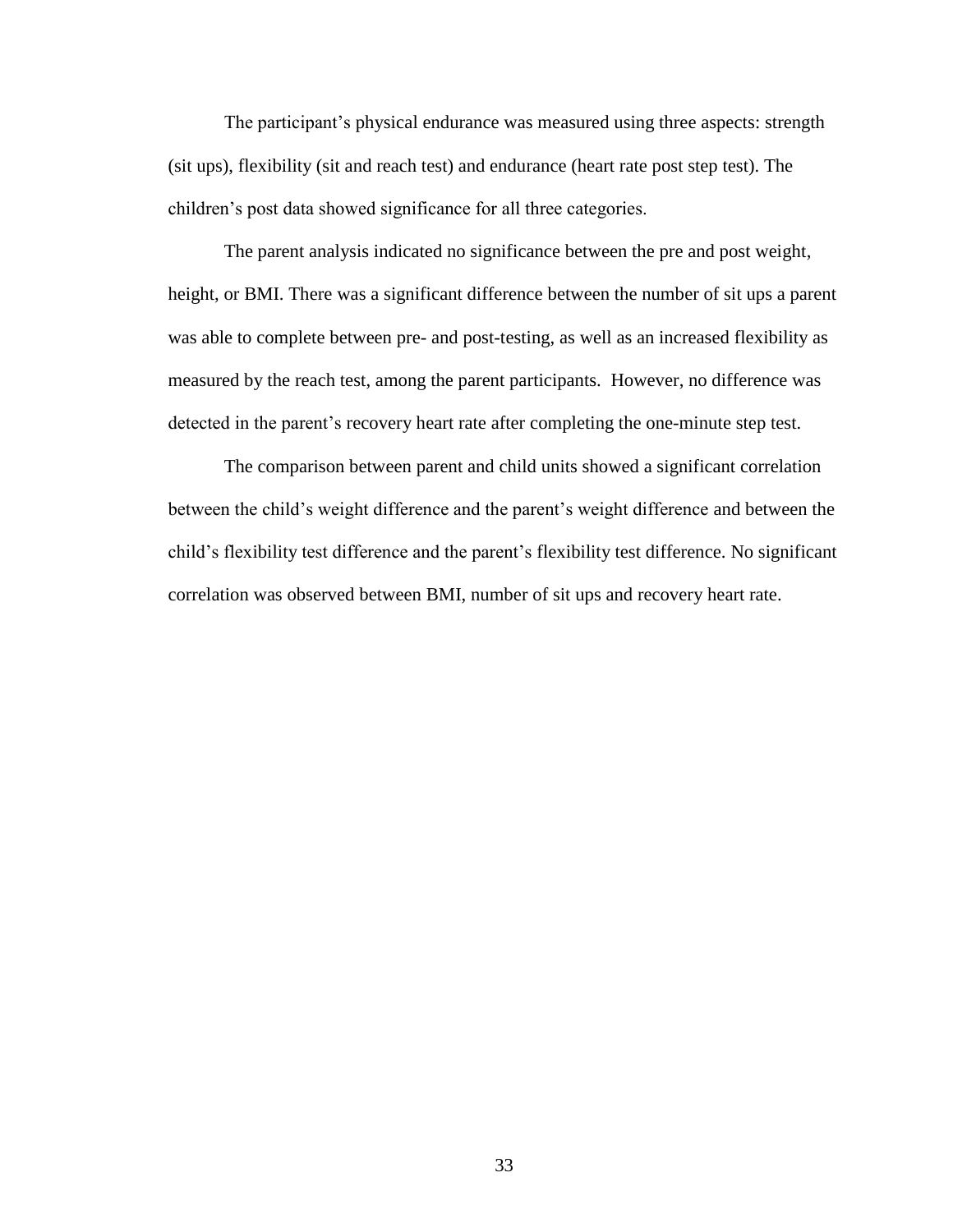# **CHAPTER V**

### **DISCUSSION**

The purpose of this study was to determine if completion of the SHAPEDOWN program, offered through a hospital in north central Indiana between 2009 and 2011, was associated with a reduction in body weight and improved measures of physical fitness among obese adolescents and their parent-participant. A secondary purpose of the study was to determine if a relationship existed between a parent's success and his or her child's success in reducing their body weight and improving measures of their physical fitness. A discussion of the results will be presented in this chapter.

### **RQ#1: Child Participants SHAPEDPWN Program Results**

Although no significant reduction in post weight among the children  $(p=0.329)$ was observed at the end of the ten week SHAPEDOWN program, a significant reduction in the children's post BMI ( $p=0.010$ ) was observed, indicating the children were "growing into" their weight, as an increase in height without weight gain mathematically results in a decrease in one's BMI. A child's weight by itself does not determine if the child is overweight, obese or of normal weight; rather, BMI is the preferred tool used to classify overweight and obesity because it takes into consideration the height as well as the weight of the child.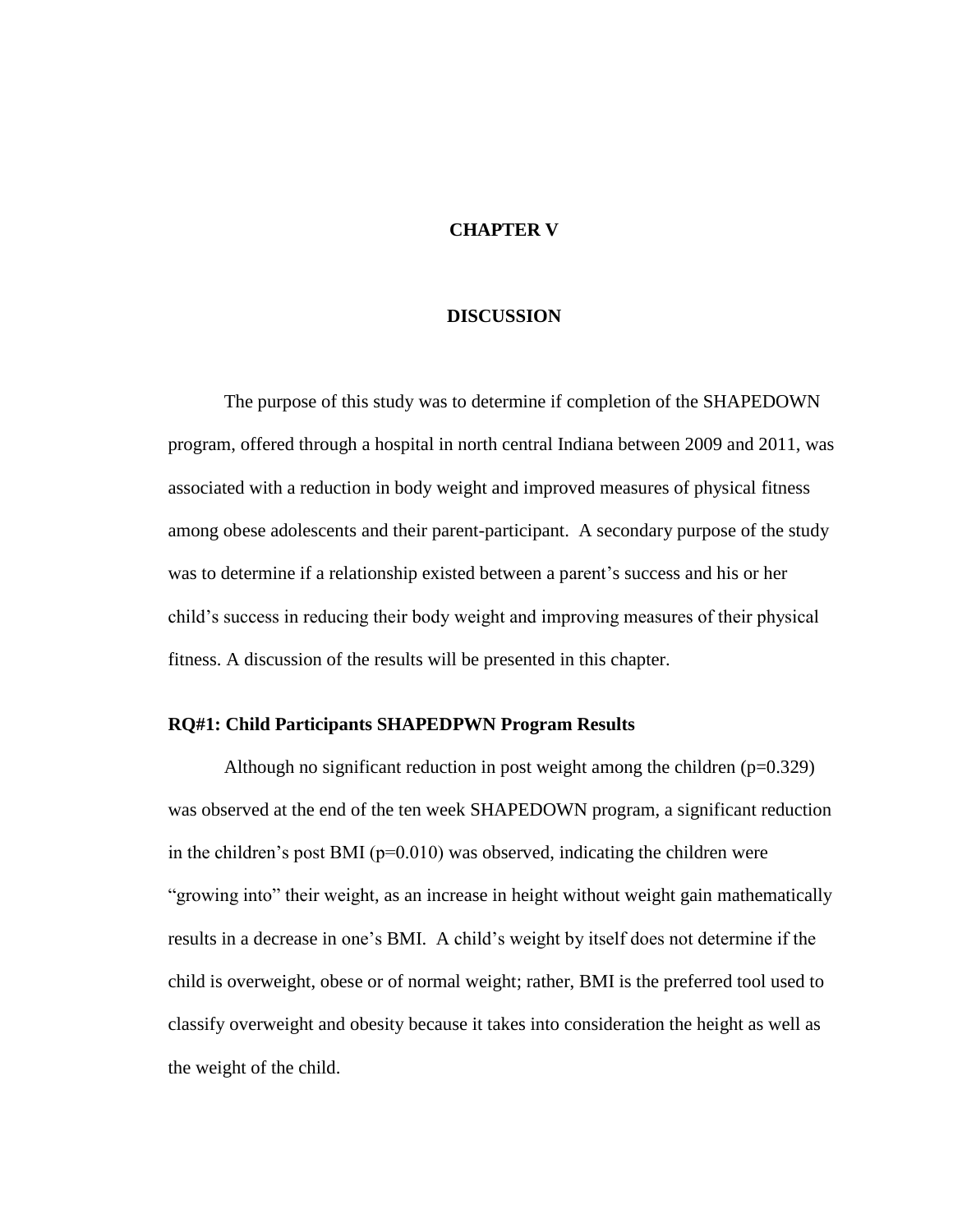The results observed in this study are similar to the observation of Cole et al., (2005) who emphasized the importance of weight gain prevention rather than weight loss, allowing the child to become thinner over time as they grow taller (Cole, Faith, Pietrobelli, & Heo, 2005). A reduction in a BMI standard deviation score of >0.5 over a one year in obese children is associated with improvements in the lipid profile (lower triglycerides, higher HDL, cholesterol), blood pressure and measures of insulin sensitivity (Sabin, et al., 2007).

The physical endurance of the SHAPEDOWN subjects was measured by three aspects strength (sit ups), flexibility (sit and reach test) and endurance (heart rate post step test). The children's post data showed significance for all three categories (p=0.000; p=0.000; p=0.004 respectively). Several studies indicate that lower physical activity levels and sedentary behaviors are associated with a higher prevalence of obesity and that exercise can modify obesity associated risk factors (Shalitin et al., 2009). SHAPEDOWN embraced this style of thought by incorporating physical activity into the program. The results showed that the children improved their physical activity level which was measured by three aspects, strength (sit ups), flexibility (sit and reach test) and endurance (heart rate post step test). The children's post data showed a significant improvement for all three categories. This has similar results to a larger study conducted over a six month period, compared to baseline the children in the study showed a significantly reduced BMI (P<0.05) and endurance time significantly increased (P<0.0005). In contrast, obese children who did not participate in the structured program gained weight, increased their BMI, and improved fitness less significantly (Eliakim, et al., 2002).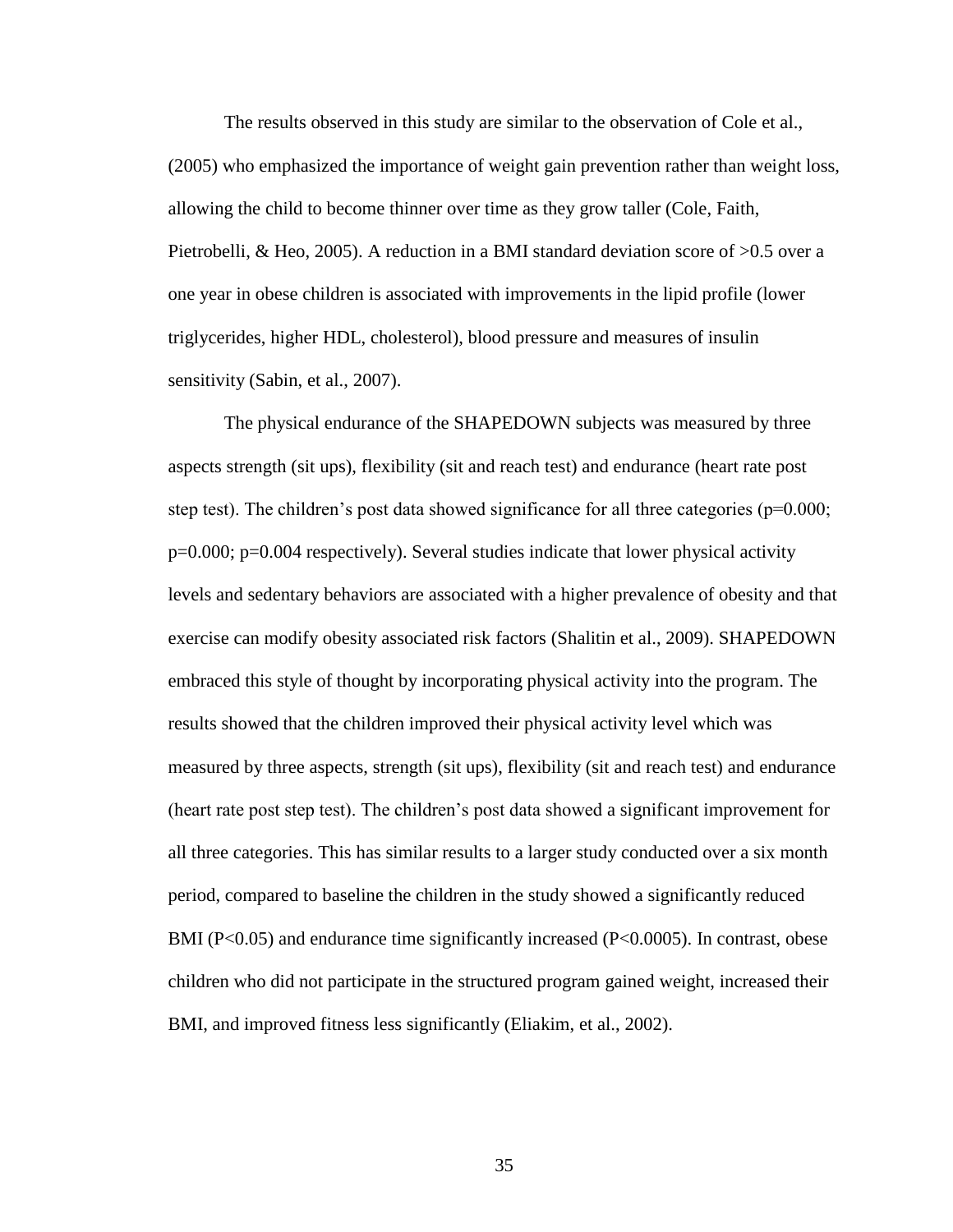#### **RQ#2: Parent Participants SHAPEDOWN Program Results**

The parent analysis indicated no significance between the pre and post weight  $(p=0.161)$ , BMI ( $p=0.165$ ) or heart rate ( $p=0.199$ ). There was, however, a significant difference between the pre and post number of sit ups (p=0.026) and flexibility of the parents ( $p=0.002$ ).

One of the main risk factors for the development of childhood obesity is parental overweight (Eliakim, et al., 2002). The study showed that the parents had no statistically significant difference in weight or BMI at the end of the 10 week session. It is important to note that not all parents of the child participants were overweight at the start of the program. Unlike the growing children there was no growth in height that would lead to a lower BMI in the parent participants. A study done on a ten week treatment program that included nutrition education and exercise instruction delivered by a licensed nutritionist with a focus on healthy-lifestyle changes and activities of daily living, much like the current study, found different results. Their results showed the parents to have a significant decrease in weight from pre- to post treatment  $(p<.001)$  (Hunter, Steele, & Steele, 2008).

A key component to the intervention used in a study by Suskind, et al., (2000) was family intervention, both during weekly sessions and home-based exercise. Parents were encouraged to participate in the many varied activities offered during the exercise portion of the weekly meetings. Likewise, parents' participation at home with their children during exercise sessions improved compliance and overall success. A similar result was found in this study as parents did show a statistically significant difference in two of the three measures of physical activity.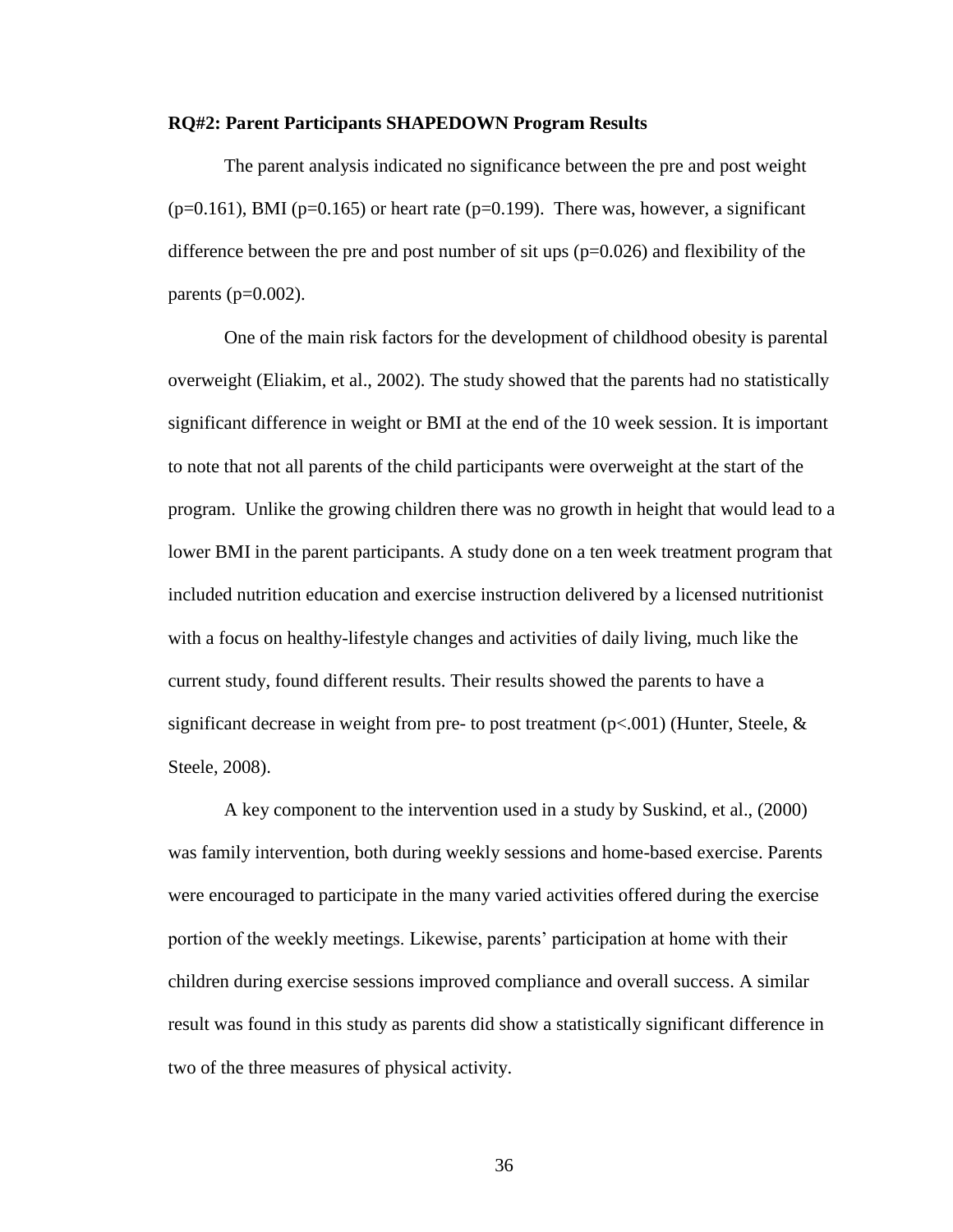#### **RQ#3: Correlation between the Parent:Child Success in SHAPEDOWN**

The comparison between parent and child units showed a statistically significant positive correlation between the child's weight difference and the parent's weight difference  $(r=0.47; p=0.006)$ , indicating that the children of parents who lost weight were more likely themselves to lose weight. In addition, a significant correlation between the child's flexibility test difference and the parent's flexibility test difference (r=0.583; p=0.001) was observed, indicating that the children of parents who became more flexible were more likely themselves to become more flexible. There was no significant correlation between the parents and children with regard to BMI ( $r= 0.316$ ;  $p=0.073$ ), sit ups (r=-0.031; p=0.645) or heart rate difference (r= -0.226; p=0.226).

Hunter, Steele, & Steele (2008) conducted a similar study over a ten week period. Their results indicated a 4 percent reduction in the BMI of the children, with the single greatest predictor of change in the children's BMI found to be the parental weight loss. Similarly, Davis, et al., (2011) found a significant positive relationship between parental and child body mass index and between the child's weight loss and the parent's weight loss. No correlation between pre- and post-treatment BMI scores was observed, suggesting that the parent's role in the weight loss program may impact the child's weight loss or lack of weight loss in the program, although the findings are not as strong as the results of Hunter et al. (2008) and in the present study.

The results of a study done by Eliakim, et al. (2002) indicated that parental overweight had no effect on body weight and BMI changes during the first three months of the program. However, during the second three months of the six month intervention, subjects with both obese parents had less favorable BMI responses compared to obese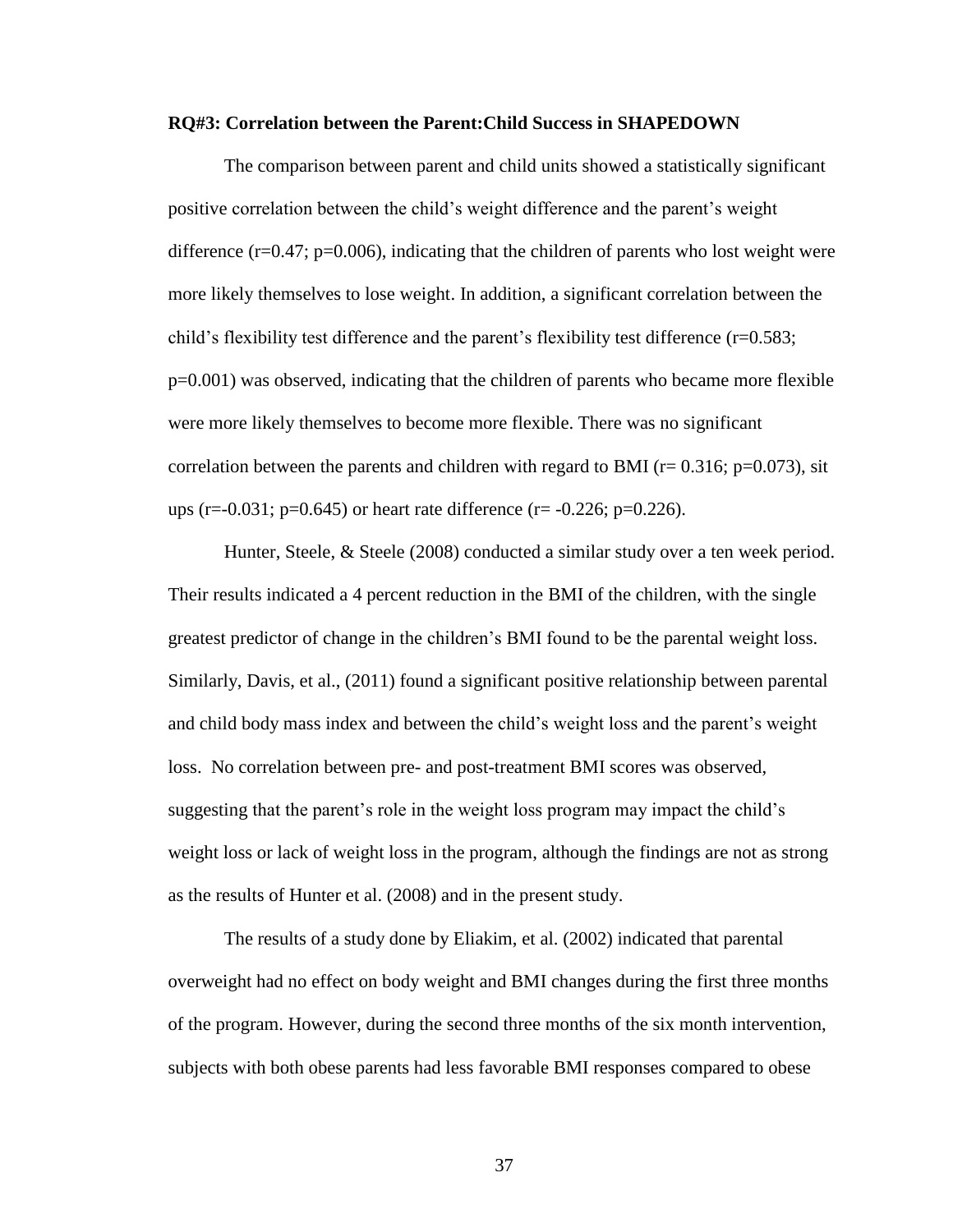children without parental overweight. This suggests that parental involvement and support is probably less effective in obese families and results in a greater risk of obesity for the entire family. The current study was conducted in less than three month period and also found no indication that parental BMI changes impacted child BMI changes.

Family involvement in weight loss programs that incorporate the family in the treatment process, which includes decreasing caloric intake and improving diet, increasing calorie expenditure through physical activity, and includes training in behavioral skills such as self-monitoring and goal-setting was more effective than control groups (Kitzman-Ulrich, et al., 2010). The current study found similar results when comparing the family units; there is a correlation between the child's weight difference and the parent's weight difference. There was also a significant correlation between the child's flexibility test difference and the parent's flexibility test difference. However for this study there was no control group to use for comparison.

### **Conclusions**

The results of the child's statistically significant BMI scores in the present study is similar to the results of other child weight loss programs that focus on weight gain prevention rather than weight loss (Cole, Faith, Pietrobelli, & Heo, 2005). Shalitin et al. (2009) observed that the reduction in BMI is better achieved with diet combined with exercise just as it was done in this study with the SHAPEDOWN program. The results showed that the children improved their physical activity level by all three of the measured aspects. This has similar results to a larger study conducted over a six-month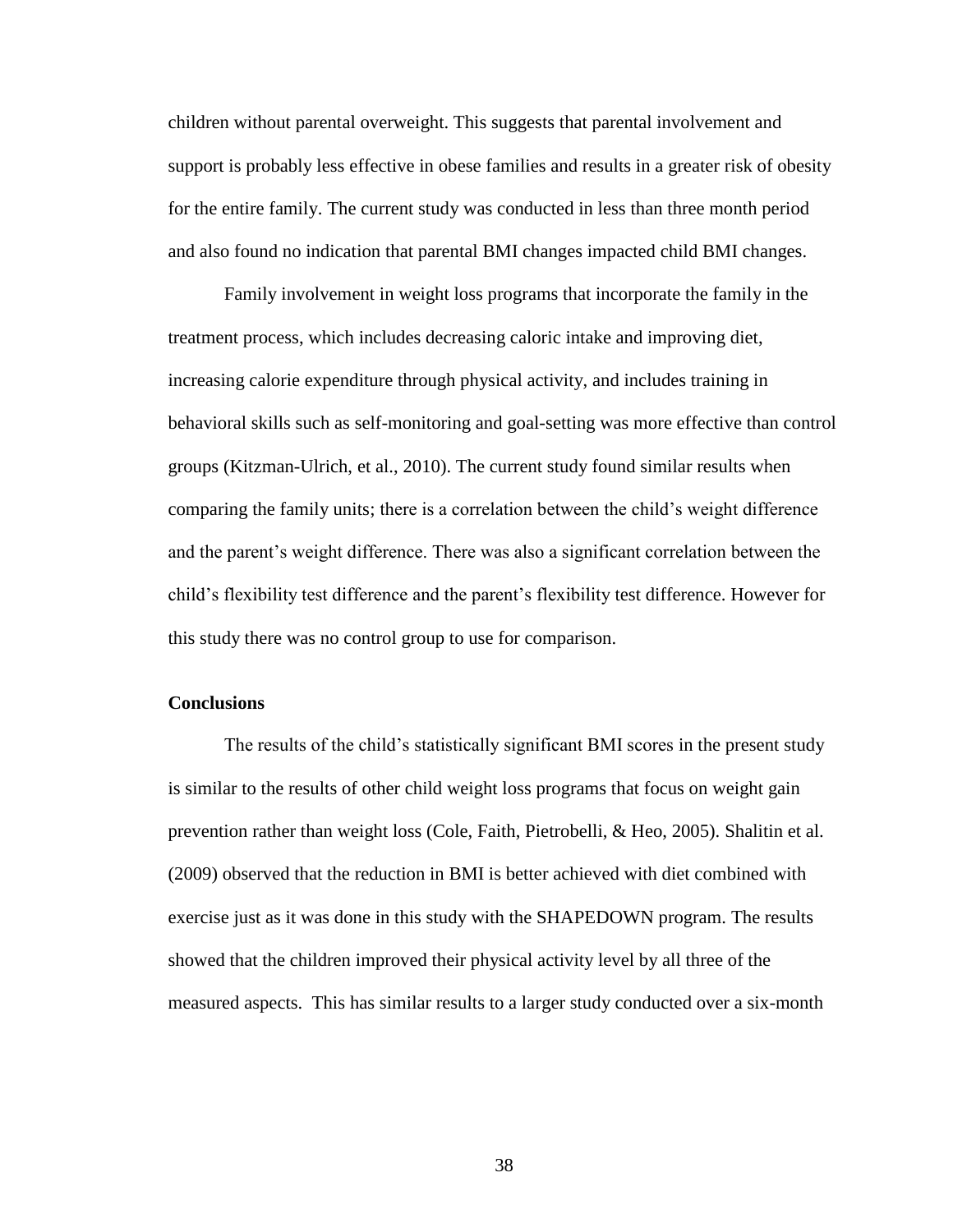period; compared to baseline the children in the study showed a significantly reduced BMI and endurance time significantly increased (Eliakim, et al., 2002).

One of the main risk factors for the development of childhood obesity is parental overweight (Eliakim, et al., 2002). The study showed that the parent's had no statistically significant difference in weight or BMI at the end of the 10 week session. A study done on a ten week treatment program that included nutrition education and exercise instruction delivered by a licensed nutritionist with a focus on healthy-lifestyle changes and activities of daily living, much like the current study, found different results. Their results showed the parents to have a significant decrease in weight from pre- to post treatment (Hunter, Steele, & Steele, 2008). A key component to the intervention used in a study by Suskind, et al., (2000) was family intervention, such as parents' participation at home with their children during exercise sessions improved compliance and overall success. A similar result was found in this study as parents did show a statistically significant difference in two of the three measures of physical activity.

Family involvement in weight loss programs that incorporate the family in the treatment process, which includes decreasing caloric intake and improving diet, increasing calorie expenditure through physical activity, and includes training in behavioral skills such as self-monitoring and goal-setting was more effective than control groups (Kitzman-Ulrich, et al., 2010). The current study found similar results when comparing the family units there is a correlation between the child's weight difference and the parent's weight difference. There was also a significant correlation between the child's flexibility test difference and the parent's flexibility test difference. However for this study there was no control group to use for comparison.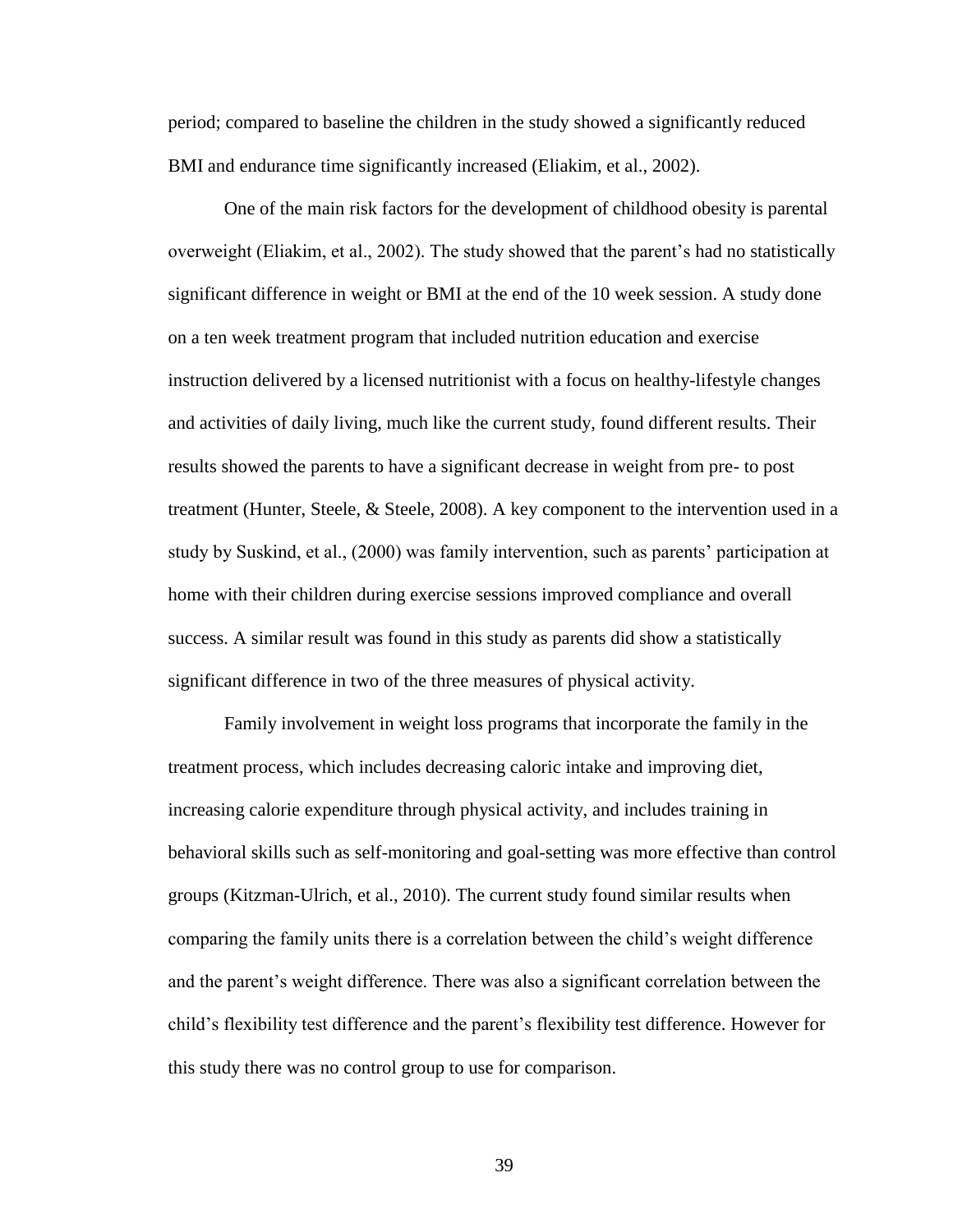# **CHAPTER VI**

### **CONCLUSIONS AND RECOMMENDATIONS**

In conclusion, an analysis of the SHAPEDOWN program offered through a hospital in north central Indiana between 2009 and 2011 indicated participation over the ten-week program period was associated with a reduction in body mass index and improved measures of physical fitness among obese adolescents. Although their parentparticipants did not show a reduction in body mass index or weight reduction, an improvement in two of the three measures of physical fitness was observed. In addition, the study demonstrated a positive relationship between the weight difference and flexibility difference from pre- to post-treatment. The level of change was similar for parents and child, meaning that both child and parent participants changed in relatively similar ways, indicating parents can be positive role models for their children who are trying to become healthier.

# **Limitations**

The limitation for the study included:

1. The participants were not randomly selected but were taken from previously collected data.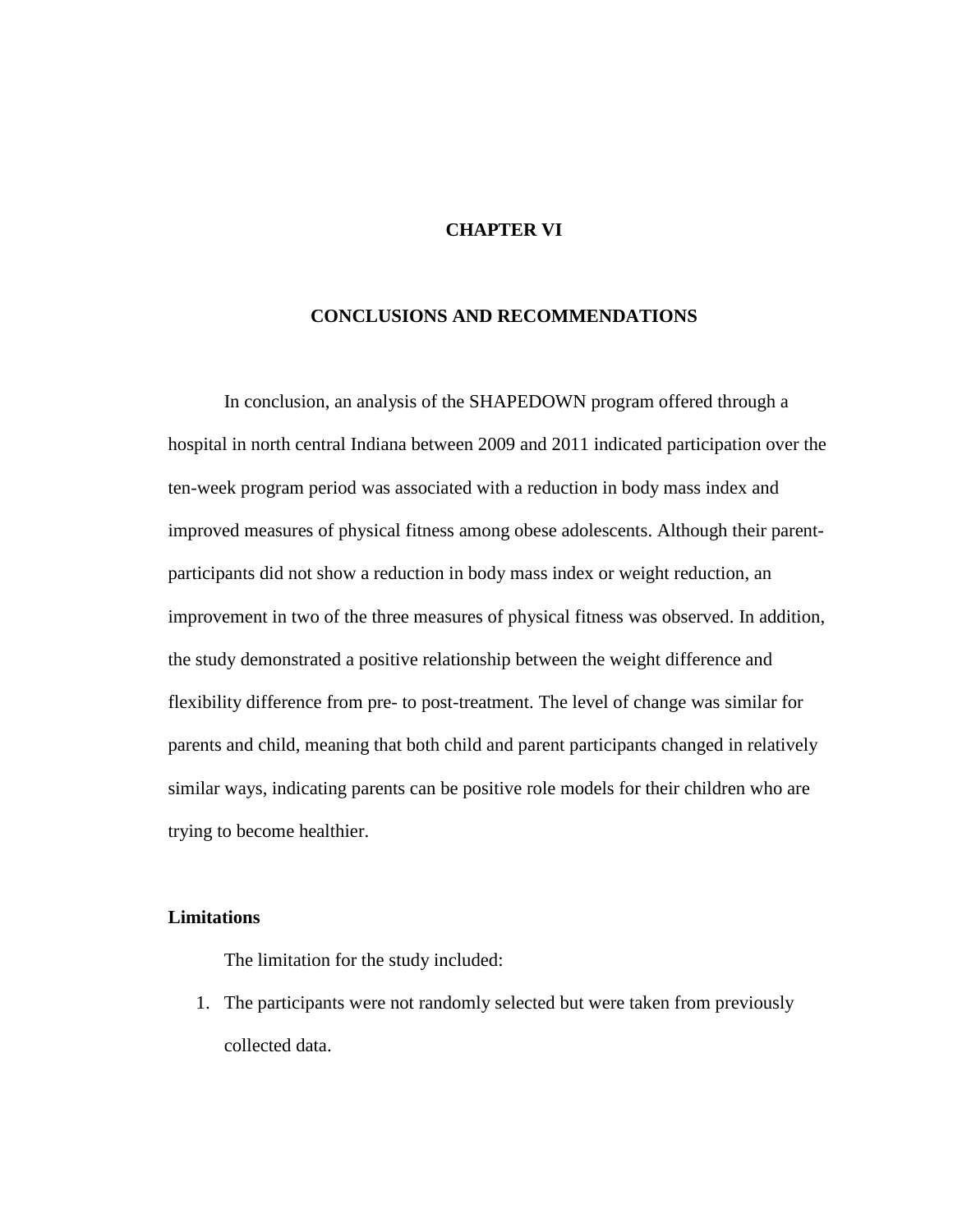- 2. The population in this study only included one geographic area in the state of Indiana which warrants caution when applying these findings at a national level.
- 3. The results only show short term effects of the program.
- 4. There is no control group since all the obese participants referred to the program were interested in participating in the intervention.

# **Recommendations for Future Research**

Based on the results of this study, the following recommendations for future research are made:

- 1. Increase the sample size by examining other sites that are using the same SHAPEDOWN program.
- 2. Conduct a longitudinal study to fully evaluate whether the newly learned behaviors during the ten week program were assimilated as permanent changes to the participants eating and lifestyle patterns.
- 3. Assess if follow up sessions following the ten week program would have an impact on continued weight loss and weight maintenance.
- 4. Examine other parent behaviors such as nurturing styles, role-modeling of healthful behavior as this study was limited to one type of parental involvement (e.g., parent weight loss and physical fitness).

### **Recommendations for Practice**

The results of this and other studies suggest:

1. A family approach to weight loss can impact the child's outcomes as such it is important to have a family participation.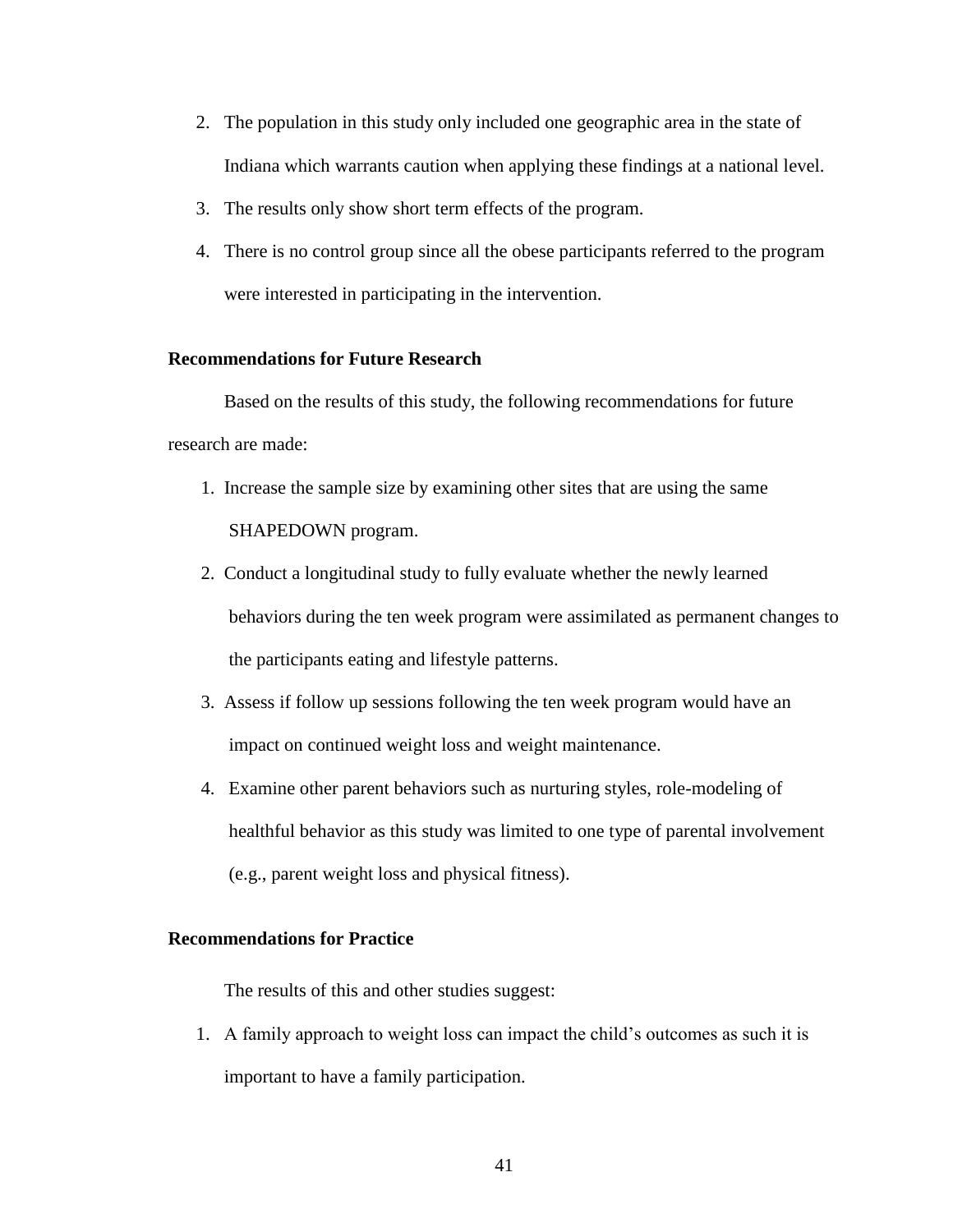2. Using a combined diet and physical activity in the program can increase weight loss for the participants.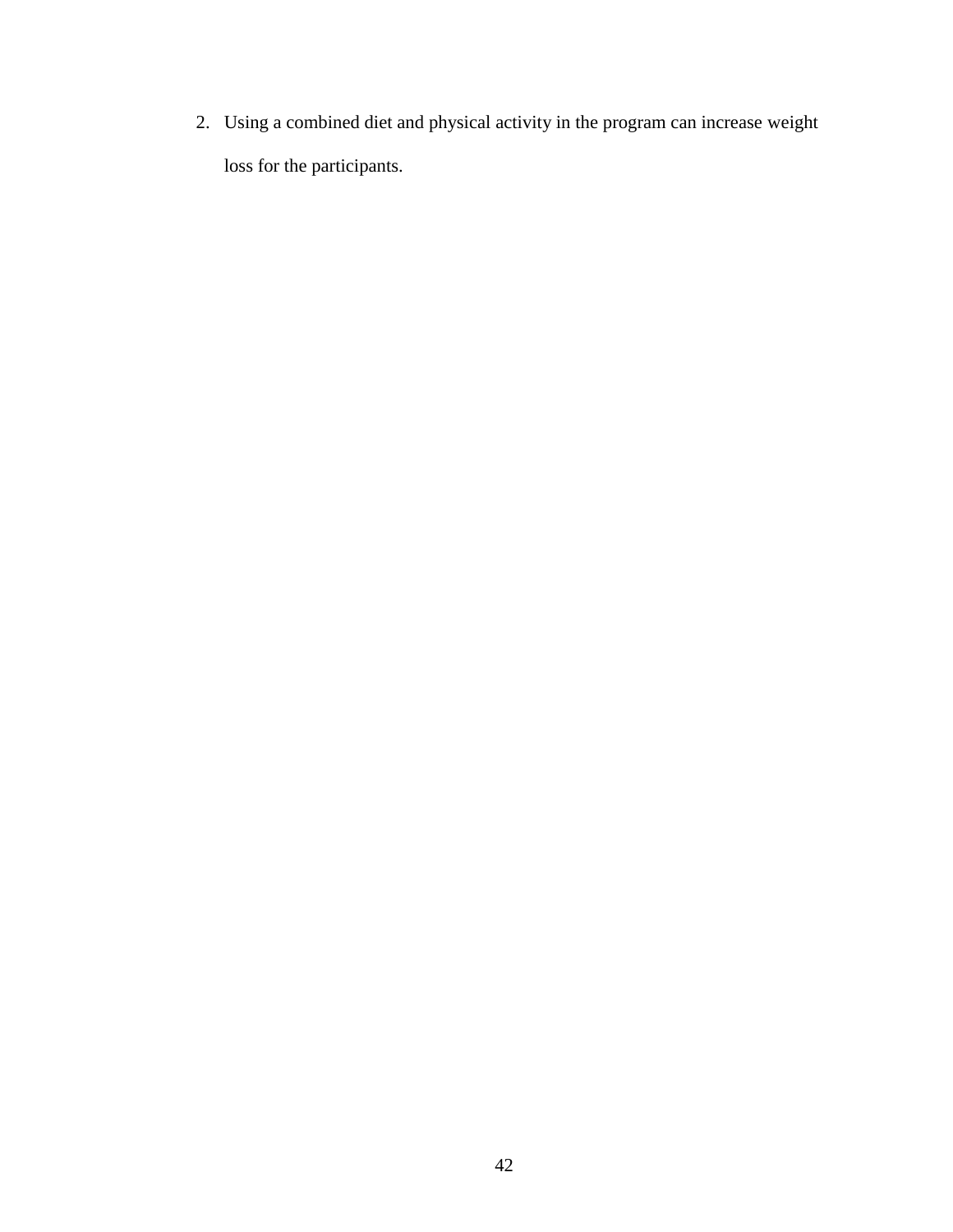### **REFERENCES**

- Ackard, D. M., Neumark-Sztainer, D., Story, M., & Perry, C. (2003). Overeating among adolescents: prevalence and associations with weight-related characteristics and psychological health. *Pediatrics, 111*(1), 67-74.
- Barlow, S. E. (2007). Expert committee recommendations regarding the prevention, assessment, and treatment of child and adolescent overweight and obesity: summary report. *Pediatrics, 120 Suppl 4*, S164-S192.
- Bocco, D. (2010). Kids' weight loss programs at home. Retrieved November 11, 2011. from <http://www.livestrong.com/article/143049-kids-weight-loss-programshome/>
- Braet, C., Jeannin, R., Mels, S., Moens, E., & Van Winckel, M. (2010). Ending prematurely a weight loss programme: the impact of child and family characteristics. *Clinical Psychology & Psychotherapy, 17*(5), 406-417.
- CDC grand rounds: childhood obesity in the United States. (2011). *MMWR. Morbidity And Mortality Weekly Report, 60*(2), 42-46.
- Cole, T. J., Faith, M. S., Pietrobelli, A., & Heo, M. (2005). What is the best measure of adiposity change in growing children: BMI, BMI %, BMI z-score or BMI centile? *European Journal Of Clinical Nutrition, 59*(3), 419-425.
- Davison, K. K., & Birch, L. L. (2001). Weight status, parent reaction, and self-concept in five-year-old girls. *Pediatrics, 107*(1), 46-53.
- De Ferranti, S. D., & Osganian, S. K. (2007). Epidemiology of paediatric metabolic syndrome and type 2 diabetes mellitus. *Diabetes & Vascular Disease Research: Official Journal Of The International Society Of Diabetes And Vascular Disease, 4*(4), 285-296.
- Department of Health and Human Services, Centers for Disease Control and Prevention. (2011). Halting the epidemic by making health easier at a glance 2011. Retrieved November 11, 2011. From <http://www.cdc.gov/chronicdisease/resources/publications/AAG/obesity.htm>
- Eliakim, A., Friedland, O., Kowen, G., Wolach, B., & Nemet, D. (2004). Parental obesity and higher preintervention BMI reduce the likelihoods of a multidisciplinary childhood obesity program to succeed – a clinical observation. *J Pediatr Endocrinol Metab*, 17:1055-1061.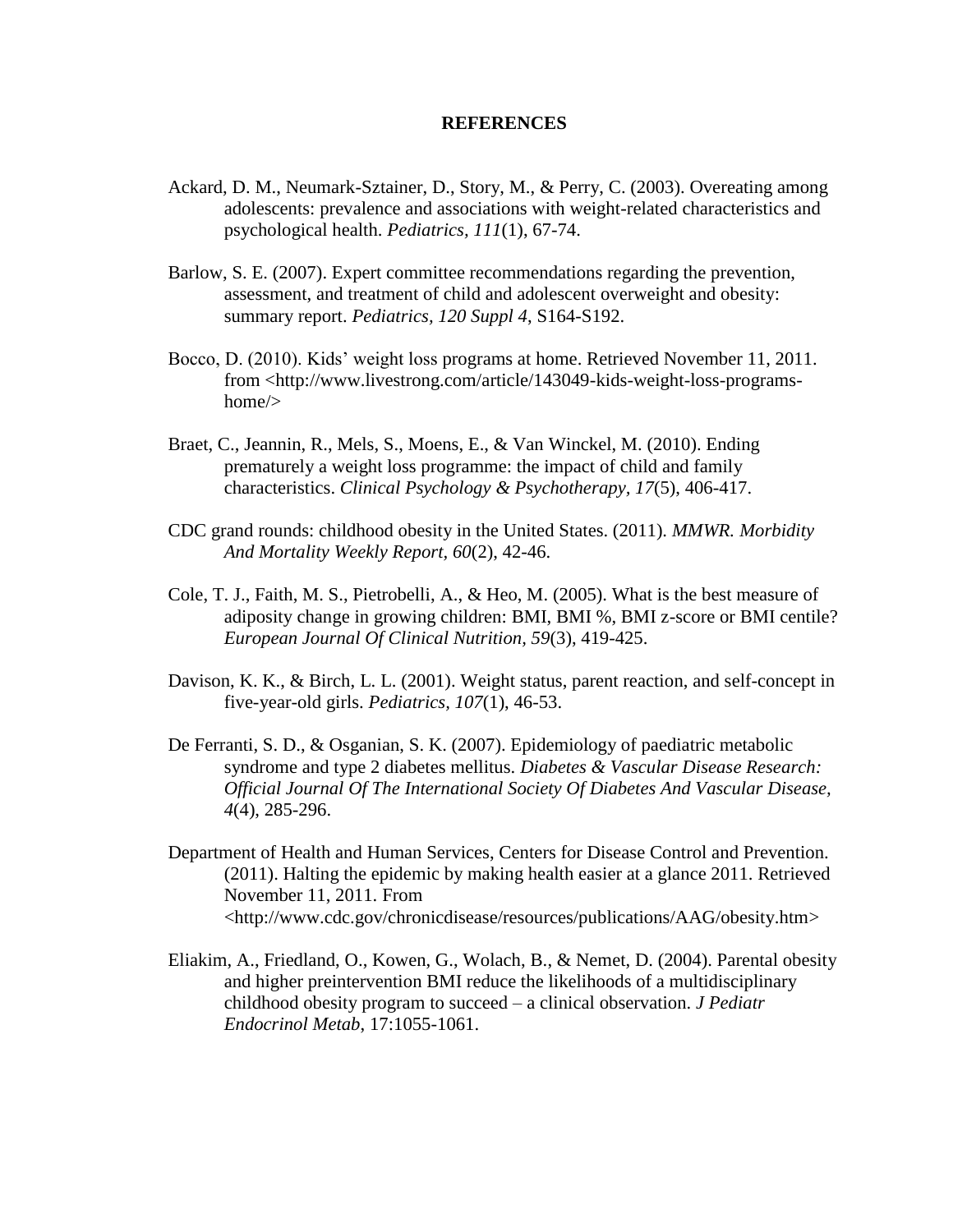- Eliakim, A., Kaven, G., Berger, I., Friedland, O., Wolach, B., & Nemet, D. (2002). The effect of a combined intervention on body mass index and fitness in obese children and adolescents - a clinical experience. *European Journal Of Pediatrics, 161*(8), 449-454.
- Epstein, L. H., Paluch, R. A., Gordy, C. C., Saelens, B. E., & Ernst, M. M. (2000). Problem solving in the treatment of childhood obesity. *Journal Of Consulting And Clinical Psychology, 68*(4), 717-721.
- Epstein, L.H. & Saelens, B.E., (2000). Behavioral economics of obesity: food intake and energy expenditure. In: Bickel WK, Vuchinich RD, editors. Reframing health behavior change with behavioral economics. Mahwah, NJ: Lawrence Erlbaum Associates
- Finkelstein, E. A., Trogdon, J. G., Cohen, J. W., & Dietz, W. (2009). Annual medical spending attributable to obesity: payer-and service-specific estimates. *Health Affairs (Project Hope), 28*(5), w822-w831.
- Freedman, D. S., Mei, Z., Srinivasan, S. R., Berenson, G. S., & Dietz, W. H. (2007). Cardiovascular risk factors and excess adiposity among overweight children and adolescents: the Bogalusa Heart Study. *The Journal Of Pediatrics, 150*(1), 12- 17.e12.
- Grønbaek, H. N., Madsen, S. A., & Michaelsen, K. F. (2009). Family involvement in the treatment of childhood obesity: the Copenhagen approach. *European Journal Of Pediatrics, 168*(12), 1437-1447.
- Gutin, B., Barbeau, P., Owens, S., Lemmon, C. R., Bauman, M., Allison, J., . . . Litaker, M. S. (2002). Effects of exercise intensity on cardiovascular fitness, total body composition, and visceral adiposity of obese adolescents. *The American Journal Of Clinical Nutrition, 75*(5), 818-826.
- Invicta Plastics Limited, Leicester, England, 1990. Model IP 0955. Reterived on December, 2011. Reterived from http://www.invictaeducation.com/product/height-measure-portable.
- Kitzman-Ulrich, H., Wilson, D. K., St George, S. M., Lawman, H., Segal, M., & Fairchild, A. (2010). The integration of a family systems approach for understanding youth obesity, physical activity, and dietary programs. *Clinical Child And Family Psychology Review, 13*(3), 231-253.
- Nelms, M., Sucher, K., & Long, S. (2007). Nutrition therapy and pathophysiology. Belmont, CA: Thomson Higher Education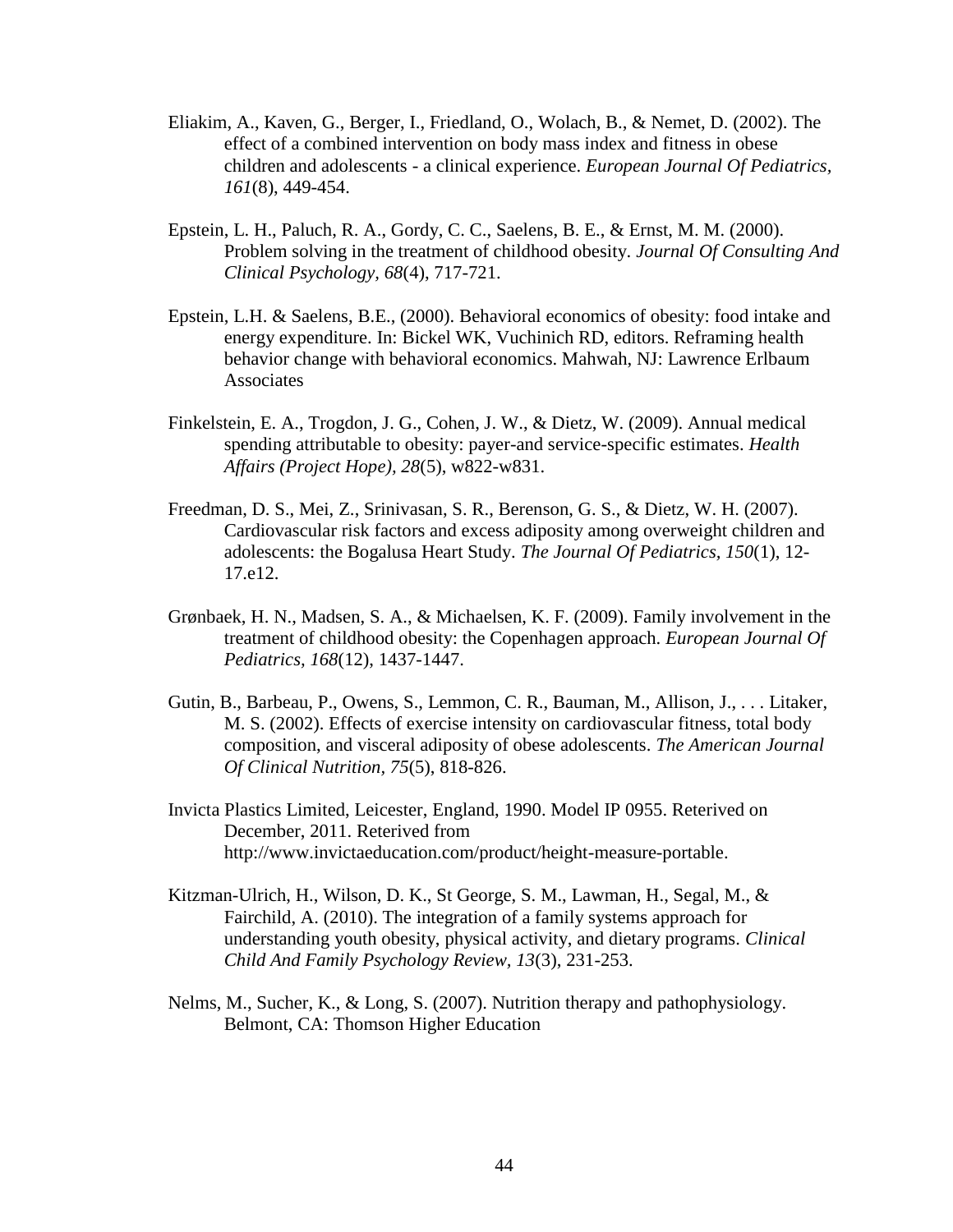- Ogden, C., & Carroll, M. (2010). Prevalence of obesity among children and adolescents: United States, trends 1963-1965 through 2007-2008. National Center for Health Statistics, 1-5.
- Pott, W., Albayrak, O., Hebebrand, J., & Pauli-Pott, U. (2009). Treating childhood obesity: family background variables and the child's success in a weight-control intervention. *The International Journal Of Eating Disorders, 42*(3), 284-289.
- Raj, M., & Kumar, R. K. (2010). Obesity in children & adolescents. *The Indian Journal Of Medical Research, 132*(5), 598-607.
- Reilly, J. J., Armstrong, J., Dorosty, A. R., Emmett, P. M., Ness, A., Rogers, I., . . . Sherriff, A. (2005). Early life risk factors for obesity in childhood: cohort study. *BMJ (Clinical Research Ed.), 330*(7504), 1357-1357.
- Shalitin, S., Ashkenazi-Hoffnung, L., Yackobovitch-Gavan, M., Nagelberg, N., Karni, Y., Hershkovitz, E., . . . Phillip, M. (2009). Effects of a twelve-week randomized intervention of exercise and/or diet on weight loss and weight maintenance, and other metabolic parameters in obese preadolescent children. *Hormone Research, 72*(5), 287-301.
- SHAPEDOWN (2012). SHAPEDOWN weight management for children and adolescents. Retrieved November 2012. From <http://www.shapedown.com/SD\_About.html>
- Sinha, R., Fisch, G., Teague, B., Tamborlane, W. V., Banyas, B., Allen, K., . . . Caprio, S. (2002). Prevalence of impaired glucose tolerance among children and adolescents with marked obesity. *The New England Journal Of Medicine, 346*(11), 802-810.
- Sobko, T., Svensson, V., Ek, A., Ekstedt, M., Karlsson, H., Johansson, E., . . . Marcus, C. (2011). A randomised controlled trial for overweight and obese parents to prevent childhood obesity--Early STOPP (STockholm Obesity Prevention Program). *BMC Public Health, 11*, 336-336.
- Strauss, R. S., & Knight, J. (1999). Influence of the home environment on the development of obesity in children. *Pediatrics, 103*(6), e85-e85.
- Suskind, R. M., Blecker, U., Udall, J. N., Jr., Von Almen, T. K., Schumacher, H. D., Carlisle, L., & Sothern, M. S. (2000). Recent advances in the treatment of childhood obesity. *Pediatric Diabetes, 1*(1), 23-33.
- TANITA. (2011). BWB-800S digital scale. Retrived on November, 2011. Retrived from http://www.tanita.com/en/bwb-800s/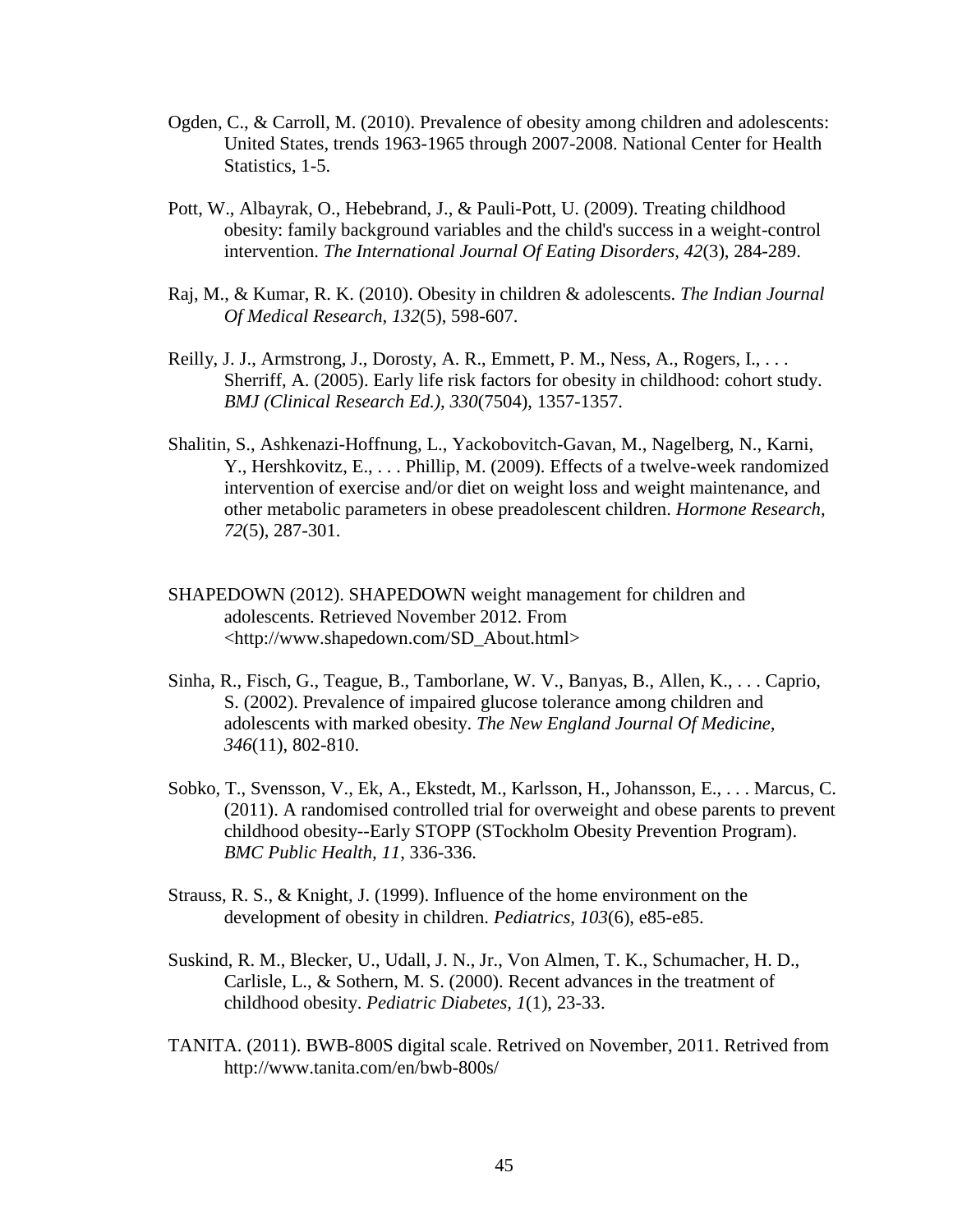- U.S. Department of Health and Human Services. (2011). Health people 2020. Retrived from http://www.healthypeople.gov/2020/topicsobjectives2020/overview.aspx? topicId=29
- Wang, G., & Dietz, W. H. (2002). Economic burden of obesity in youths aged 6 to 17 years: 1979-1999. *Pediatrics, 109*(5), E81-E81.
- Watts, K., Jones, T.W., Davis, E.A., & Green, D. (2005). Exercise training in obese children and adolescents: current concepts. *Sports Med*, 35:375-392.
- Whitaker, R.C., Wright, J.A., Pepe, M.S., Seidel, K.D., & Deitz, W.H. (1997). Predicting overweight in adulthood from childhood and parental overweight*. New England Journal of Medicine,* 337:869-873.
- Yancey, A. K., Fielding, J. E., Flores, G. R., Sallis, J. F., McCarthy, W. J., & Breslow, L. (2007). Creating a robust public health infrastructure for physical activity promotion. *American Journal Of Preventive Medicine, 32*(1), 68-78.
- Yin, T. J. C., Wu, F.-L., Liu, Y.-L., & Yu, S. (2005). Effects of a weight-loss program for obese children: a "mix of attributes" approach. *The Journal Of Nursing Research: JNR, 13*(1), 21-30.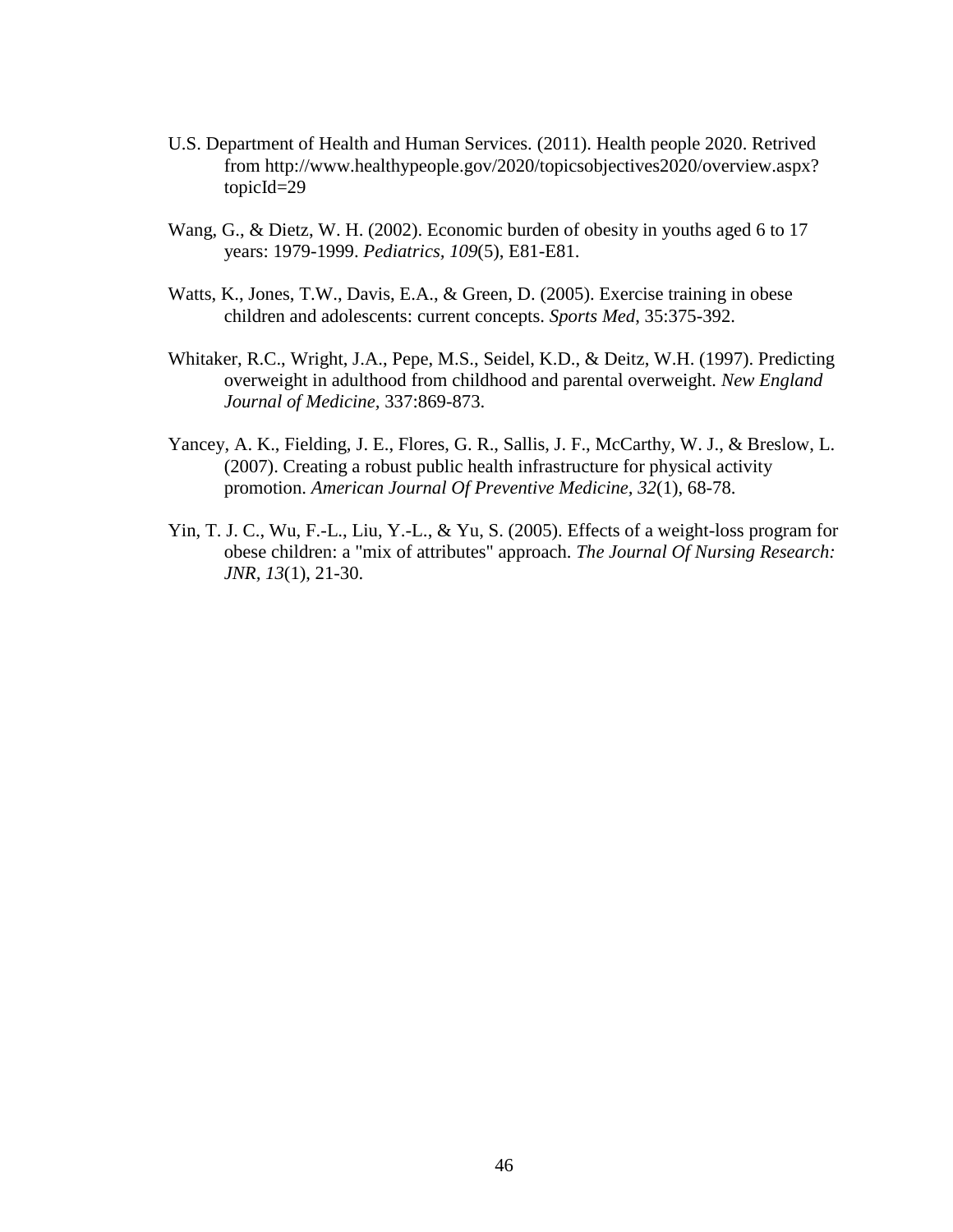# APPENDIX A

# INSTITUTIONAL REVIEW BOARD MATERIALS

- A-1 IRB Approval from the Hospital
- A-2 IRB Approval from Ball State University
- A-3 CITI Certificate of Competition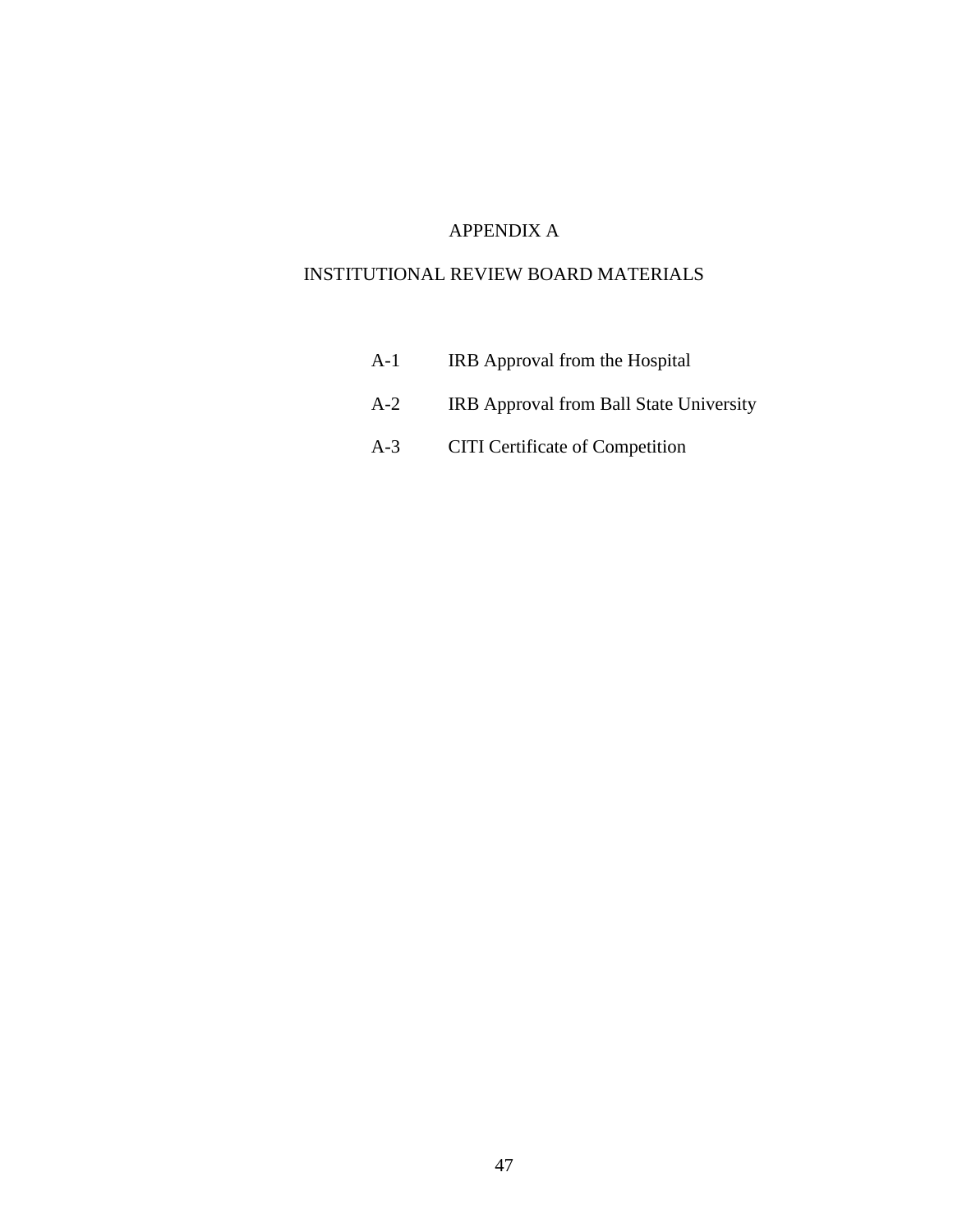A-1 IRB Approval from the North Central Indiana Hospital

r

 $\overline{\mathbf{1}}$ 

|                                                                                                                                        | <b>INSTITUTIONAL REVIEW BOARD</b>                                                              |                                |                                                                                                |
|----------------------------------------------------------------------------------------------------------------------------------------|------------------------------------------------------------------------------------------------|--------------------------------|------------------------------------------------------------------------------------------------|
|                                                                                                                                        | <b>REVIEW CERTIFICATE (Version 04-11)</b>                                                      |                                |                                                                                                |
|                                                                                                                                        | Obesity                                                                                        |                                | Keyword/Protocol Title: Family Weight Loss / A Family Weight Loss Approach to Reduce Childhood |
| Principal Investigator:                                                                                                                | Mary Harter, RD                                                                                |                                |                                                                                                |
| X Protocol Submission<br>______ Continuing Review<br>___ Amendment<br>Study Closure<br>Non-Compliance                                  |                                                                                                | Deviation<br>X Other EXEMPT    | Serious Adverse Event<br><b>IND Safety Report/MedWatch</b>                                     |
| Additional Information: Full Board Notification<br>- Protocol, dated 03-05-12<br>- Data Collection Form, dated 02-11-12                | • Study found to be Exempt per 45 CFR 46.101 (b) (4)<br>- Expedited Review by Dennis Dykhuizen |                                | - Request for Waiver or Alteration of Consent and HIPAA Authorization, dated 02-15-12          |
| Date of Original Expedited IRB Approval of Waiver:<br>Date of Full Board Notification IRB Meeting:<br><b>Expiration Date:</b>          |                                                                                                | 03-26-12<br>04-20-12<br>Exempt |                                                                                                |
| <b>Approval Status:</b><br>_Approved<br>Re-approved<br>Study Closed<br>$X$ Acknowledged<br>Deferred<br>Suspension of Approval<br>Other |                                                                                                |                                |                                                                                                |
| COMMENTS:                                                                                                                              |                                                                                                |                                |                                                                                                |

As with all investigational protocols, serious, related or possibly related, unanticipated Adverse Events are to be reported to the IRB within 10 working days; changes to the research may not be initiated without prior **LI** 

Dennis F. Hykkujan / CEH

Dennis F. Dykhuizen, J.D. **IRB** Chairman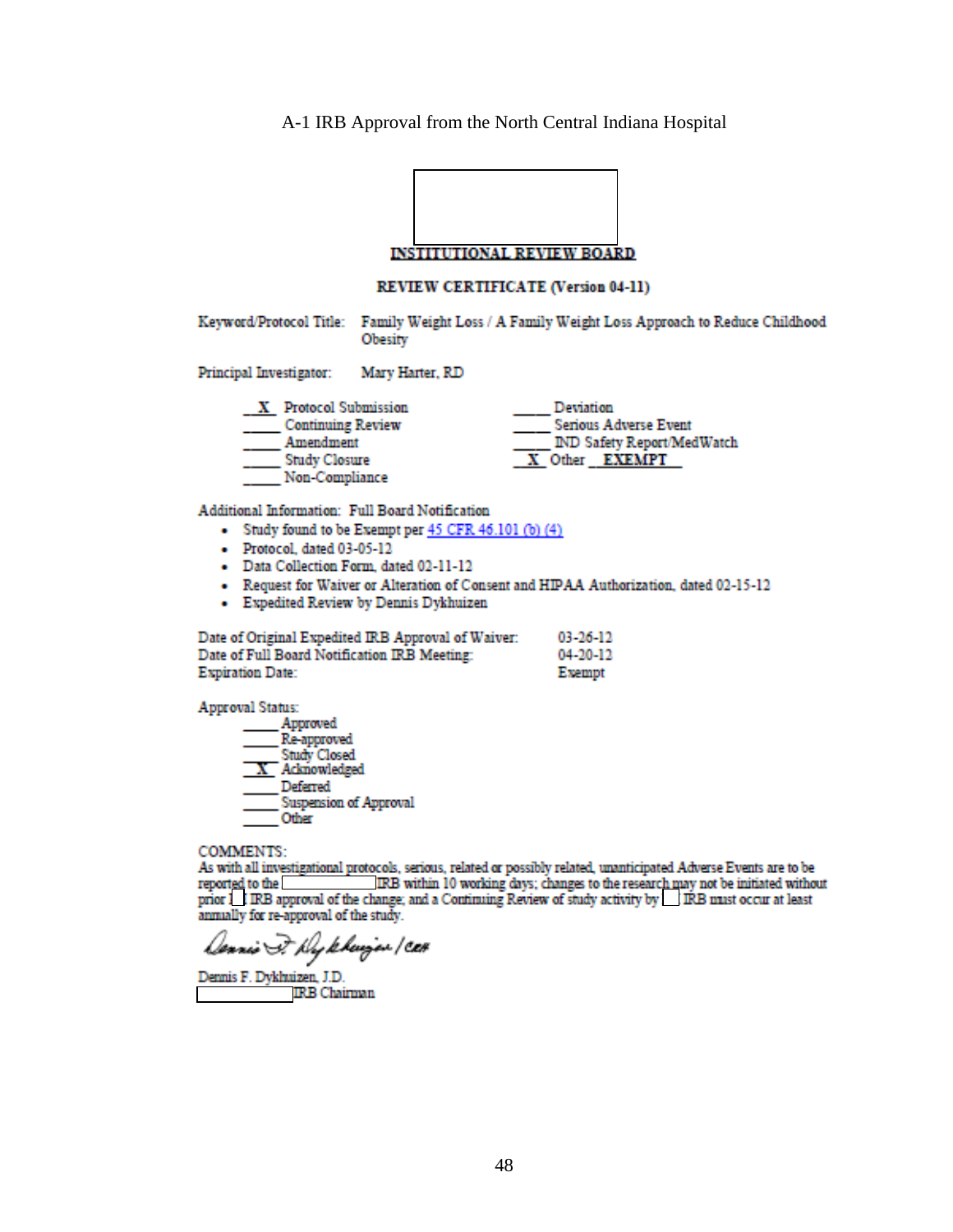# A-2 IRB Approval from Ball State University



# **Institutional Review Board**

| DATE:                            | June 28, 2012                                                                                   |
|----------------------------------|-------------------------------------------------------------------------------------------------|
| TO:                              | Mary Harter                                                                                     |
| <b>FROM:</b>                     | <b>Ball State University IRB</b>                                                                |
| RF.<br>TITLE<br>SUBMISSION TYPE: | IRB protocol #301264-1<br>Childhood Obesity A Family Weight Loss Approach<br><b>New Project</b> |
| <b>ACTION:</b><br>DECISION DATE: | DETERMINATION OF EXEMPT STATUS<br>June 28, 2012                                                 |

The Institutional Review Board reviewed your protocol on June 28, 2012 and has determined the procedures you have proposed are appropriate for exemption under the federal regulations. As such, there will be no further review of your protocol, and you are cleared to proceed with the procedures outlined in your protocol. As an exempt study, there is no requirement for continuing review. Your protocol will remain on file with the IRB as a matter of record.

#### Editorial notes:

1. Approved

While your project does not require continuing review, it is the responsibility of the P.I. (and, if applicable, faculty supervisor) to inform the IRB if the procedures presented in this protocol are to be modified or if problems related to human research participants anse in connection with this project. Any procedural modifications must be evaluated by the IRB before being implemented, as some modifications may change the review status of this project. Please contact please contact John Mulcahy at (765) 285-5106 or jmulcahy@bsu.edu if you are unsure whether your proposed modification requires review or have any questions. Proposed modifications should be addressed in writing and submitted electronically to the IRB (http://www.bsu.edu/Irb) for review. Please reference the above IRB protocol number in any communication to the IRB regarding this project.

Reminder: Even though your study is exempt from the relevant federal regulations of the Common Rule (45 CFR 46, subpart A), you and your research team are not exempt from ethical research practices and should therefore employ all protections for your participants and their data which are appropriate to your project.

-1-

Generated on IRBNet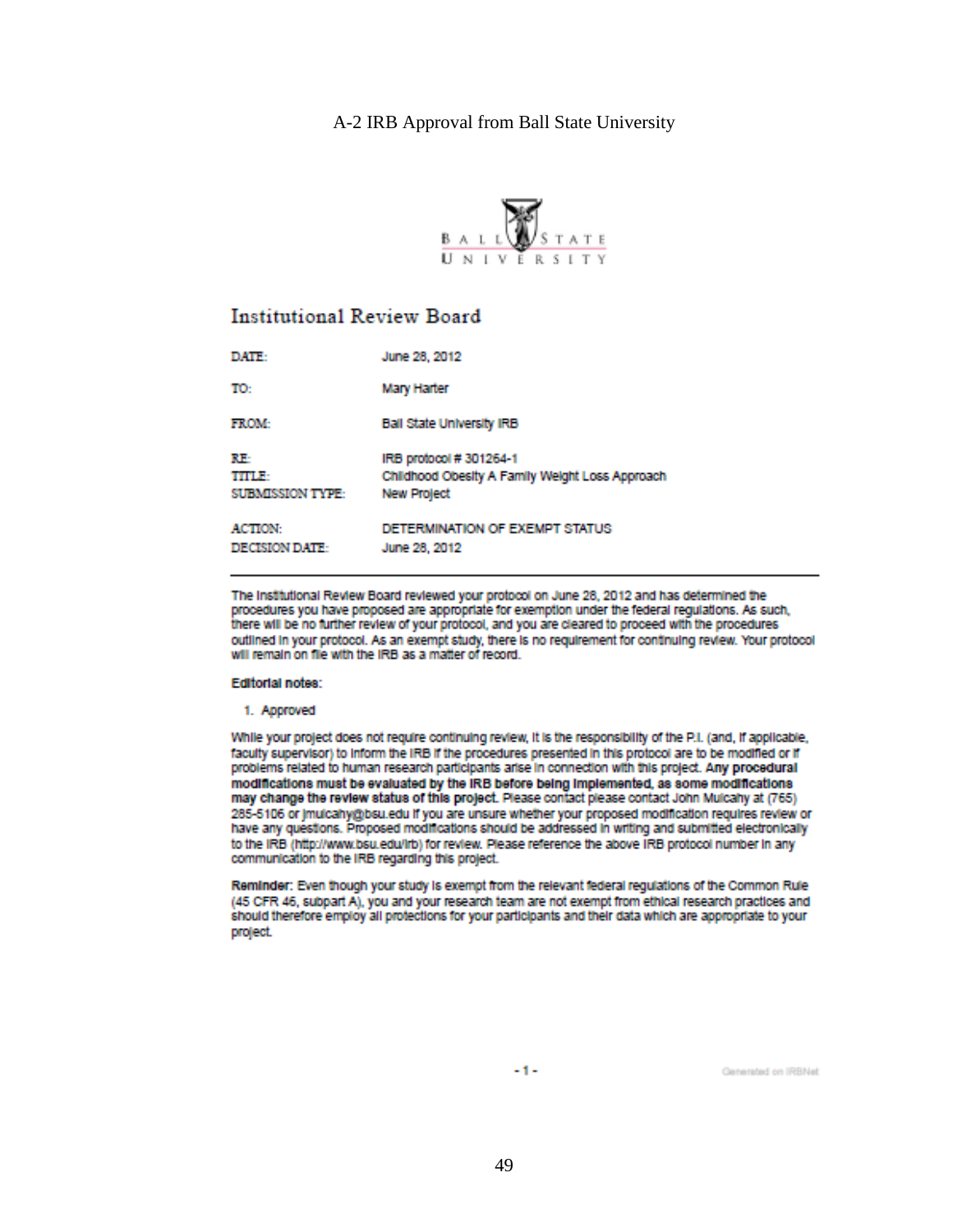#### **CITI Collaborative Institutional Training Initiative**

#### Social & Behavioral Research - Basic/Refresher Curriculum Completion Report Printed on 11/16/2011

Learner: Mary Harter (usemame: ticomamr) Institution: Ball State University **Contact** Department: Ball State University **Information** Email: mrtippmann@bsu.edu Social & Behavioral Research - Basic/Refresher: Choose this group to satisfy CITI

training requirements for investigators and staff involved primarily in Social/Behavioral Research with human subjects. Stage 1. Basic Course Passed on 11/16/11 (Ref# 6546000)

|                                                                          | <b>IT STORE</b>    |                   |
|--------------------------------------------------------------------------|--------------------|-------------------|
| <b>Regulred Modules</b>                                                  | Completed Score    |                   |
| Belmont Report and CITI Course Introduction                              | <b>CONCIENTITI</b> | 3/3 (100%)        |
| Students in Research                                                     | <b>CANCEMENT</b>   | 9/10 (90%)        |
| <b>History and Ethical Principles - SBR</b>                              | <b>CANCENT 1</b>   | 4/4 (100%)        |
| Defining Research with Human Subjects - SBR                              | <b>CONCIENTITI</b> | 4/5 (80%)         |
| The Regulations and The Social and Behavioral Sciences -<br>SER          | <b>CANCEMENT</b>   | <b>4/5 (2005)</b> |
| Assessing Risk in Social and Behavioral Sciences - SBR                   | 11/16/11           | <b>5/5 (100%)</b> |
| Informed Consent - SBR                                                   | 11/16/11           | <b>5/5 (100%)</b> |
| Privacy and Confidentiality - SBR                                        | 11/16/11           | 4/5 (2025)        |
| Research with Prisoners - SBR                                            | 11/16/11           | 4/4 (100%)        |
| Research with Children - SBR                                             | 11/16/11           | 4/4 (100%)        |
| Research in Public Elementary and Secondary Schools -<br><b>ISSENTS:</b> | 11/16/11           | 4/4 (100%)        |
| International Research - SBR                                             | 11/16/11           | 3/3 (100%)        |
| Internet Research - SBR                                                  | 11/16/11           | 4/4 (100%)        |
| Research and HIPAA Privacy Protections                                   | 11/16/11           | <b>5/5 (100%)</b> |
| Vulnerable Subjects - Research Involving<br>Workers/Employees            | 11/16/11           | 4/4 (100%)        |
| Conflicts of Interest in Research Involving Human Subjects               | 11/16/11           | 4/5 (200%)        |
| <b>Ball State University</b>                                             | 11/16/11           | no quiz.          |

For this Completion Report to be valid, the learner listed above must be affiliated with a CITI participating institution. Faisified information and unauthorized use of the CITI course site is unethical, and may be considered scientific misconduct by your institution.

Paul Braunschweiger Ph.D. Professor, University of Miami Director Office of Research Education CITI Course Coordinator

**Rteturn**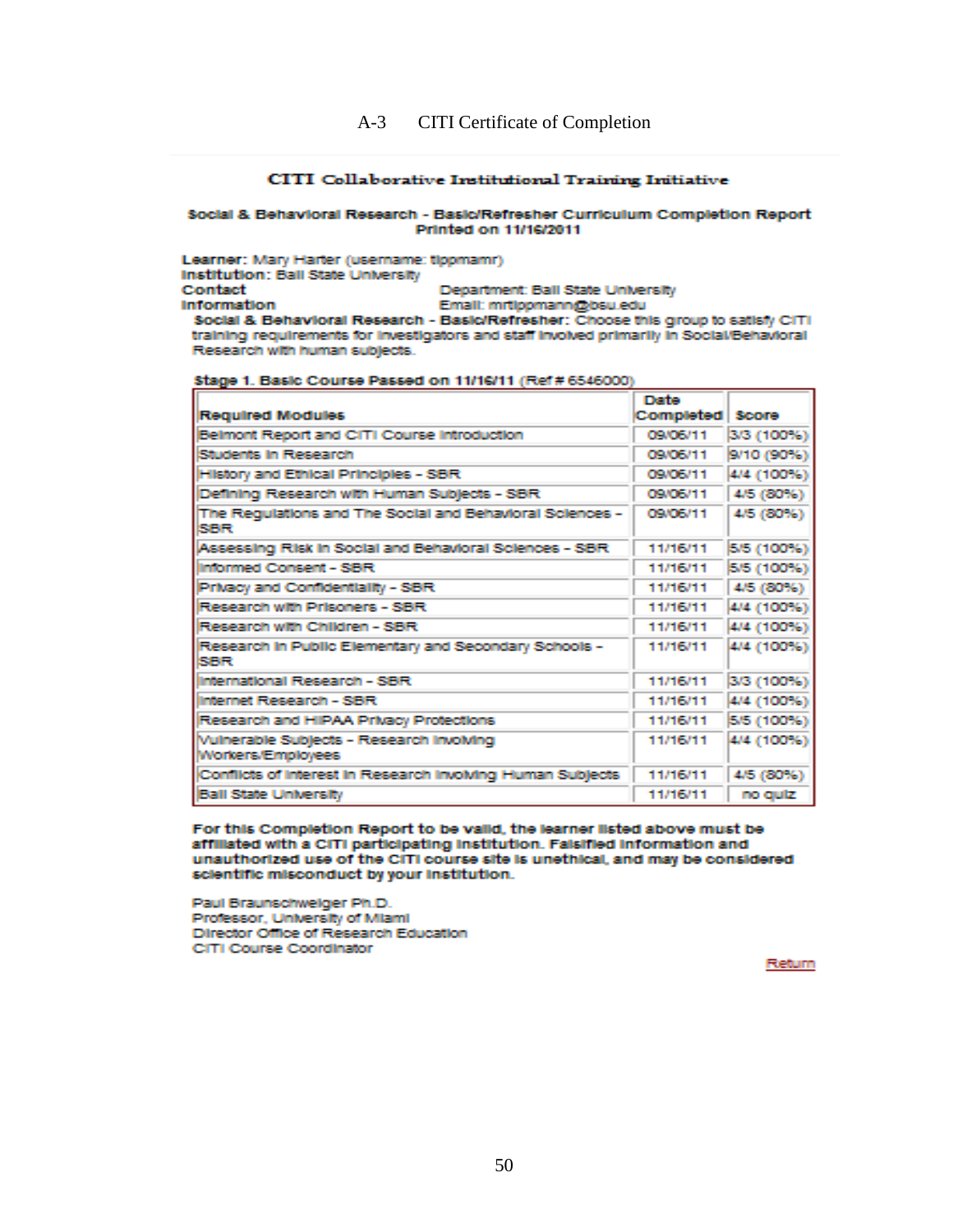# APPENDIX B

# SHAPEDOWN DATA COLLECTION SHEET